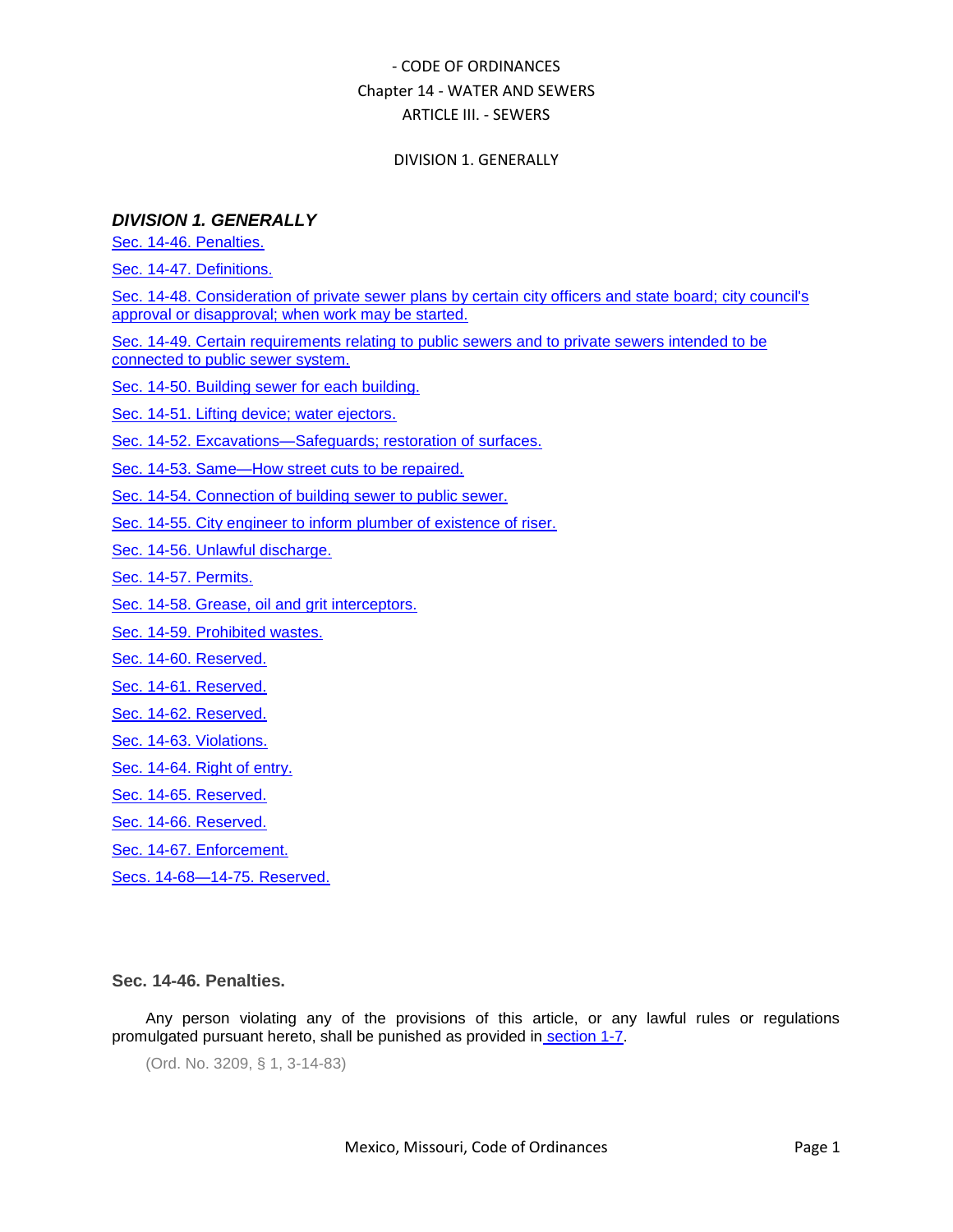#### DIVISION 1. GENERALLY

<span id="page-1-0"></span>**Sec. 14-47. Definitions.**

Unless the context specifically indicates otherwise, the meaning of terms used in this article shall be as follows:

*BOD (denoting biochemical oxygen demand)* shall mean the quantity of oxygen utilized in the biochemical oxidation of organic matter under standard laboratory procedure in five (5) days at twenty (20) degrees Celsius, expressed in milligrams per liter or part per million by weight.

*Building drain* shall mean that part of the lowest horizontal piping of a drainage system which receives the discharge from soil, waste, and other drainage pipes inside the walls of the building and conveys it to the building sewer.

*Building sewer* shall mean the extension from the building drain to the public sewer or other place of disposal. Grinder pumps, and tanks which store wastewater which is then pumped to the sanitary sewer system, that are on the piping from a building to the public sewer system are considered to be part of the building sewer. The building sewer is the responsibility of the property owner for all maintenance and repair.

*City* shall mean the City of Mexico, Missouri.

*City manager* shall mean the city manager of the City of Mexico, or the authorized representative thereof.

*Garbage* shall mean solid wastes from the domestic and commercial preparation, cooking, and dispensing of food, and from the handling, storage, and sale of produce.

*Natural outlet* shall mean any outlet into a watercourse, pond, ditch, lake, or other body of surface or groundwater.

*Normal domestic sewage* shall mean sewage which, when analyzed, shows by weight a daily average of not more than three hundred (300) parts per million of suspended solids and/or not more than three hundred (300) parts per million BOD.

*Person* shall mean any individual, firm, company, association, society, corporation, group, partnership, copartnership, joint stock company, trust, estate, governmental entity or any other generally recognized entity, or their legal representatives, agents or assigns. The masculine gender shall include the feminine. The singular shall include the plural where indicated by the context.

*Properly shredded garbage* shall mean the wastes from the preparation, cooking, and dispensing of food that have been shredded to such a degree that all particles will be carried freely under the flow conditions normally prevailing in public sewers, with no particle greater than one-half inch (one and twenty-seven one-hundredths (1.27) centimeters) in any dimension.

*Public sewer* shall mean a sewer in which all owners of abutting properties have equal rights, and is controlled by public authority.

*Sanitary sewer* shall mean a sewer which carries sewage and to which storm, surface, and groundwaters are not intentionally admitted.

*Sewage* or *wastewater* shall mean a combination of the water-carried wastes from residences, business buildings, institutions, and industrial establishments, together with such ground, surface, and stormwaters as may be present, whether treated or untreated, which is discharged into or permitted to enter the city's sewage treatment system.

*Sewage system* shall mean all facilities for collecting, pumping, treatment, and disposing of sewage.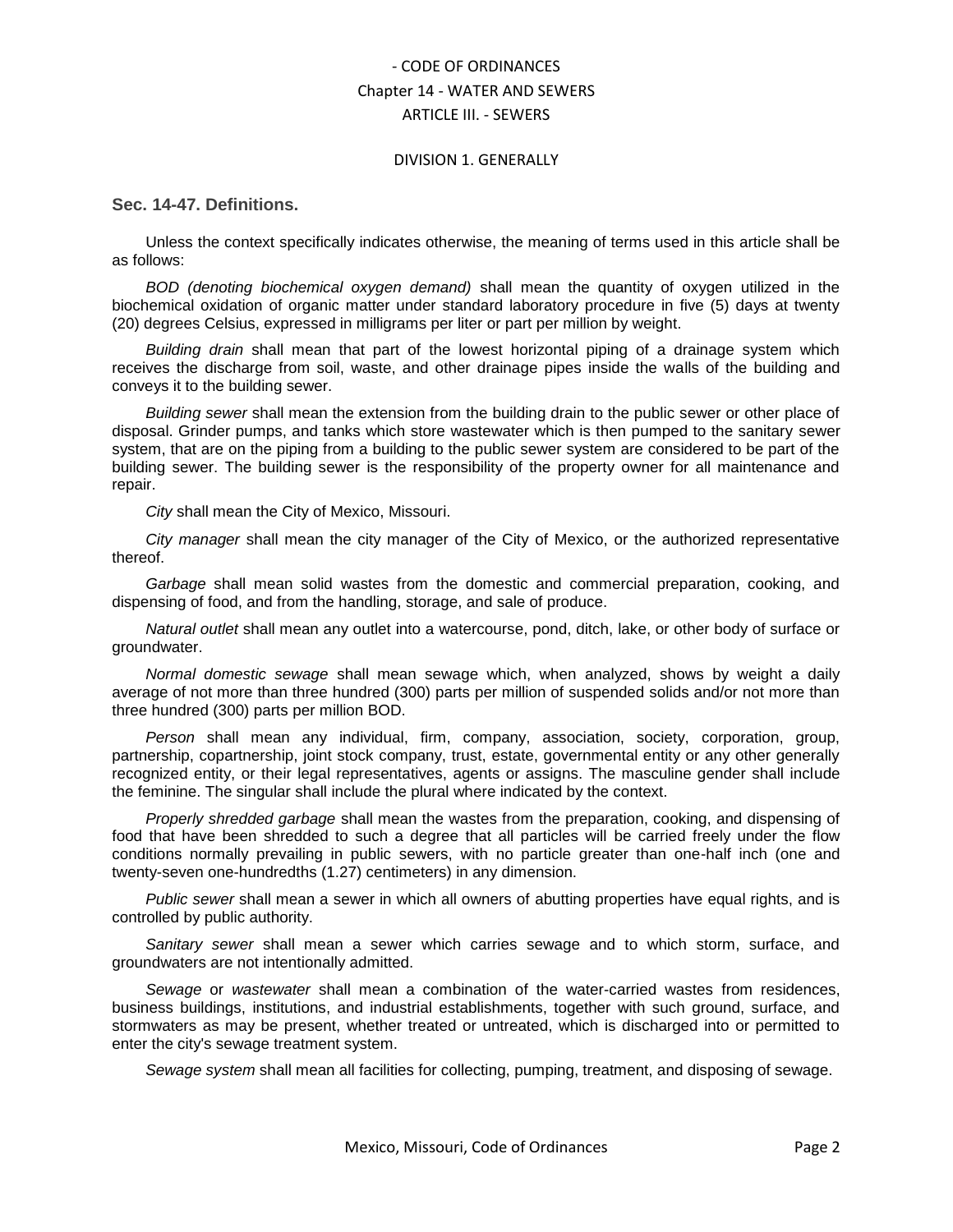#### DIVISION 1. GENERALLY

*Sewage treatment plant* shall mean any arrangement of devices and structures used for treating sewage.

*Sewer* shall mean a pipe or conduit for carrying sewage.

*Shall* is mandatory; *may* is permissive.

*Standard methods* shall mean the laboratory procedure set forth in the latest edition of "Standard Methods for the Examination of Water and Wastewater" published by the American Public Health Association, the American Water Works Association, and the Water Pollution Control Federation.

*Storm drain* shall mean a sewer which carries storm and surface waters and other drainage, but excludes sewage and industrial wastes, other than unpolluted cooling water.

*User* shall mean any person discharging into the sewers of the city.

*Watercourse* shall mean a channel in which a flow of water occurs, either continuously or intermittently.

*Wye* shall mean the point on the public sewer line where the building sewer is connected. A manufactured inline wye shall be the responsibility of the city to maintain and repair. Saddles, tees, or other types of connections of the building sewer to the public sewer shall be the responsibility of the property owner for maintenance and repair.

(Ord. No. 3455, § 2, 6-25-90; Ord. No. 4110, § 1, 6-8-09; Ord. No. 4250, § 1, 1-14-13)

## <span id="page-2-0"></span>**Sec. 14-48. Consideration of private sewer plans by certain city officers and state board; city council's approval or disapproval; when work may be started.**

The city manager, director of sewer utility and the city engineer shall consider any private sewer project which has been proposed, and proposed location of the sewer, the effect that such sewer, if connected with the public sewer system, likely would have on the latter, and the general desirability or undesirability of such private sewer and its addition to the public sewer system. The department of health shall be requested to pass upon such a project. The director of sewer utility and the city engineer shall each report to the city manager in writing their respective approval or disapproval of the construction of such proposed private sewer and its addition to the public sewer system. Thereupon, if the city engineer has approved the submitted plans and specifications, the city manager shall submit the project to the city council with his recommendation that the council approve it or disapprove it. The city council may signify by resolution, which shall be entered in the minutes of the council proceedings, whether it approves or disapproves of such a project. No person shall commence or continue the work of constructing any such private sewer with the expectation that such sewer will be permitted to be connected with the public sewer system unless the city council shall have so approved such project.

(Ord. No. 3021, § 1(33-18), 11-20-78)

<span id="page-2-1"></span>**Sec. 14-49. Certain requirements relating to public sewers and to private sewers intended to be connected to public sewer system.**

The provisions of this section shall apply to the construction of every private sewer that is intended to become a part of the public sewer system and to the making of any addition to, or any extension, repair or any part thereof.

(1) No building (house) sewer shall be connected with a manhole or lamphole except at the bottom of such manhole or lamphole, and when any such connection is made the proper invert shall be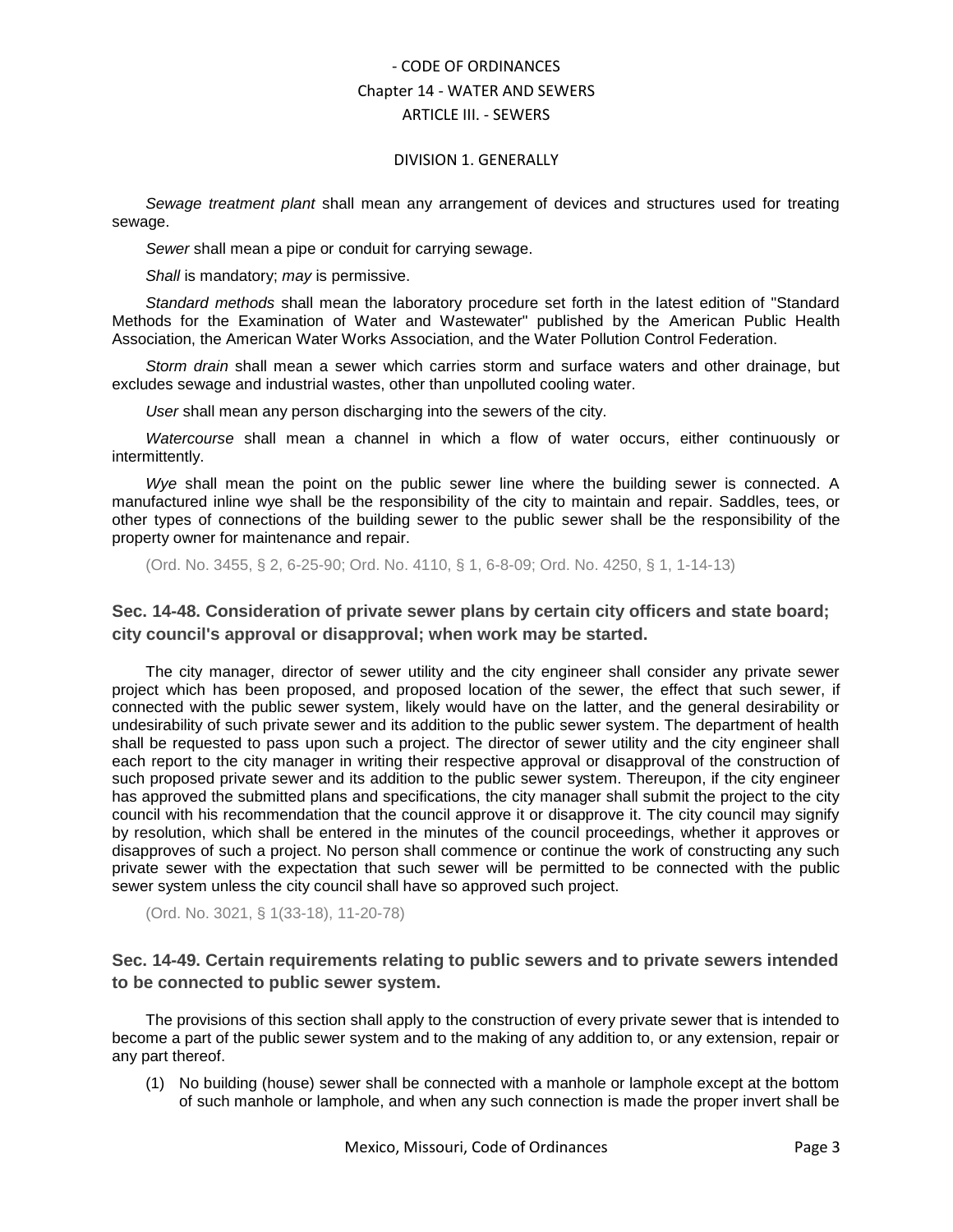#### DIVISION 1. GENERALLY

constructed. When it shall be necessary the drop invert method shall be used and shall be constructed according to good engineering practice.

- (2) When any new manhole or lamphole is constructed the cast-iron cover shall be made to extend one (1) inch above the surrounding ground or roadbed, unless such cover is set in a concrete roadbed, when the top of the cover shall be flush with the top of the roadbed.
- (3) When improving any street or alleyway, and when changing any grade line, whoever shall be doing such work shall, when necessary, build up or lower the cover of any manhole or lamphole in the area that is being worked to comply with subsection (2) of this section.
- (4) Whoever shall be constructing or repairing any sewer, or making any connection with any sewer, shall not permit any dirt, mud, rubbish or other substance to enter any such sewer.

(Ord. No. 3021, § 1(33-19), 11-20-78)

## <span id="page-3-0"></span>**Sec. 14-50. Building sewer for each building.**

A separate and independent building sewer shall be provided for every building that is to be served by a building sewer, with the exception, only, of the following situations:

- (1) Where a building stands in the rear of another building by way of such lot alone or by way of such lot and an adjoining lot (or lots), tract, court, street, alley or driveway to a neighborhood receiving sewer. In such a case a building sewer for such rear building may be connected with the building sewer of the front building; or, if the front building has no building sewer, a building sewer for the rear building may be joined to a building sewer that is being constructed at the same time for the front building, but such joint sewer shall be constructed of pipe of six-inch diameter from the point where the rear building sewer connects with the front building sewer to the neighborhood receiving sewer.
- (2) Where it shall have been agreed upon and requested by the owners of two (2) one-family dwellings on adjoining lots that are not owned by a contractor or a real estate agent or promoter and such dwellings are not being built for early resale, such owners shall be permitted to join their building sewers (if they are four-inch sewers) in one (1) sewer line and if they construct such joint line entirely of six-inch pipe from the junction of the two (2) building sewers to the neighborhood receiving sewer. In such case a six-inch clean-out riser shall be installed where the four-inch sewers unite. In no case shall more than two (2) building sewers be so united.

(Ord. No. 3021, § 1(33-23), 11-20-78; Ord. No. 3455, § 1(c), 6-25-90)

## **Cross reference—** Plumbing, § 4-115 et seq.

### <span id="page-3-1"></span>**Sec. 14-51. Lifting device; water ejectors.**

When any building drain is too low to permit gravity flow of sewage to the public sewer, sanitary sewage carried by such drain shall be lifted by approved artificial means and discharged into the building sewer. In no such case shall water ejectors be used.

(Ord. No. 3021, § 1(33-24), 11-20-78; Ord. No. 3455, § 1(d), 6-25-90)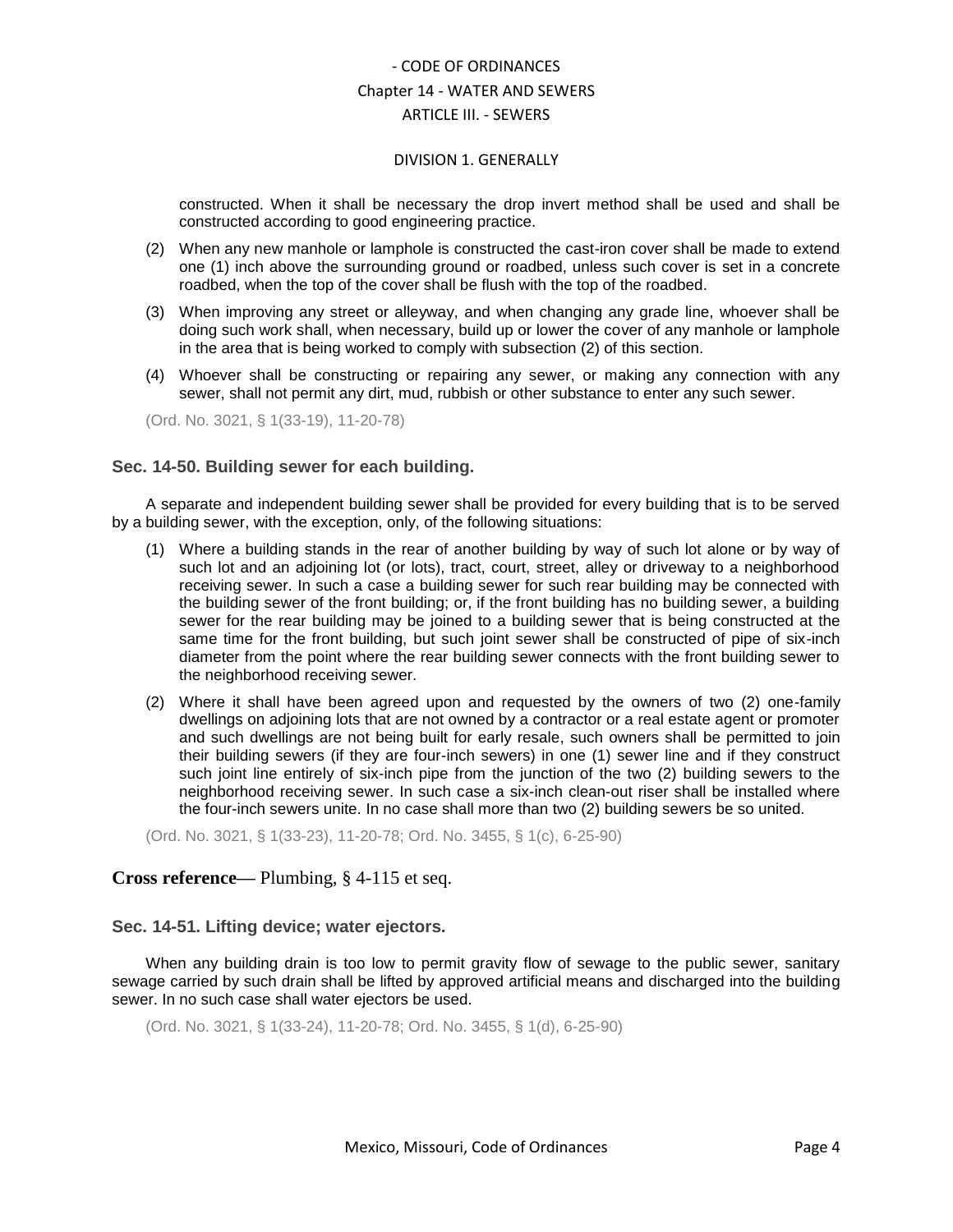#### DIVISION 1. GENERALLY

#### <span id="page-4-0"></span>**Sec. 14-52. Excavations—Safeguards; restoration of surfaces.**

Every excavation for a building sewer installation shall be adequately guarded with barricades and lights to protect members of the public from injury to their persons or property. Every street, sidewalk, parkway, and other public property that shall be disturbed in the work of constructing and installing building sewers shall be restored in a manner satisfactory to the community maintenance director.

(Ord. No. 3021, § 1(33-25), 11-20-78; Ord. No. 3455, § 1(e), 6-25-90)

**State law reference—** Manual and specifications for traffic-control devices, RSMo 300.135.

## <span id="page-4-1"></span>**Sec. 14-53. Same—How street cuts to be repaired.**

The repairing of street cuts made by plumbers shall be done in accordance with all applicable provisions of this Code and other ordinances and administrative regulations dealing with the subject of such cuts.

(Ord. No. 3021, § 1(33-26), 11-20-78; Ord. No. 3455, § 1(f), 6-25-90)

## **Cross reference—** Excavations, § 13-131 et seq.

**State law reference—** Municipal regulations of plumbing contractors and plumbers, RSMo 94.110.

### <span id="page-4-2"></span>**Sec. 14-54. Connection of building sewer to public sewer.**

- (1) Use of a wye. The connection of the building sewer to the public sewer shall be made with a manufactured in line wye when one is available at a suitable location on the public sewer.
- (2) Old building sewers may be used in part or in whole with new buildings if a closed circuit tv (cctv) inspection has been made and submitted to the building inspector or wastewater superintendent. Building sewers must be free of breaks, disconnections, cracks, holes, or other defects that allow for the inflow or infiltration of ground water, or the exfiltration of sewage. The determination of suitability for use is the city. The cctv inspection is the responsibility of the party desiring to use the building sewer.
- (3) The connection of foundation drains, window wells, sump pumps, gutter downspouts, or other sources of groundwater or storm water to the building sewer is expressly prohibited.
- (4) When an in line wye is not available on the public sewer, either a wye, or saddle connection may be used. Saddle type connections must have a stop to prevent intrusion of the building sewer into the public sewer. They must attach at approximately a forty-five-degree angle to the public sewer, have a neoprene or equivalent seal, and stainless steel bands to hold them in place. The hole in the public sewer for a saddle connection must be made by drilling using an appropriate jig for the angle. Tapping, nibbling, drilling multiple holes and knocking out the hole, are not allowable methods for making the connection hole.
- (5) When a failed saddle, tee, or other connection, not an in line wye, is found by the city in conjunction with other repairs, the cost of repair may be assessed to the property owner being served.

(Ord. No. 302 1, § 1(33-27), 11-20-78; Ord. No. 3455, § 1(g), 6-25-90; Ord. No. 4250, § 2, 1-14-13)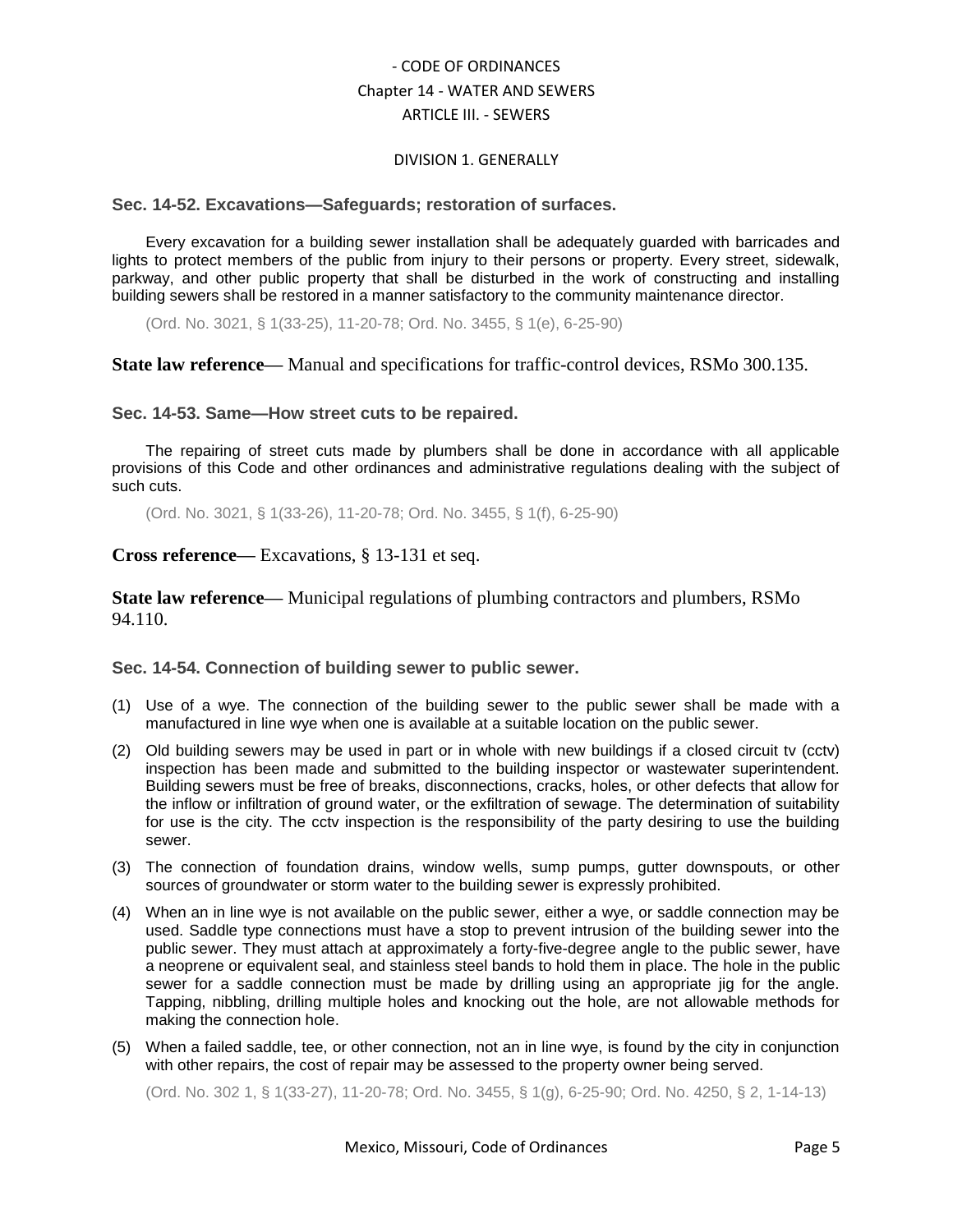#### DIVISION 1. GENERALLY

#### <span id="page-5-0"></span>**Sec. 14-55. City engineer to inform plumber of existence of riser.**

When a building sewer is to be installed and the city's blueprints and records indicate that a certain riser exists, the city engineer, by measurement, will inform the plumber where the riser may be found.

(Ord. No. 3021, § 1(33-28),11-20-78; Ord. No. 3455, § 1(h), 6-25-90)

#### <span id="page-5-1"></span>**Sec. 14-56. Unlawful discharge.**

- (a) It shall be unlawful for any person to place, deposit, or permit to be deposited in any unsanitary manner on public or private property within the city, or in any area under the jurisdiction of the city, any human or animal excrement, garbage, or other objectionable waste.
- (b) It shall be unlawful to discharge to any natural outlet within the city, or in any area under the jurisdiction of the city, any sewage or other polluted waters, except where suitable treatment has been provided in accordance with subsequent provisions of this article.
- (c) Except as hereinafter provided, it shall be unlawful to construct or maintain any privy, privy vault, septic tank, cesspool, or other facility intended or used for the disposal of sewage.
- (d) The owner of all houses, buildings, or properties used for human occupancy, employment, recreation, or other purposes, situated within the city and abutting on any street, alley, or right-of-way in which there is now located or may in the future be located a public sanitary sewer of the city, is hereby required at his expense to install suitable toilet facilities therein, and to connect such facilities directly with the proper public sewer in accordance with the provisions of this article within ninety (90) days after date of official notice to do so, provided that the public sewer is within one hundred fifty (150) feet of the property line.

(Ord. No. 3455, § 2, 6-25-90)

#### <span id="page-5-2"></span>**Sec. 14-57. Permits.**

- (a) No unauthorized person shall uncover, make any connections with or opening into, use, alter, or disturb any public sewer or appurtenance thereof without first obtaining a written permit from the city manager.
- (b) There shall be two (2) classes of building sewer permits:
	- (1) For residential and commercial service; and
	- (2) For service to establishments producing industrial wastes. In either case, the owner or his agent shall make application on a special form furnished by the city.

The permit application shall be supplemented by any plans, specifications, or other information considered pertinent in the judgment of the city manager. A permit and inspection fee for a residential, commercial or industrial building sewer permit shall be as set forth in [chapter 4,](../level2/COOR_CH4COMABU.docx#COOR_CH4COMABU) article III, Plumbing. A significant industry shall be assessed an additional permit and inspection fee to accommodate the additional regulatory program requirements for significant industries when and as established by the city council.

(c) All costs and expense incident to the installation and connection of the building sewer shall be borne by the owner. The owner shall indemnify the city from any loss or damage that may directly or indirectly be occasioned by the installation of the building sewer.

(Ord. No. 3455, § 2, 6-25-90)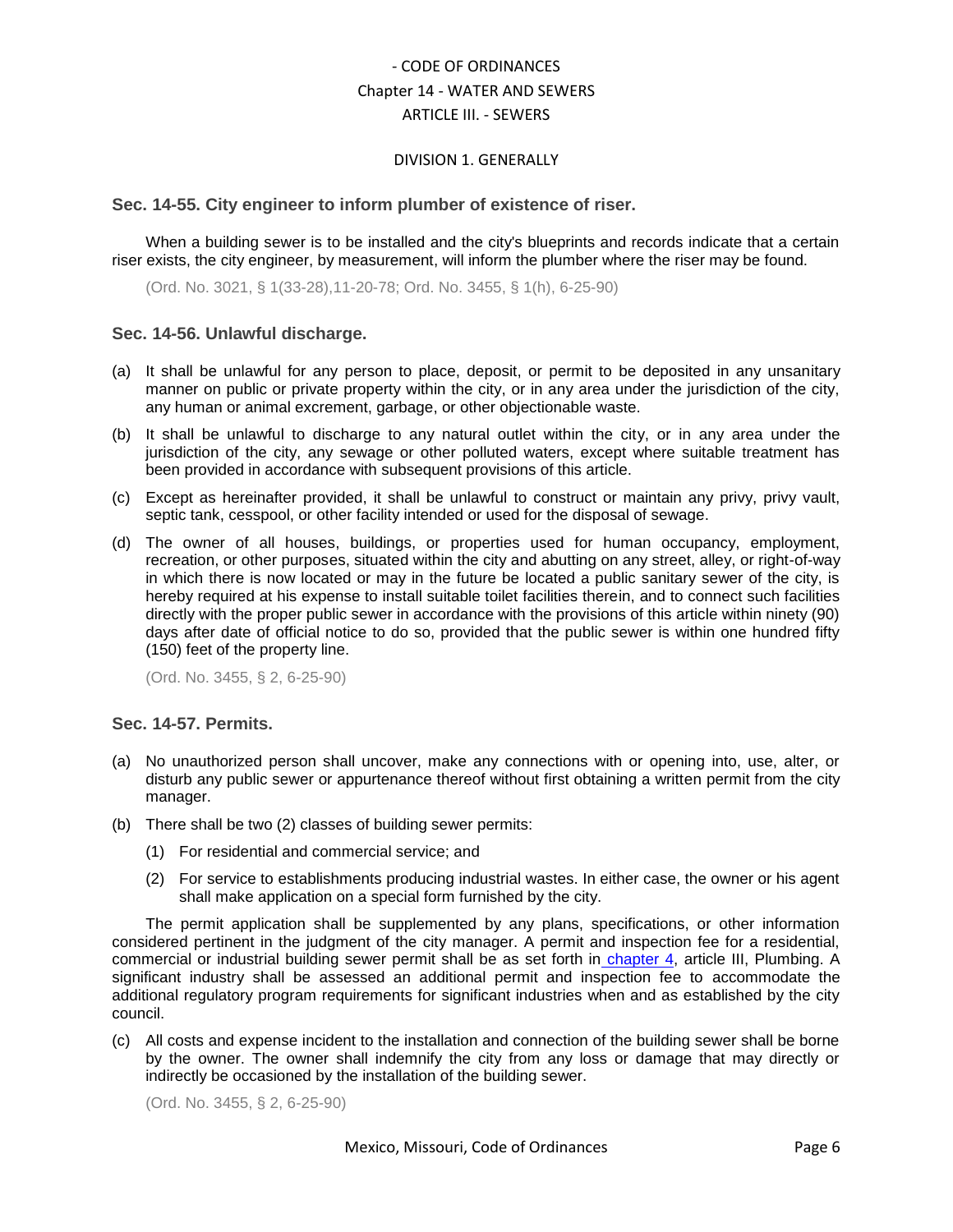#### DIVISION 1. GENERALLY

#### <span id="page-6-0"></span>**Sec. 14-58. Grease, oil and grit interceptors.**

- (a) Suitable interceptors shall be installed in accordance with city codes. All interceptors shall be of a type, construction and capacity approved by the city codes and shall be located so as to be readily and easily accessible for cleaning and inspection.
- (b) When required, such interceptors shall be installed and maintained continuously in efficient operation by the owner at his expense.
- (c) Intercepted material shall be returned to the industrial process or disposed of in an approved manner.

(Ord. No. 3455, § 2, 6-25-90)

#### <span id="page-6-1"></span>**Sec. 14-59. Prohibited wastes.**

The following materials, substances, and wastes shall not be discharged into the sewers:

- (1) Reserved.
- (2) Reserved.
- (3) Garbage that has not been properly shredded or ground.
- (4) Reserved.
- (5) Any solid, liquid or gas which by reason of its nature and/or quantity could cause fire or explosion.
- (6) Any solid or viscous material which could cause an obstruction to flow in the sewers or in any way interfere with the treatment process. Examples of such materials include, but are not limited to, ashes, wax, paraffin, cinders, sand, mud, straw, shavings, metal, glass, rags, lint, feathers, tars, plastics, wood and sawdust, paunch manure, hair and fleshings, entrails, lime slurries, beer and distillery slops, grain processing wastes, grinding compounds, acetylene generation sludge, chemical residues, and food processing bulk solids.
- (7) Reserved.
- (8) Reserved.
- (9) Wastes containing sulfides over ten (10) ppm expressed as hydrogen sulfide.
- (10) Chlorinated solvents.
- (11) Septic tank sludge, except that such sludge may be discharged at locations designated for this purpose by the city manager.
- (12) Any corrosive, noxious or malodorous material or substance which, either singly or by reaction with other wastes, is capable of causing damage to the sewerage works or creating a public nuisance or hazard, or prevent entry into the sewer for maintenance and repair.
- (13) Concentrated dye wastes or other wastes which are either highly colored or could become highly colored by reacting with other wastes.
- (14) Reserved.
- (15) Reserved.
- (16) Reserved.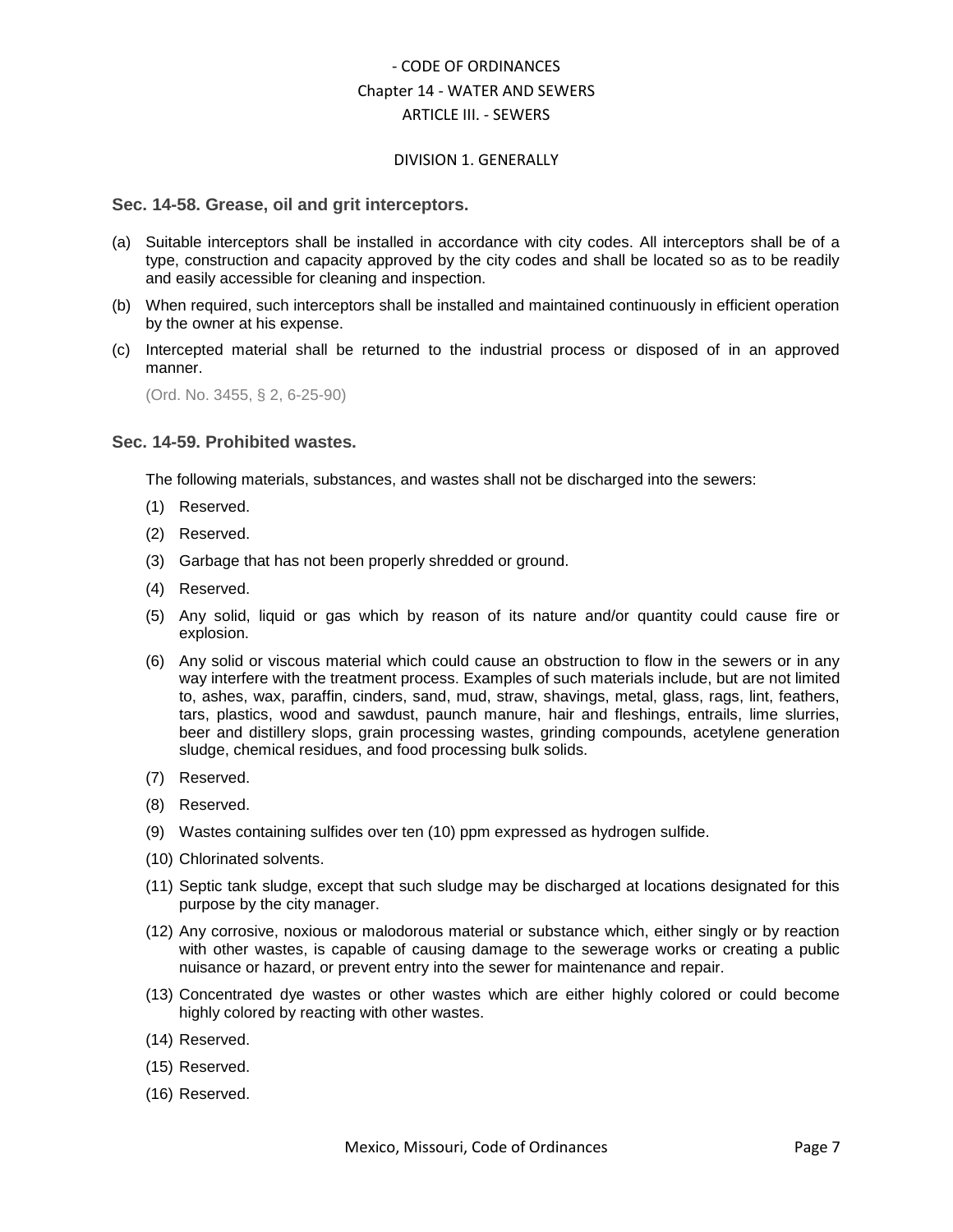#### DIVISION 1. GENERALLY

- (17) Any material or substance not specifically mentioned in this section which is in itself corrosive, irritating to human beings and animals, toxic or noxious, or which by interaction with other wastes could produce undesirable effects, including deleterious action on the sewerage works, adversely affect any treatment process, constitute a hazard to humans or animals, or have an adverse effect upon the receiving stream.
- (18) If any waters or wastes are discharged, or are proposed to be discharged to the public sewers, which waters contain the substances or possess the characteristics enumerated in [section 14-](../level4/COOR_CH14WASE_ARTIIISE_DIV1GE.docx#COOR_CH14WASE_ARTIIISE_DIV1GE_S14-60RE)  $60(d)$  $60(d)$  and which in the judgment of the city manager, may have a deleterious effect upon the sewage works, processes, equipment, or receiving waters, or which otherwise create a hazard to life or constitute a public nuisance, the city manager may:
	- a. Reject the wastes,
	- b. Require pretreatment to an acceptable condition for discharge to the public sewers, and/or
	- c. Require control over the quantities and rates of discharge.

(Ord. No. 3455, § 2, 6-25-90; Ord. No. 3825, § 1A—F, 3-22-99; Ord. No. 4110, § 1, 6-8-09)

### <span id="page-7-0"></span>**Sec. 14-60. Reserved.**

## **Editor's note—**

Ord. No. 4110, § 1, adopted June 8, 2009, deleted [§ 14-60](../level4/COOR_CH14WASE_ARTIIISE_DIV1GE.docx#COOR_CH14WASE_ARTIIISE_DIV1GE_S14-60RE), which pertained to unusual wastes and derived from Ord. No. 3455, § 2, adopted June 25, 1990; and Ord. No. 3825, § 2, adopted March 22, 1999.

## <span id="page-7-1"></span>**Sec. 14-61. Reserved.**

### **Editor's note—**

Ord. No. 4110, § 1, adopted June 8, 2009, deleted [§ 14-61](../level4/COOR_CH14WASE_ARTIIISE_DIV1GE.docx#COOR_CH14WASE_ARTIIISE_DIV1GE_S14-61RE), which pertained to monitoring facilities and derived from Ord. No. 3455, § 2, adopted June 25, 1990.

## <span id="page-7-2"></span>**Sec. 14-62. Reserved.**

### **Editor's note—**

Ord. No. 4110, § 1, adopted June 8, 2009, deleted [§ 14-62](../level4/COOR_CH14WASE_ARTIIISE_DIV1GE.docx#COOR_CH14WASE_ARTIIISE_DIV1GE_S14-62RE), which pertained to waste haulers and derived from Ord. No. 3455, § 2, adopted June 25, 1990; and Ord. No. 3724, § 1, adopted Nov. 25, 1996.

## <span id="page-7-3"></span>**Sec. 14-63. Violations.**

(a) No person shall maliciously, willfully, or negligently break, damage, destroy, uncover, deface, or tamper with any structure, appurtenance, or equipment which is a part of the sewage works. Any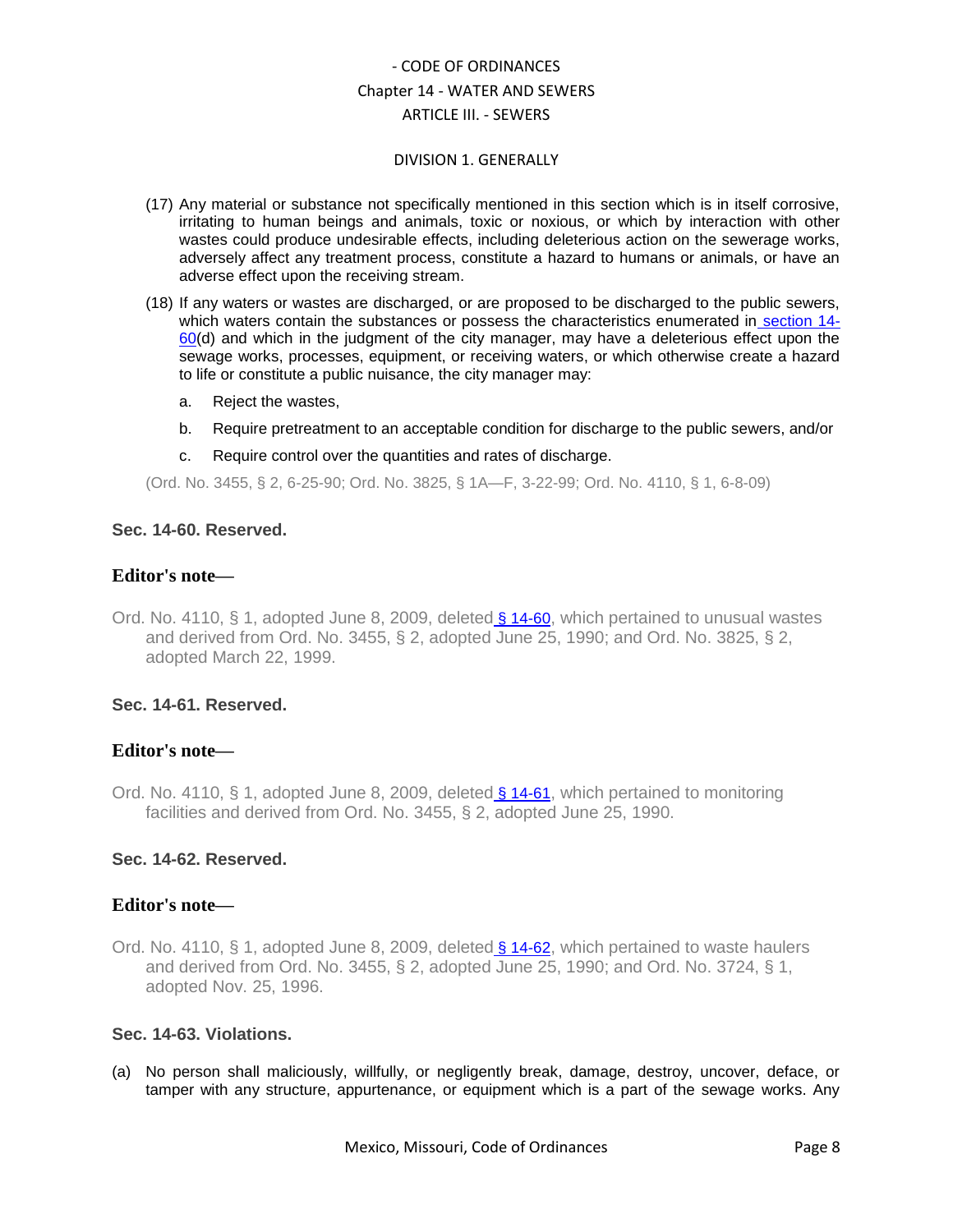#### DIVISION 1. GENERALLY

person, violating this provision shall be subject to immediate arrest for commission of a misdemeanor.

(b) No unauthorized person shall cover, or cause to be covered, or obstruct the access to any manhole, lamphole, curb cock housing, water or gas distribution valve housing, fire hydrant, meter vault or vault of any communication cable owned by the city or any utility.

(Ord. No. 3455, § 2, 6-25-90)

## <span id="page-8-0"></span>**Sec. 14-64. Right of entry.**

- (a) The city manager and other authorized representatives of the city bearing proper credentials and identification shall be permitted to enter all properties at all reasonable times for the purposes of inspection, observation, measurement, sampling, testing and the performance of their duties, including inspection and copying of all records maintained, in accordance with the provisions of this article. The city manager or the authorized representatives shall have no authority to inquire into any processes beyond that point having a direct bearing on the kind and source of discharge to the sewers or waterways or facilities for waste treatment. However, the city manager or the authorized representative shall have the right to set up on the user's property such devices as are necessary to conduct sampling or metering operations. When such a user has security measures in force which would require proper identification and clearance before entry onto the property the user shall make necessary arrangements so that, upon presentation of suitable identification, the city manager or the authorized representative will be permitted to enter without delay for the purpose of performing their specific responsibilities.
- (b) While performing the necessary work on private properties referred to in subsection (a) above, the city manager or other authorized representatives of the city shall observe all safety rules applicable to the premises established by the owner or occupant thereof. Such person shall be held harmless for injury or death to the city employees and the city shall indemnify the person against loss or damage to its property by city employees and against liability claims and demands for personal injury or property damage asserted against the person and growing out of the gauging and sampling operation, except as such may be caused by negligence or failure of the person to maintain safe conditions.
- (c) The city manager and other authorized representatives of the city bearing proper credentials and identification shall be permitted to enter all private properties through which the city holds a duly negotiated easement for the purposes of, but not limited to, inspection, observation, measurement, sampling, repair, and maintenance of any portion of the sewage works lying within the easement. All entry and subsequent work, if any, on said easement, shall be done in full accordance with the terms of the duly negotiated easement pertaining to the private property involved.
- (d) Information and data on a user obtained from applications, permits, monitoring programs and inspections shall be available to the public or any government agency without restriction unless the user specifically requests and is able to demonstrate to the satisfaction of the city manager that the release of such information would divulge information, processes or methods of production entitled to protection as trade secrets. When requested by the person furnishing a report, and until such time as the information is determined not to be confidential, the portions of a report which might disclose trade secrets or secret processes shall not be made available for inspection by the public but shall be made available upon written request to governmental agencies for uses related to this article and/or pretreatment programs; provided that, such portions of a report shall be available for use by the city or any city agency in judicial review or enforcement proceedings involving the person furnishing the report. Wastewater constituents and characteristics shall not be recognized as confidential information. Information accepted by the city manager as confidential shall not be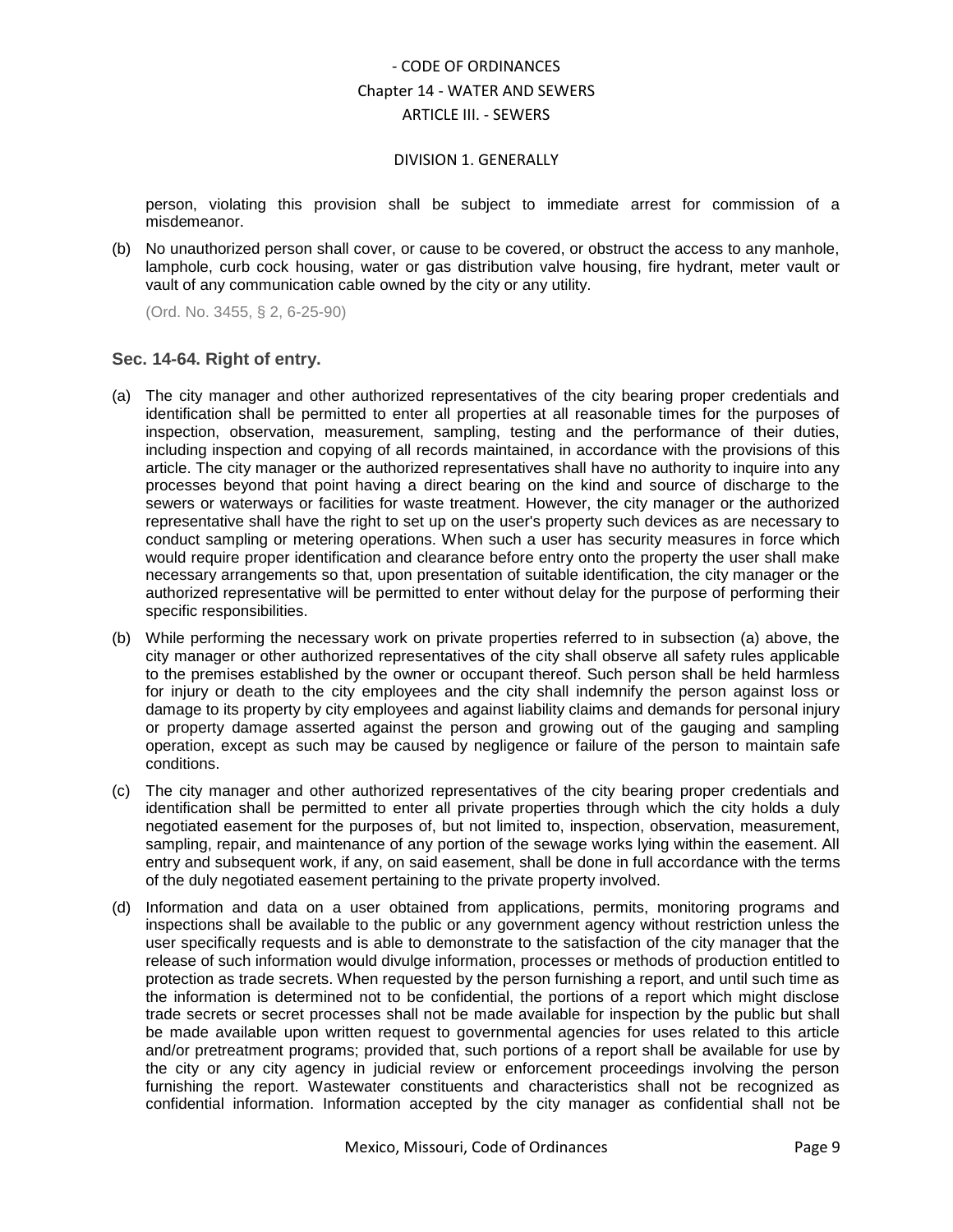#### DIVISION 1. GENERALLY

transmitted to any governmental agency or any person seeking such information by means of judicial process until and unless a ten-day notification is given to the person furnishing the information for the purpose of giving such person the opportunity to contest the transmittal.

(Ord. No. 3455, § 2, 6-25-90)

### <span id="page-9-0"></span>**Sec. 14-65. Reserved.**

## **Editor's note—**

Ord. No. 4110, § 1, adopted June 8, 2009, deleted [§ 14-65](../level4/COOR_CH14WASE_ARTIIISE_DIV1GE.docx#COOR_CH14WASE_ARTIIISE_DIV1GE_S14-65RE), which pertained to permit conditions and derived from Ord. No. 3455, § 2, adopted June 25, 1990.

## <span id="page-9-1"></span>**Sec. 14-66. Reserved.**

## **Editor's note—**

Ord. No. 4110, § 1, adopted June 8, 2009, deleted [§ 14-66](../level4/COOR_CH14WASE_ARTIIISE_DIV1GE.docx#COOR_CH14WASE_ARTIIISE_DIV1GE_S14-66RE), which pertained to spills and derived from Ord. No. 3455, § 2, adopted June 25, 1990.

## <span id="page-9-2"></span>**Sec. 14-67. Enforcement.**

- (a) Any person found to be violating any provision of this article shall be served by the city with written notice stating the nature of the violation and providing a reasonable time limit for the satisfactory correction thereof. The offender shall, within the period of time stated in such notice, permanently cease all violations.
- (b) The city manager may revoke any permit, or terminate or cause to be terminated sewage system service to any property, if a violation of any provision of this article is found to exist or if a discharge of sewage causes or threatens to cause a condition of contamination, pollution, or nuisance as defined in this article. This provision is in addition to any other provisions set forth for violations of this article.
- (c) It shall be unlawful for any person to knowingly make a false statement or representation in any record, report, plan, or other document filed with the city manager, or to falsify, tamper with, or knowingly render inaccurate any monitoring device or method required under this article. Conviction of any violation thereunder shall be punished as provided.
- (d) The city shall have the option in addition to any penalties set forth in this article to disconnect the sanitary sewer from the city's collection system for any violation of this article in the use of the sanitary sewer.
- (e) The city may pursue all available remedies to collect from persons violating the provisions of this article any expense, enforcement cost, loss, or damage occasioned the city by reason of such violation.
- (f) Reserved.
- (g) Either as an alternative to any procedure established in this article or as an enforcement action thereunder, the city manager may seek injunctive relief to restrain the violation of, or attempted violation of, any provision of this article.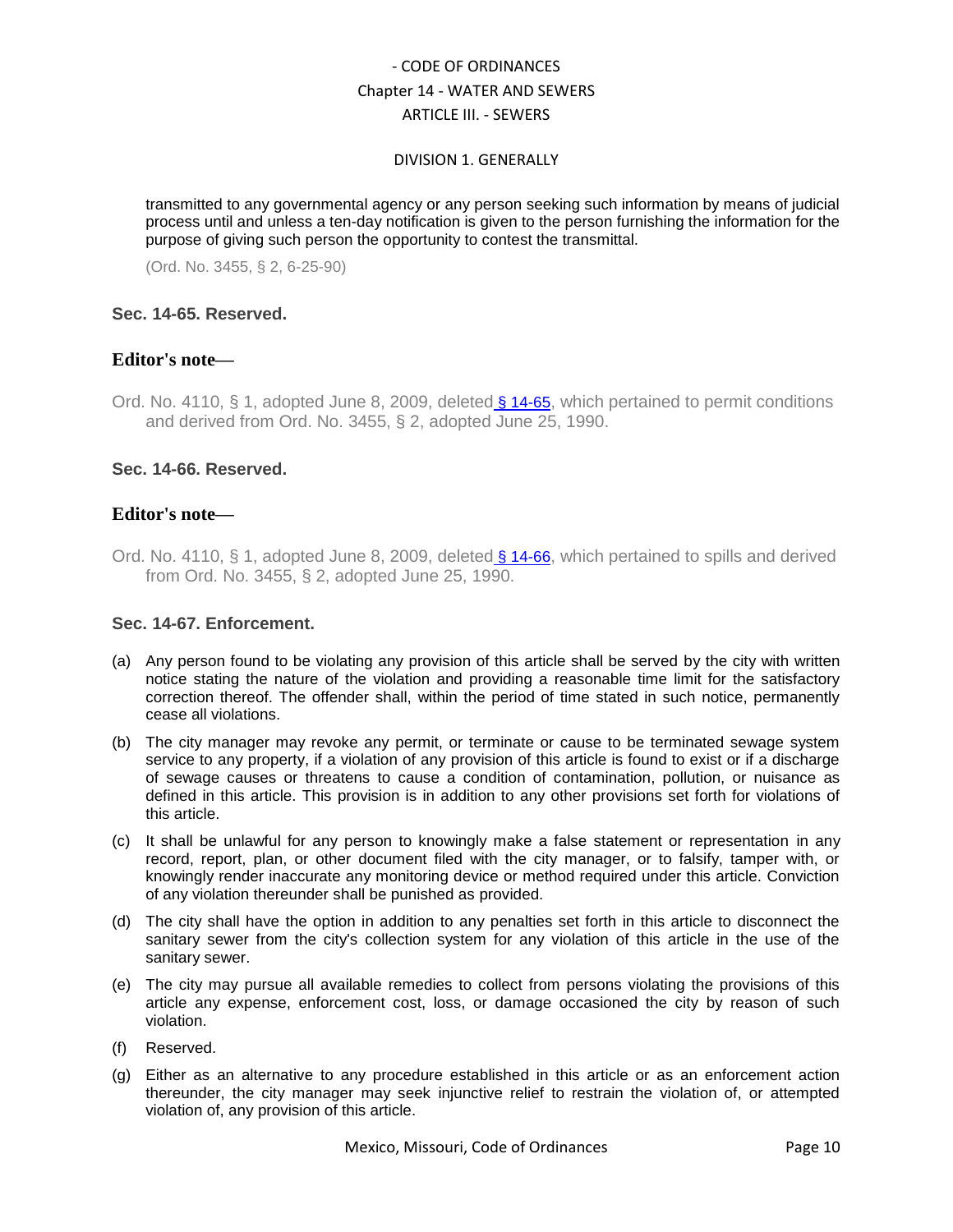## DIVISION 1. GENERALLY

(Ord. No. 3455, § 2, 6-25-90; Ord. No. 4110, § 1, 6-8-09)

<span id="page-10-0"></span>**Secs. 14-68—14-75. Reserved.**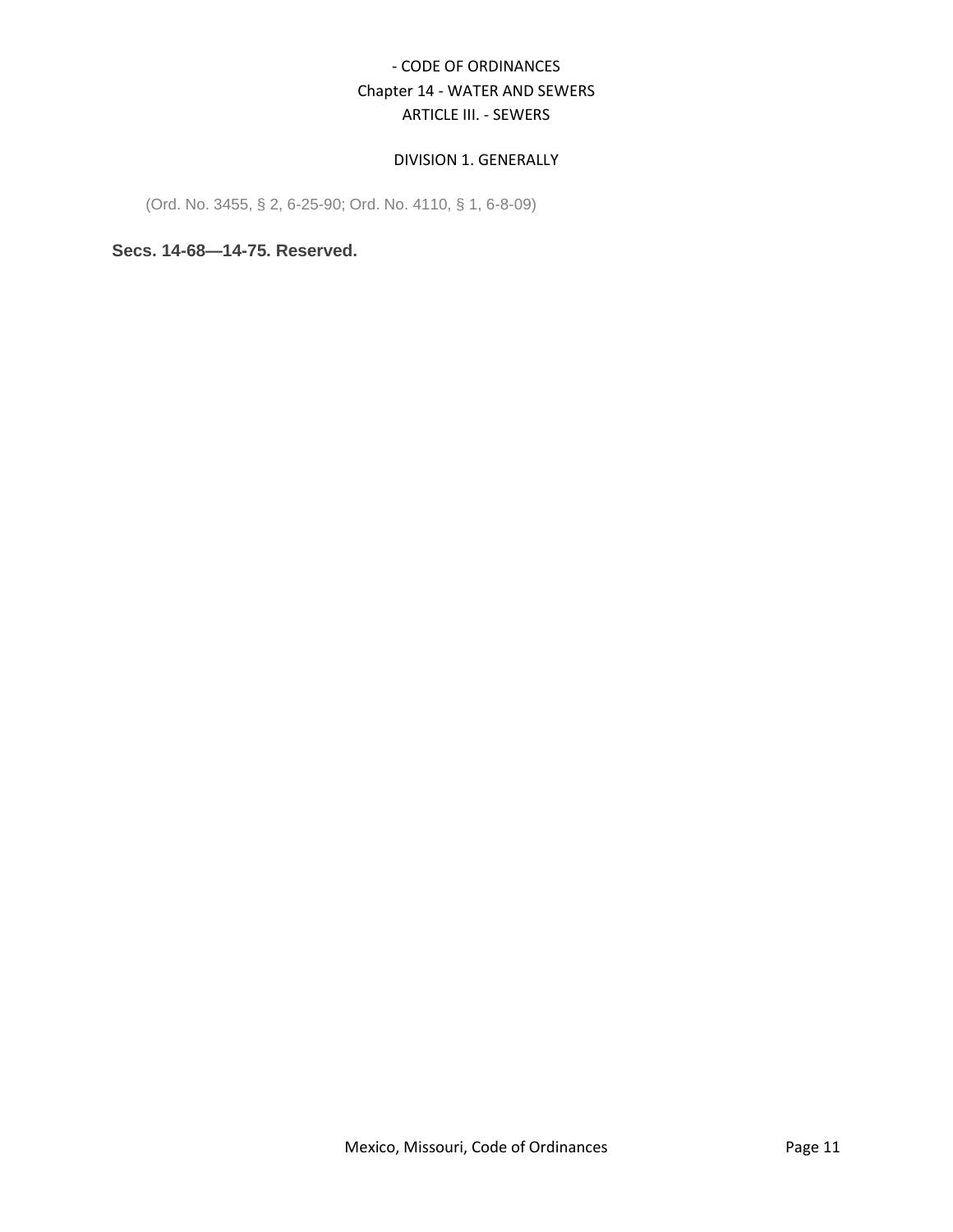### DIVISION 2. CONSTRUCTION; MAINTENANCE

## *DIVISION 2. CONSTRUCTION; MAINTENANCE*

[Sec. 14-76. Condemnation or purchase of private property for sewer purposes.](#page-11-0)

[Sec. 14-77. Sewer work may be done under contract or by city personnel; requirements of contractors.](#page-11-1)

[Sec. 14-78. Joint district sewers and apportionment of costs thereof.](#page-12-0)

[Sec. 14-79. Additional district sewers; petitions by property owners.](#page-12-1)

[Sec. 14-80. Estimate of costs.](#page-12-2)

[Sec. 14-81. Specifications, appurtenances, etc., of district sewers.](#page-13-0)

[Sec. 14-82. Letting of construction contracts; terms of contracts; contractors' bonds.](#page-13-1)

[Sec. 14-83. Supervisory duties of, and apportionment of construction costs by city engineer.](#page-13-2)

[Sec. 14-84. Special tax to be levied; city clerk to prepare certified special tax bill.](#page-13-3)

[Sec. 14-85. Authentication, recording and collection of special tax bills; liens created on properties](#page-14-0)  [affected.](#page-14-0)

[Sec. 14-86. Assignment of and actions on special tax bills; contractor to designate local agent for](#page-14-1)  [collection.](#page-14-1)

[Sec. 14-87. Duties of contractor and city clerk when special tax bill is paid.](#page-15-0)

[Sec. 14-88. Immunity of city from liability, except as to city owned property.](#page-15-1)

[Secs. 14-89—14-100. Reserved.](#page-15-2)

## <span id="page-11-0"></span>**Sec. 14-76. Condemnation or purchase of private property for sewer purposes.**

The city council shall have the right by special ordinance to provide for the condemnation of private property for sewer purposes, and the procedure shall be the same as provided for the condemnation of private property for other public purposes, provided that the city council may purchase the right to lay any sewer through private property if the cost thereof does not exceed the cost that would be assessed against the city in a prosecution to condemn such property.

(Code 1969, § 38-7)

**State law reference—** City may condemn property for sewers, RSMo 88.844; right of entry, RSMo 250.232.

<span id="page-11-1"></span>**Sec. 14-77. Sewer work may be done under contract or by city personnel; requirements of contractors.**

The city council may contract for sewer work to be done and may receive bids for the construction, repair, extending, changing or cleaning of the public sewers, or for material to be used in connection therewith. The city council may reject all bids for material or work and shall require all contractors whose bids have been accepted to give bond in double the contract price of such work and materials, conditioned upon the faithful performance of the contract and the payment for all work and material used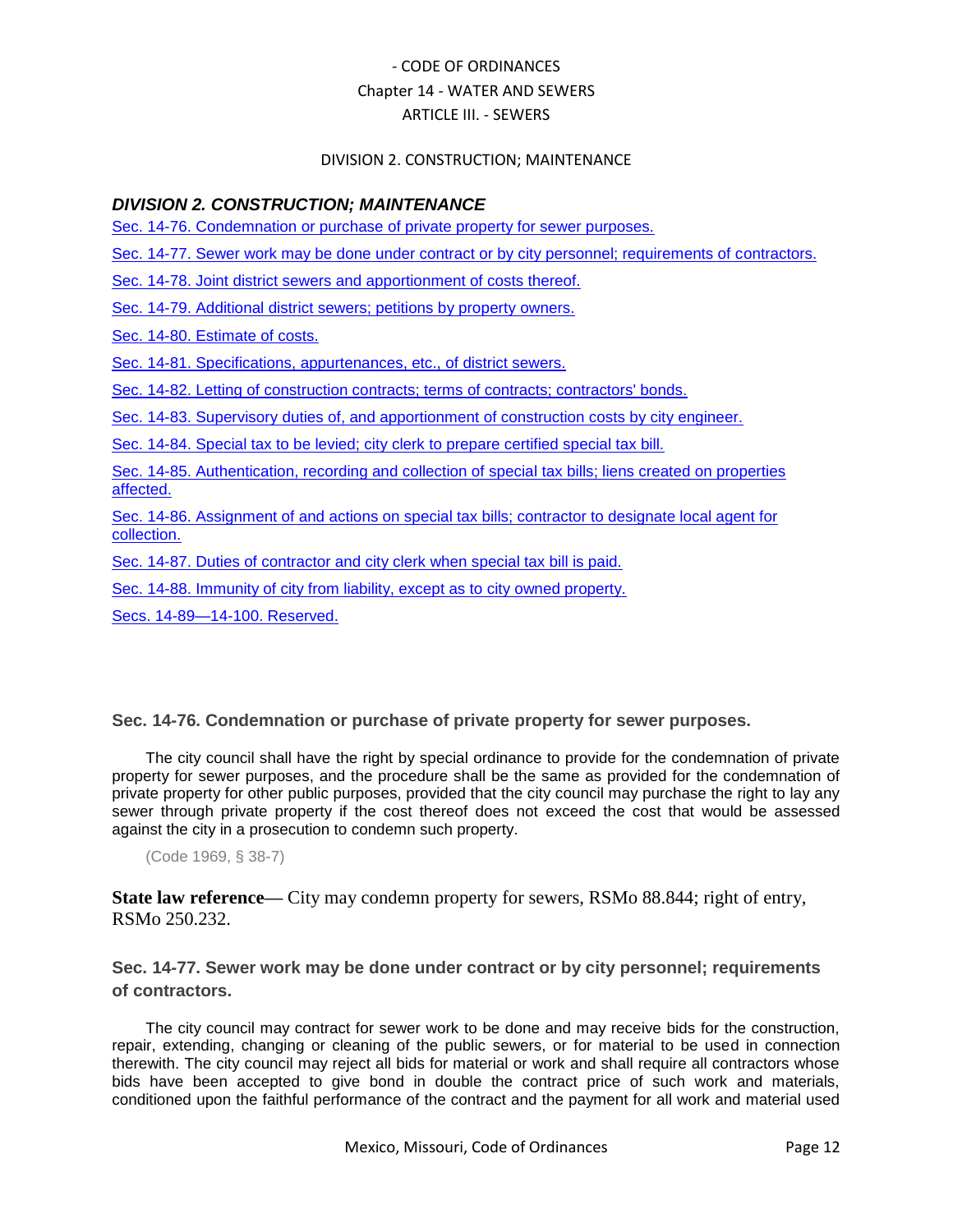#### DIVISION 2. CONSTRUCTION; MAINTENANCE

in performing such contract. Each contractor shall, within ten (10) days after his bid is accepted, enter into a written contract for the doing of such work and file his bond as provided in this section, and such bond shall be approved by the city manager, provided that the city council shall have power to provide for the purchase of material and doing of the work in constructing any public sewer by the city, through persons employed by the city, and provided further that in all cases such work shall be done under the direction and supervision of the city engineer.

(Code 1969, § 38-8)

### <span id="page-12-0"></span>**Sec. 14-78. Joint district sewers and apportionment of costs thereof.**

Joint district sewers may be constructed by the city whenever the city council may deem it necessary that a sewer should be constructed in any part of the city containing two (2) or more sewer districts. In such case the city council may by special ordinance unite such sewer districts into a joint sewer district and cause a sewer to be constructed therein in like manner and in all respects as provided by law, this Code and other ordinances of the city relative to the construction of district sewers, except in cases of joint district sewers, the city may, if deemed proper, provide in the ordinance creating such joint district sewer that the city shall pay a certain sum, to be specified in such ordinance toward the cost of such joint district sewer. The cost of constructing such joint sewer district sewer, except the sum, if any, specified in the ordinance to be paid by the city, shall be assessed and paid in special tax bills against the property included in the joint sewer district the same as provided in the case of district sewers, and the action of the city council creating the joint sewer district shall be conclusive as to the necessity therefor and no special tax bills shall be held invalid or be affected on account of the included drainage area thereof, or the size, character or purpose of such sewer, provided that such district shall not include any land or lot not contained in its natural drainage area or watercourse.

(Code 1969, § 38-9)

**State law reference—** District sewers, RSMo 88.834 et seq.; joint district sewers, costs, how paid, RSMo 88.838.

### <span id="page-12-1"></span>**Sec. 14-79. Additional district sewers; petitions by property owners.**

Additional district sewers shall be established within the limits of the districts that may be prescribed by special ordinance, and they shall connect with public sewers or with other district sewers or joint district sewers, and more than one (1) district sewer may be laid in a sewer district, if deemed necessary by the city council for sanitary or other purposes. The city council shall cause sewers to be constructed in each district whenever a majority of the resident property holders therein shall petition therefor, or whenever the city council shall deem such sewers necessary for sanitary or other purposes.

(Code 1969, § 38-10)

### <span id="page-12-2"></span>**Sec. 14-80. Estimate of costs.**

After any sewer district has been established, the limits thereof fixed and the construction of a sewer or sewers therein ordered by special ordinance, and before any contract is let for the construction of such sewer or sewers therein, an estimate of the cost thereof shall be made by the city engineer and submitted to the city council. No contract shall be let or entered into for a price to exceed such estimate.

(Code 1969, § 38-11)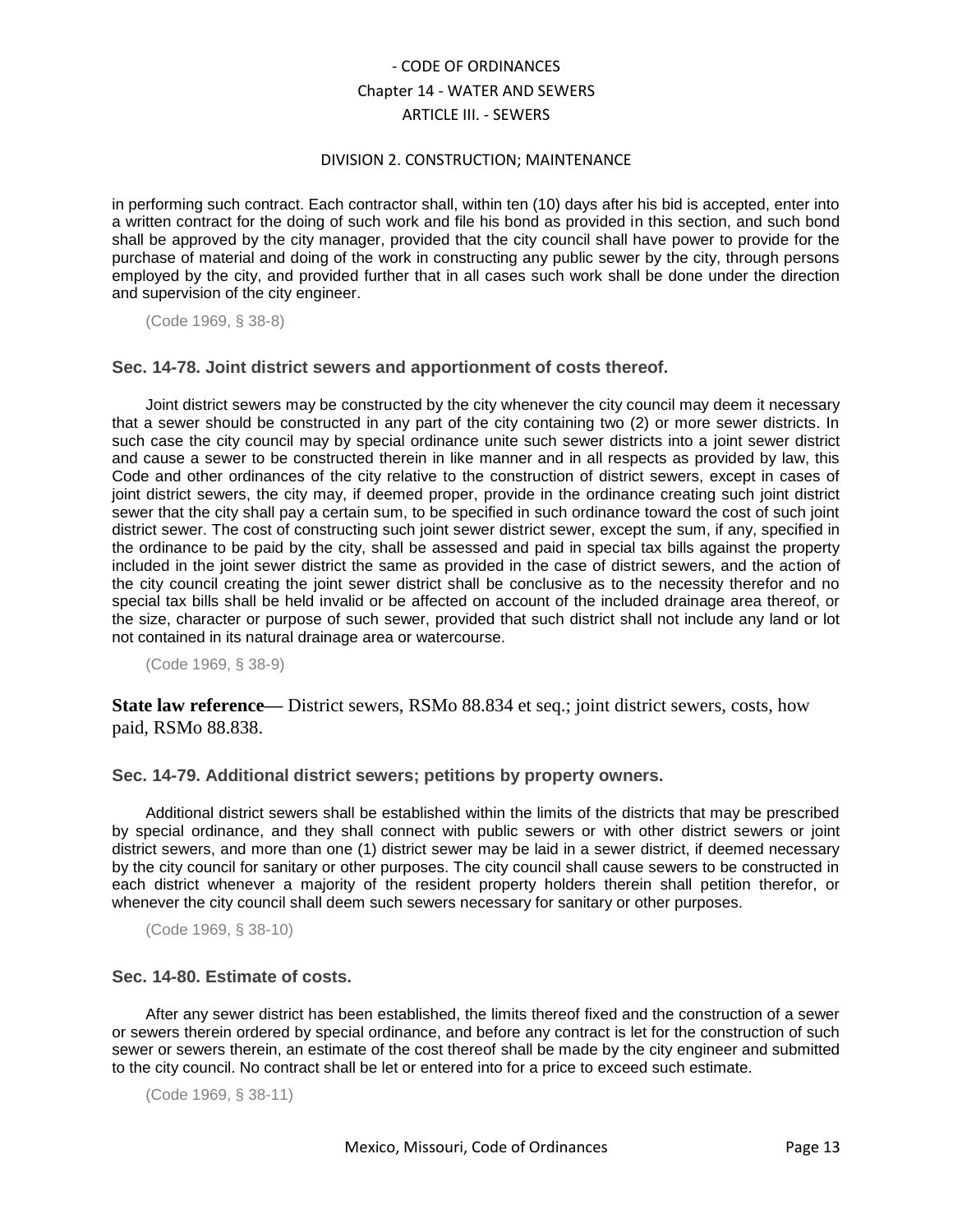#### DIVISION 2. CONSTRUCTION; MAINTENANCE

#### <span id="page-13-0"></span>**Sec. 14-81. Specifications, appurtenances, etc., of district sewers.**

District sewers shall have all necessary laterals, inlets, manholes, and other appurtenances, and shall be of the dimensions and materials and shall be completed in such time as may be prescribed by the special ordinance providing for the construction thereof.

(Code 1969, § 38-12)

### <span id="page-13-1"></span>**Sec. 14-82. Letting of construction contracts; terms of contracts; contractors' bonds.**

The city council, by special ordinance, shall provide for proper notice to contractors of the date of receipt of bids for the construction of any district sewer by ordinance ordered to be built, and each bid for such work shall be by the bidder sealed and deposited with the city clerk, addressed to the city council, and shall have attached thereto a certified check payable to the City of Mexico in the sum of five (5) percent of the amount bid. Such check shall be retained by the city, if the bidder is awarded the contract, until he shall enter into a written contract for the construction of such sewer, and file his bond as in this article provided. Should such contractor fail to enter into a contract and bond as therein provided the amount so deposited shall be forfeited to the city. The contract for the construction of any sewer advertised to be let shall be let to the lowest and best bidder within the estimate of cost furnished by the city engineer as provided in this article. Within ten (10) days after any contract for construction of a district sewer is let, the successful bidder shall enter into a written contract with the city for the construction thereof according to the plans and specifications therefor as provided by the ordinance providing for the construction thereof, and shall enter into a bond to the city, with good and sufficient surety, conditioned for the faithful performance of such contract and for the payment of all labor and material used in the construction of such sewer.

(Code 1969, § 38-13)

## <span id="page-13-2"></span>**Sec. 14-83. Supervisory duties of, and apportionment of construction costs by city engineer.**

The city engineer shall superintend the construction of all district sewers by ordinance ordered built. After the city has entered into a contract for construction of any district sewer, the city engineer shall apportion the cost thereof against each lot, tract or parcel of ground in the sewer district in proportion that it bears in area to the total area of all property in the sewer district exclusive of the public highways therein, and he shall report the construction of such sewer with his apportionment to the city council.

(Code 1969, § 38-14)

**State law reference—** Apportionment of cost of sewer construction, RSMo 88.812, 88.836.

### <span id="page-13-3"></span>**Sec. 14-84. Special tax to be levied; city clerk to prepare certified special tax bill.**

Whenever the whole cost of a district sewer shall have been reported to the city council by the city engineer together with the apportionment thereof, the city council shall by special ordinance, levy and assess a special tax against each lot or piece of ground within the district in the name of the owner or owners thereof as apportioned by the city engineer. Thereupon the city clerk shall make out a certified special tax bill under the seal of the city of such assessment against each lot, tract or parcel of ground within the district in the name of the owner or owners thereof.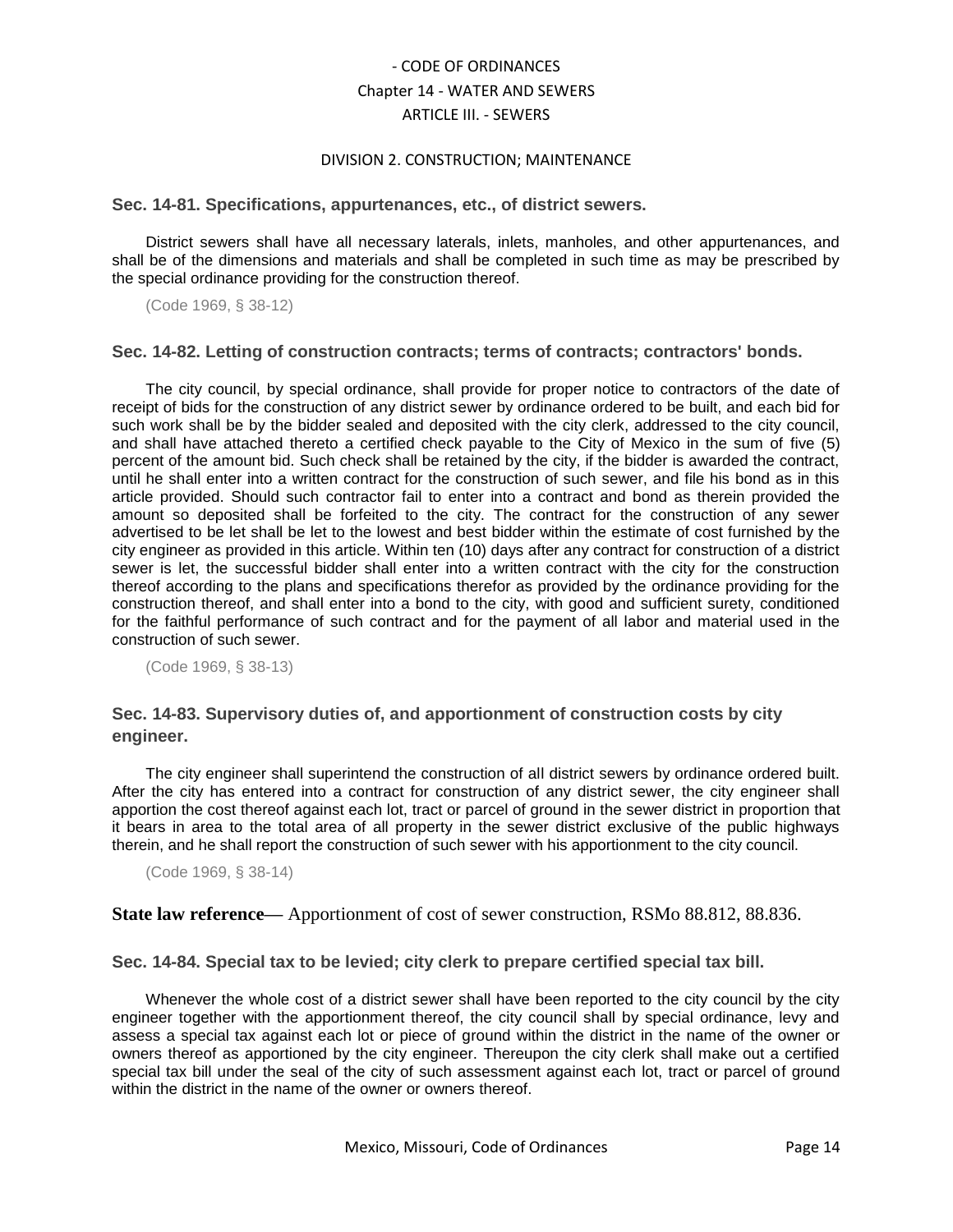#### DIVISION 2. CONSTRUCTION; MAINTENANCE

(Code 1969, § 38-15)

### **Cross reference—** Finance and taxation, § 2-326 et seq.

**State law reference—** Levy of tax, RSMo 88.836.

## <span id="page-14-0"></span>**Sec. 14-85. Authentication, recording and collection of special tax bills; liens created on properties affected.**

Each certified special tax bill shall be signed by the city manager and attested and recorded by the city clerk. Upon the completion of the project, the tax bill shall be delivered to the contractor in payment for the work, who shall proceed to collect it by the ordinary process of law in the name of the city to his own use. In the case of absent owners he may sue by attachment or by any other process known to the law. Such special tax bills shall become due and payable thirty (30) days after the date of issue thereof, unless the owner of the property described therein shall have filed a written request with the city clerk, prior to the acceptance of the work by the city, that his tax bill or bills shall be made payable in installments, in which event such special tax bills shall be payable in annual installments as follows: Onetenth in one (1) year, one-tenth in two (2) years, one-tenth in three (3) years, one-tenth in four (4) years, one-tenth in five (5) years, one-tenth in six (6) years, one-tenth in seven (7) years, one-tenth in eight (8) years, one-tenth in (9) years, and one-tenth in ten (10) years after the date of their issue. The whole of any such special tax bill made payable in installments may be paid at the date of any installment payment, provided that if any installment is not paid when it becomes due the remaining installments unpaid shall, at the option of the holder of the tax bill, become immediately due and payable. Every such special tax bill, whether made payable in installments or not, shall bear interest at the rate on ten-year United States treasury notes as established at the most recent auction, from sixty (60) days after the date of issue until paid, and shall be a special lien against the property described therein for a period of five (5) years from its date, except when made payable in installments, when the special lien shall extend for a period of one (1) year after the date of the last installment payment shall become due. Every such special tax bill shall on action brought to recover the amount thereof be prima facie evidence of the validity of the charges against the property therein described and of the liability of the person or persons named as the owner or owners of such property.

(Code 1969, § 38-16)

**State law reference—** Tax bills, RSMo 88.836; issuance of assessment notes for improvements, contents, how paid and secured; sales procedure, RSMo 88.815; installment payment of tax bills, interest, RSMo 88.816.

<span id="page-14-1"></span>**Sec. 14-86. Assignment of and actions on special tax bills; contractor to designate local agent for collection.**

All special tax bills, issued for special assessments for the construction of district sewers, shall be assignable and collectible in any action brought in the name of the city to the use of the holder thereof, but the city shall not in any event be liable for any cost that may accrue in such action. Upon the assignment of any special tax bill under the provisions of this article, notice thereof shall be given to the city clerk, who shall enter such assignment in the record of special assessments and endorse the assignment on the back of such tax bill. Any contractor to whom such tax bill is issued, or his assignee,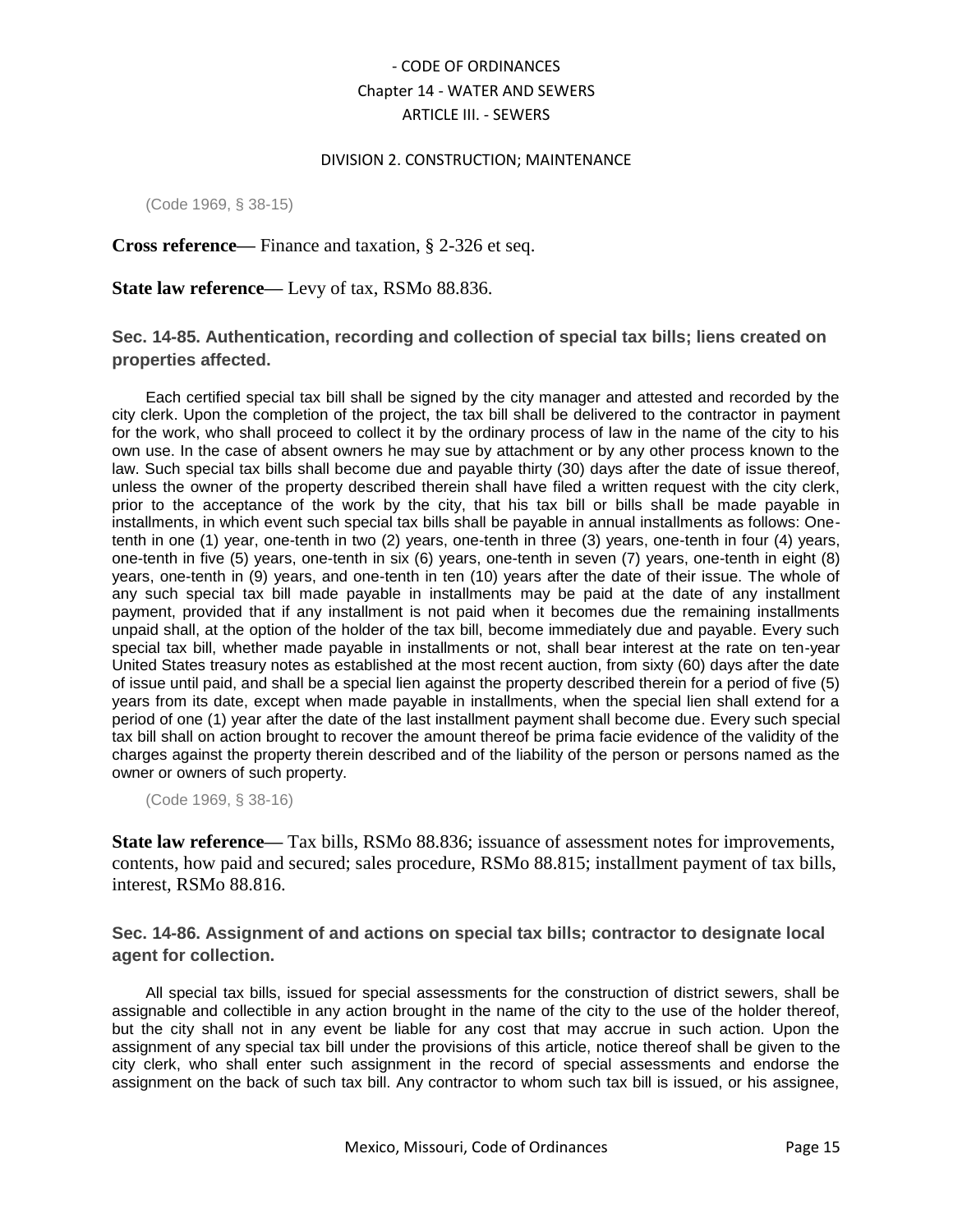#### DIVISION 2. CONSTRUCTION; MAINTENANCE

shall designate in writing to the city clerk some person, firm or banker in the city, where the payment may be made, or offered to be made on such tax bills.

(Code 1969, § 38-17)

**State law reference—** Assignment of and actions on special tax bills, RSMo 88.854 et seq.

<span id="page-15-0"></span>**Sec. 14-87. Duties of contractor and city clerk when special tax bill is paid.**

Whenever any person against whom a special tax bill has been issued pays such bill the contractor shall endorse on the back thereof a receipt for the amount paid and deliver such special tax bill so endorsed to the party making such payment, together with a certificate addressed to the city clerk, stating that such tax bill is entitled to have satisfaction thereof entered on the register of special assessment for improvements, and the city clerk shall, upon receipt of such certificate, file it and enter satisfaction and shall also certify that such satisfaction has been entered on the back of such tax bill.

(Code 1969, § 38-18)

<span id="page-15-1"></span>**Sec. 14-88. Immunity of city from liability, except as to city owned property.**

The city shall incur no liability for building any district sewer except as to city-owned property within the district, and in that case the city shall be liable for the cost of the sewer in the same manner as other property holders in the district.

(Code 1969, § 38-19)

<span id="page-15-2"></span>**Secs. 14-89—14-100. Reserved.**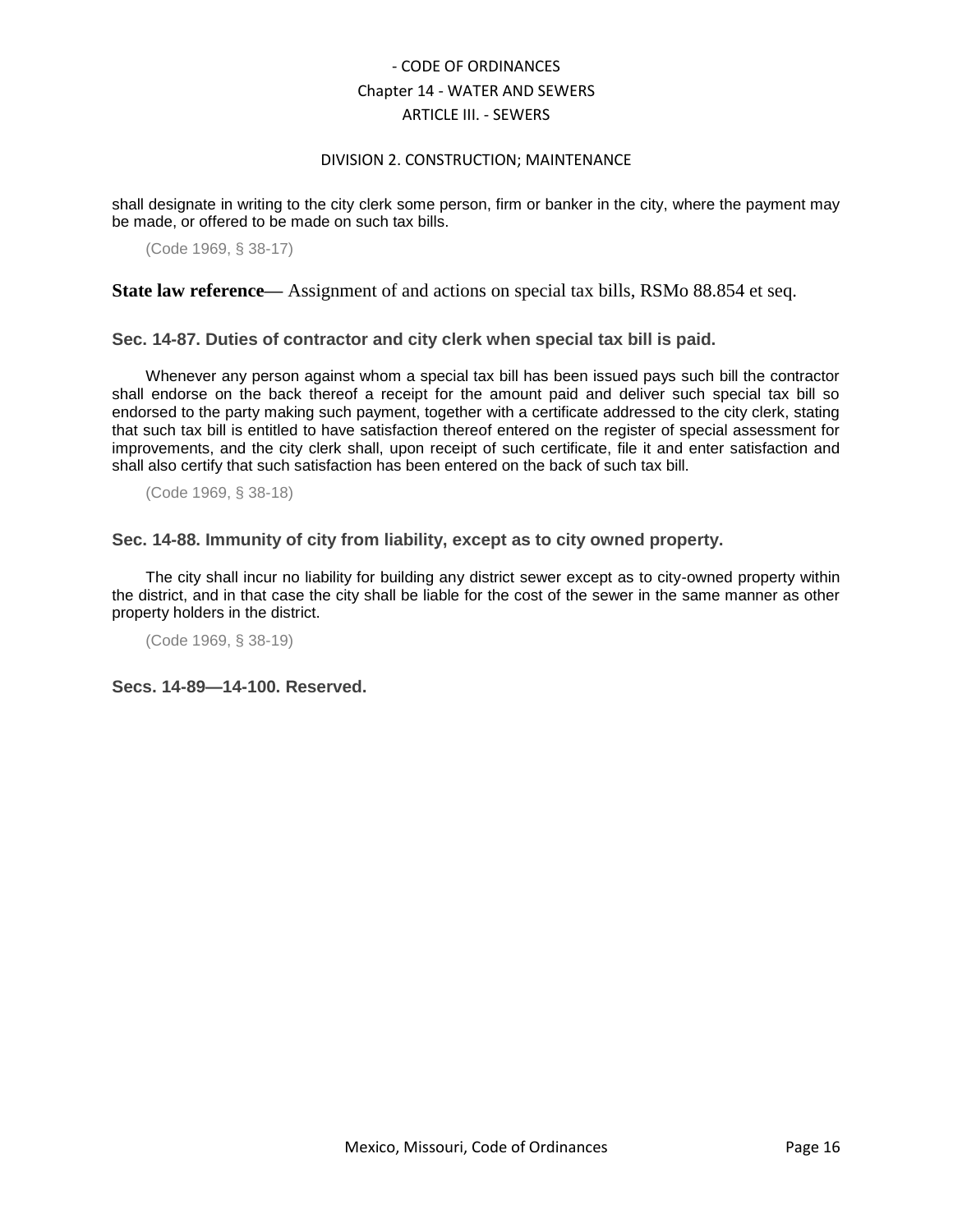#### DIVISION 3. PRIVATE SEWAGE DISPOSAL FACILITIES

## *DIVISION 3. PRIVATE SEWAGE DISPOSAL FACILITIES [4]*

[Sec. 14-101. Buildings located on property more than one hundred fifty feet distant from sewer to have](#page-16-0)  [indoor toilets and approved sewage disposal systems.](#page-16-0)

[Sec. 14-102. Permits authorized for temporary privies at construction sites, etc.](#page-16-1)

[Secs. 14-103—14-120. Reserved.](#page-16-2)

<span id="page-16-0"></span>**Sec. 14-101. Buildings located on property more than one hundred fifty feet distant from sewer to have indoor toilets and approved sewage disposal systems.**

Where a house or other building is located on property in the city which is more than one hundred fifty (150) feet from a sanitary sewer or for which there is no city water supply, no privy, privy vault or outdoor toilet shall be constructed on such property and such house or building shall contain an indoor toilet connected to a sewage disposal system constructed in accordance with the requirements of the department of health. It shall be unlawful for any person owning any house or building within the city which is located more than one hundred fifty (150) feet from a sanitary sewer or for which no city water supply is available to maintain any privy, privy vault or outdoor toilet or fail to provide an indoor toilet and approved sewage disposal system, as provided in this section.

(Ord. No. 3455, § 3, 6-25-90)

### <span id="page-16-1"></span>**Sec. 14-102. Permits authorized for temporary privies at construction sites, etc.**

Nothing in this division shall be construed to prohibit the city manager or his authorized representative from granting a permit for the temporary installation and use of an approved type privy on a construction site, camp site or other location where crowds assemble for limited periods and where no adequate indoor facilities are available; provided, that before the issuance of any such permit the proposed privy is approved by the director of health.

(Ord. No. 3455, § 3, 6-25-90)

## <span id="page-16-2"></span>**Secs. 14-103—14-120. Reserved.**

### FOOTNOTE(S):

--- (**4**) ---

**Editor's note—** Section 3 of Ord. No. 3455, adopted June 25, 1990, repealed former Div. 4, §§ 14-101— 14-105, and enacted new provisions in lieu thereof to read as set out in §§ 14-101 and 14-102. The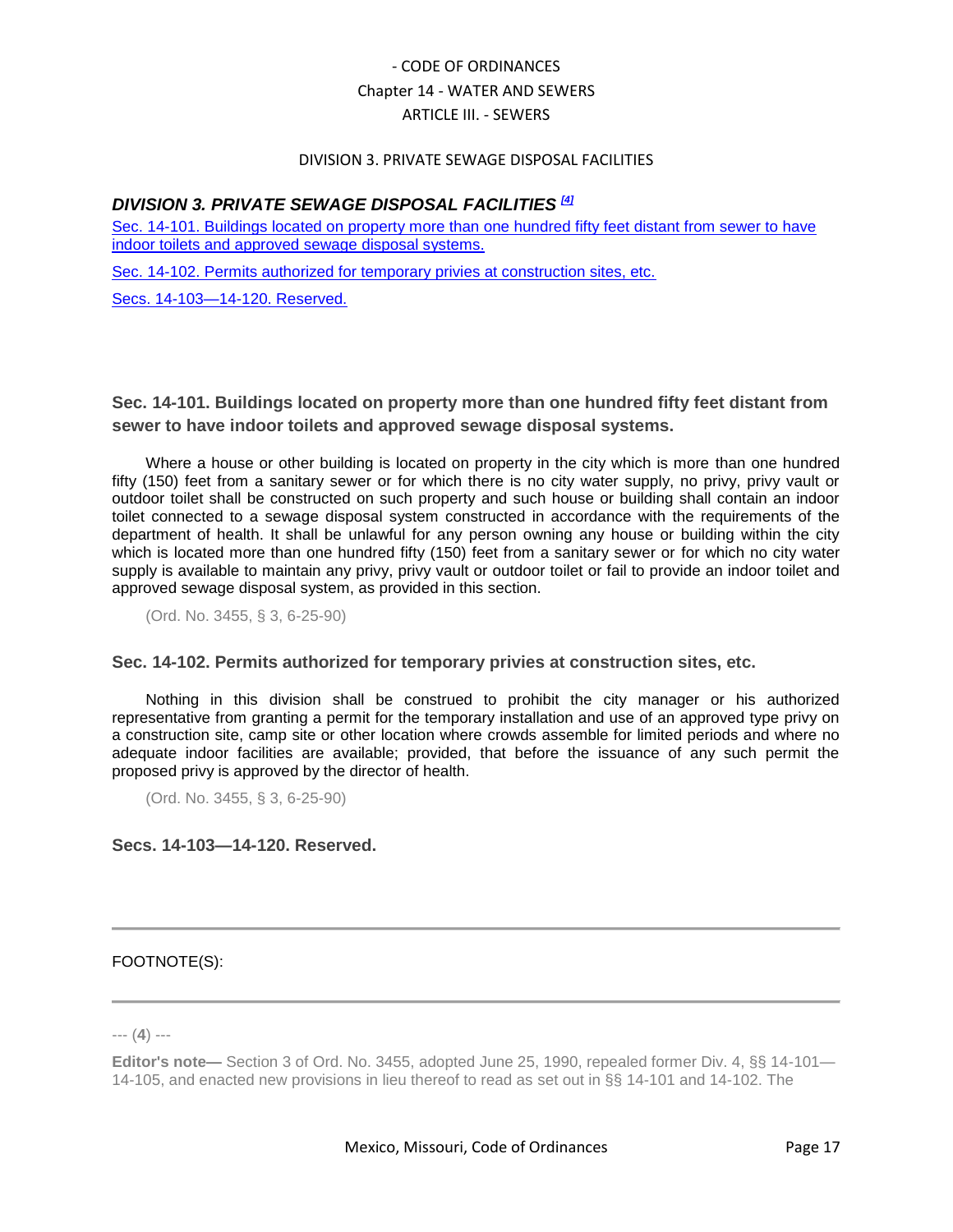## DIVISION 3. PRIVATE SEWAGE DISPOSAL FACILITIES

repealed provisions pertained to similar subject matter and derived from Code 1969, §§ 38-20—38-24. (Back)

**State Law reference—** On-site sewage disposal systems, RSMo 701.025 et seq. (Back)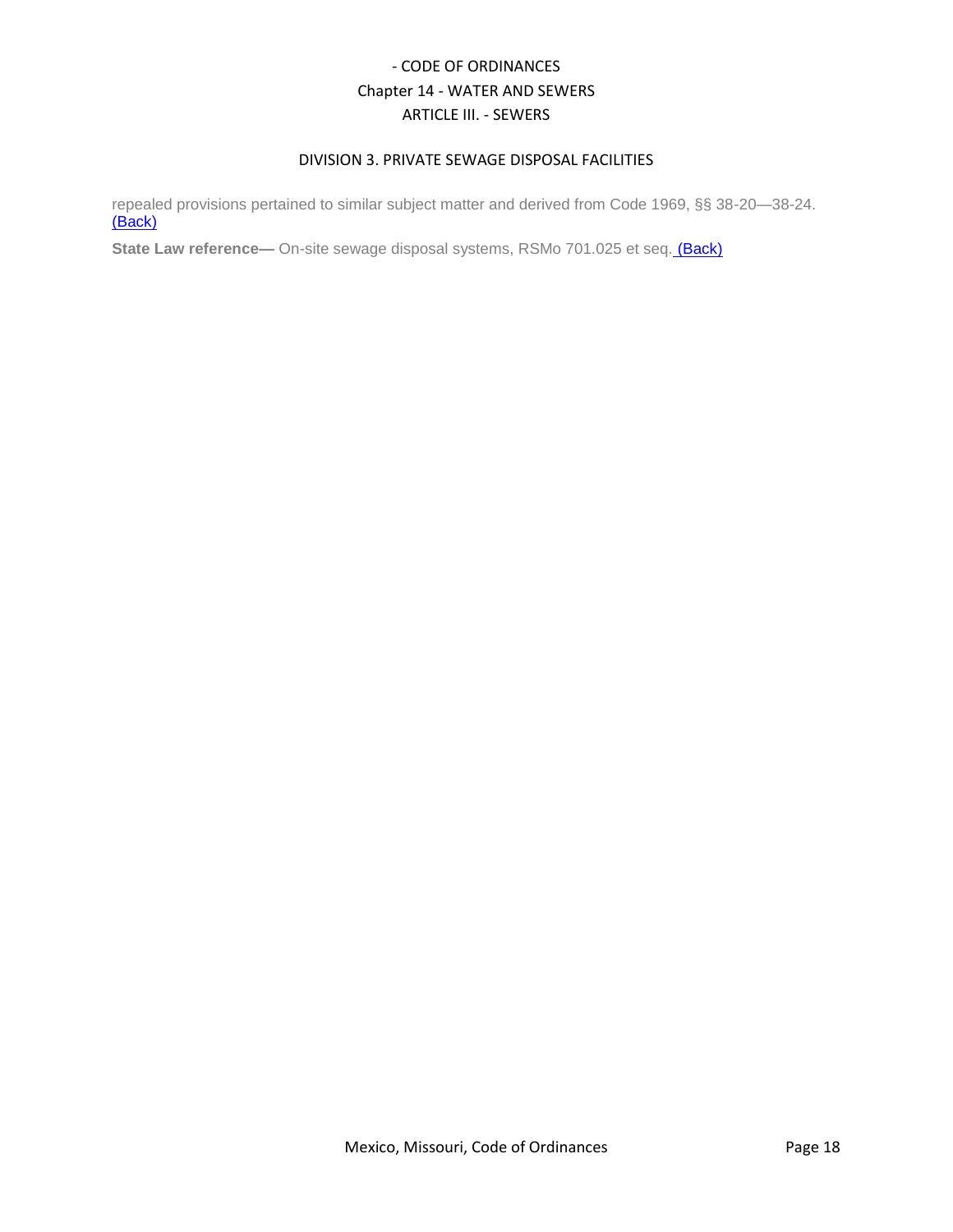#### DIVISION 4. USER CHARGE SYSTEM

## *DIVISION 4. USER CHARGE SYSTEM*

[Sec. 14-121. Definitions.](#page-18-0)

[Sec. 14-122. Classification of users.](#page-19-0)

[Sec. 14-123. Sewage service charges.](#page-19-1)

[Sec. 14-124. Determination of amount of use.](#page-21-0)

[Sec. 14-125. Determination of extra strength.](#page-21-1)

[Sec. 14-126. Review of user charge rate structure.](#page-21-2)

[Sec. 14-127. Billing; payment; delinquency.](#page-22-0)

[Sec. 14-128. Notification.](#page-22-1)

[Secs. 14-129—14-139. Reserved.](#page-22-2)

#### <span id="page-18-0"></span>**Sec. 14-121. Definitions.**

The following words, terms and phrases, when used in this division, shall have the meanings ascribed to them in this section, except where the context clearly indicates a different meaning:

*BOD (denoting biochemical oxygen demand)* means the quantity of oxygen utilized in the biochemical oxidation of organic matter under standard laboratory procedure for five (5) days at 20° centigrade, expressed in milligrams per liter or part per million by weight.

*Capital charge* means that portion of the total charges for sewage service which are levied for local capital costs, local investment in plant facilities and other local costs excluding operation, maintenance and replacement costs.

*Sewage* means the liquid and water-carried wastes from dwellings, commercial buildings, industrial facilities, and institutions, together with any groundwater, surface water, and stormwater that may be present, whether treated or untreated, which is discharged into or permitted to enter the city's sewage treatment system.

*Sewage service charge* means the total monthly charge for sewage service based upon the amount of sewage determined to be discharged into the sewage system of the city.

*Sewage system* means all facilities for collecting, pumping, treating, and disposing of sewage.

*Sewage system user* means the owner of the property having a sewer connection with the sewage system of the city.

*Suspended solids (SS)* means solids that either float on the surface of, or are in suspension in water, sewage, or other liquids, and which are removable by laboratory filtering, expressed in milligrams per liter.

*Toxic pollutants* means any pollutants, gaseous, liquid or solid, which when discharged into the sewage system may tend to interfere with any waste treatment process or to constitute a hazard to human beings or animals, or to inhibit aquatic life or to create a hazard to recreation in the receiving water of the effluent from the sewage treatment plant.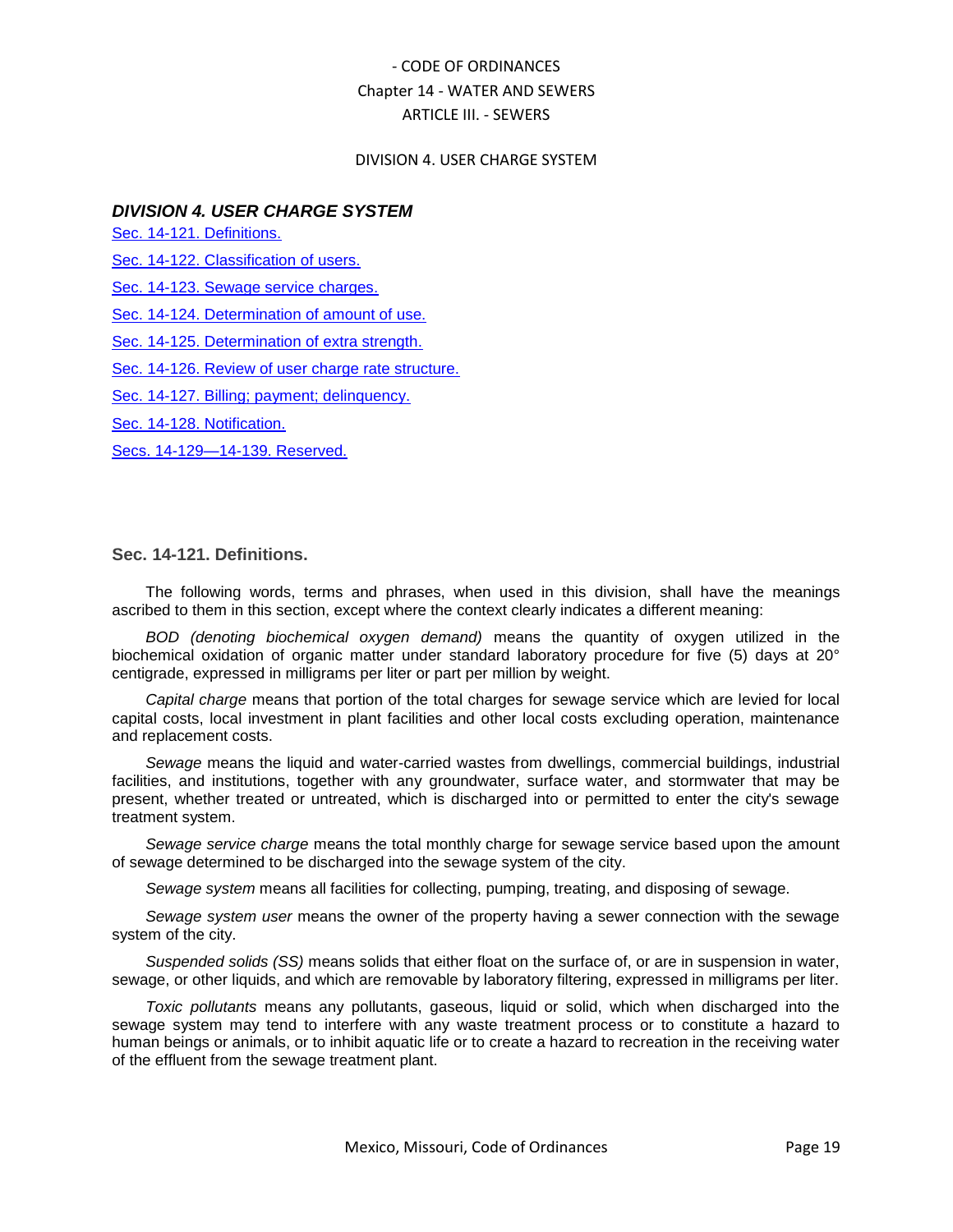#### DIVISION 4. USER CHARGE SYSTEM

*User charge* means that portion of the total charges for sewage service which are levied in a proportional and adequate manner for the cost of operation, maintenance and replacement of the sewage system.

(Ord. No. 3090, § 1(38-25), 4-28-80; Ord. No. 3835, § 1, 9-15-99)

## <span id="page-19-0"></span>**Sec. 14-122. Classification of users.**

All users of the sewage system are classified in the following manner:

- (1) *Residential.* Residential shall mean any premises served upon which is located a structure housing one (1) or more families.
- (2) *Public authority.* Public authority shall mean any governmental, educational, municipal or institutional user of the system. Churches are considered to be institutional users.
- (3) *Commercial.* Commercial shall mean any business or service user of the system.
- (4) *Industrial.* Industrial shall mean any manufacturing or processing user of the system.

Revenue received from sewage service charges shall be accounted for according to the above customer classifications.

(Ord. No. 3090, § 1(38-26), 4-28-80; Ord. No. 3116, § 1, 1-12-81; Ord. No. 3937, § 1, 2-10-03)

### <span id="page-19-1"></span>**Sec. 14-123. Sewage service charges.**

There is hereby levied on each sewage system user having any sewer connection with the sewage system of the city or otherwise discharging sewage, industrial waste, or other liquids, either directly or indirectly into the city's sewage system, a sewage service charge. Subject to the exceptions provided in this article, such charge shall be based upon the quantity of water used in or on the premises as the same is measured by a water or sewer meter or meters approved by the city. Additional charges for extra strength sewage, toxic pollutants, and wastewater monitoring will be levied where applicable.

(1) *Basic sewage service charge*. Each user of the sewage system of the city shall pay for the use of such system monthly sewage service charges based on the following rates:

|                                     | User Charge<br>Portion | Capital<br>Charge<br>Portion | Total        |
|-------------------------------------|------------------------|------------------------------|--------------|
| Administrative Charge All Customers |                        |                              | \$7.42/month |
| Monthly Variable Portion            | \$.75/Ccf              | \$3.12/Ccf                   | \$3.87/Ccf   |
| $(Ccf = 100$ cubic feet)            |                        |                              |              |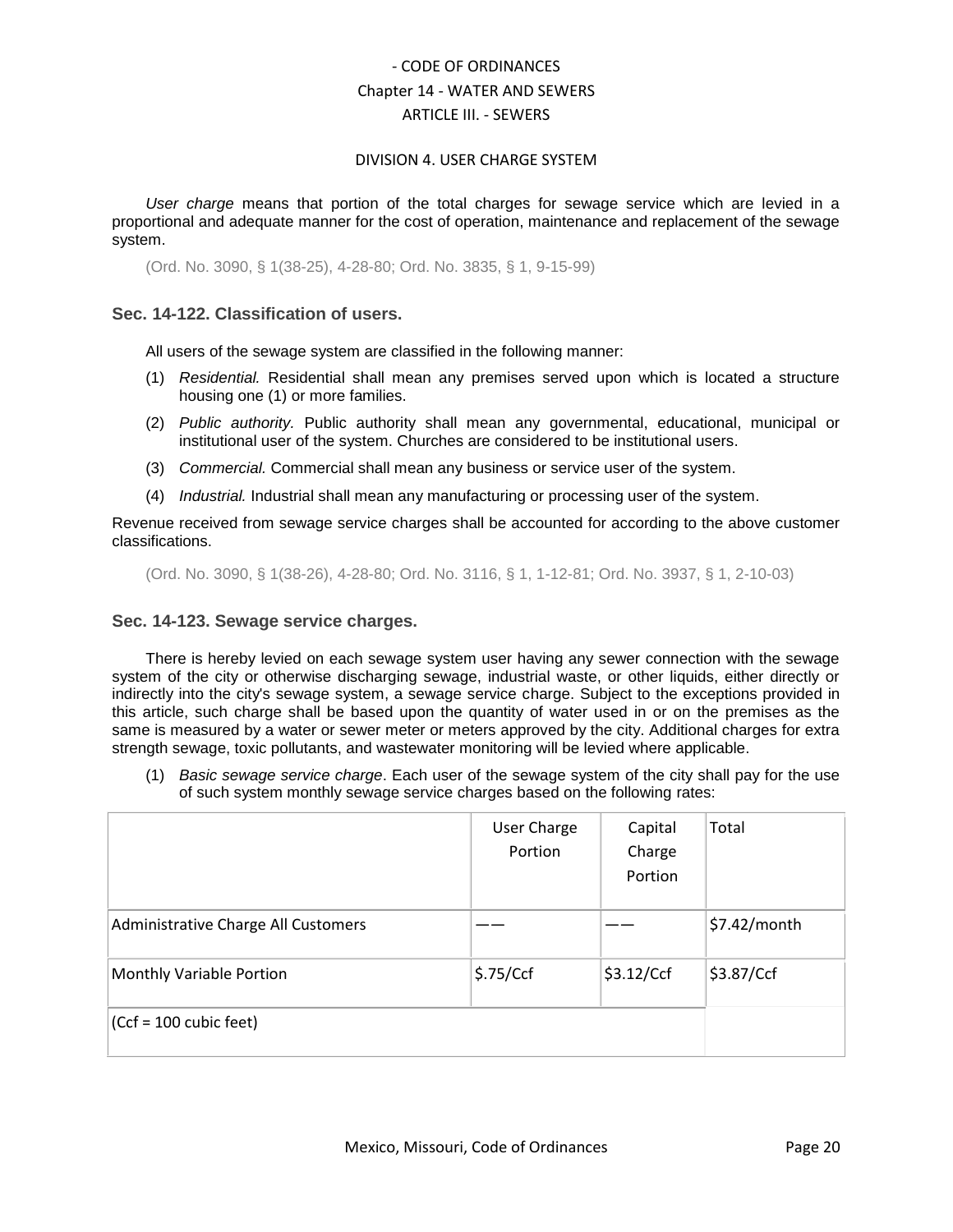#### DIVISION 4. USER CHARGE SYSTEM

- a. The monthly charges for the residential classifications shall be based on the average monthly billing of water usage during the immediate preceding four-month period for the months of December to March.
- b. New residents or residences without a water meter history shall be billed based on seven hundred (700) Ccf until the four-month period is available for averaging.
- c. Commercial, public authority and industrial charges shall be based on one hundred (100) percent of the monthly metered water used, except as otherwise provided in [section 14-](../level4/COOR_CH14WASE_ARTIIISE_DIV4USCHSY.docx#COOR_CH14WASE_ARTIIISE_DIV4USCHSY_S14-124DEAMUS) [124](../level4/COOR_CH14WASE_ARTIIISE_DIV4USCHSY.docx#COOR_CH14WASE_ARTIIISE_DIV4USCHSY_S14-124DEAMUS)
- d. Users of the utility system that are located outside the city's corporate limits shall be billed at a rate of one hundred twenty-five (125) percent of rates established for user types based on monthly metered water flow received from those flow contributors.
- (2) *Extra strength surcharge.* Wastewater discharged to the sewage system from commercial or industrial users shall be subject to an extra strength charge when the BOD or suspended solids concentration exceeds one thousand (1,000) milligrams per liter (mg/l) by weight. All analyses shall be performed on composite samples collected at no less than hourly intervals over a twenty-four-hour period.

Extra strength charges shall be calculated based on one hundred (100) percent of metered water use, except as otherwise provided in [section 14-124](../level4/COOR_CH14WASE_ARTIIISE_DIV4USCHSY.docx#COOR_CH14WASE_ARTIIISE_DIV4USCHSY_S14-124DEAMUS) in accordance with the following formula:

 $S = Vs \times 0.00624 \times [$0.043 (BOD-1,000) + $0.036(SS-1,000)]$ 

Where:

S = Surcharge in dollars monthly.

Vs = Sewage volume in one hundred (100) cubic feet per month.

0.00624 = Conversion factor for hundred cubic feet to millon pounds.

\$0.043 = Unit charge for BOD in dollars per pound; of which \$0.038 represents the user charge portion and \$0.005 represents capital charges.

BOD = BOD strength index in mg/l by weight.

1,000 = Allowed BOD and suspended solids (SS) strengths in mg/l by weight.

- (3) *Monitoring charge.* When regulations as set forth by federal, state and city require monitoring of the waste from a commercial or industrial user whether for strength calculations or for N.P.D.E.S. compliance, that user shall pay a monitoring charge.
	- a. The monitoring charge shall consist of all costs for personnel, material and equipment used to collect and analyze samples from the user's sewage.
	- b. The exact charge shall be based on actual costs and shall be determined by the city.
- (4) *Toxic pollutant charge.* Any user which discharges any toxic pollutants which cause an increase in the cost of managing effluent or sludge from the city's treatment system shall pay for such increased costs.

(Ord. No. 3090, § 1(38-27), 4-28-80; Ord. No. 3116, §§ 2, 3, 1-12-81; Ord. No. 3363, § 1, 4-25-88; Ord. No. 3484, § 1, 4-22-91; Ord. No. 3751, § 1, 8-11-97; Ord. No. 3888, § 1, 6-11-01; Ord. No. 3937, § 2, 2-10-03; Ord. No. 3986, § 1, 8-23-04; Ord. No. 4180, § 1, 10- 11-10; Ord. No. 4211, § 1, 10-10-11; Ord. No. 4245, § 1, 10-8-12)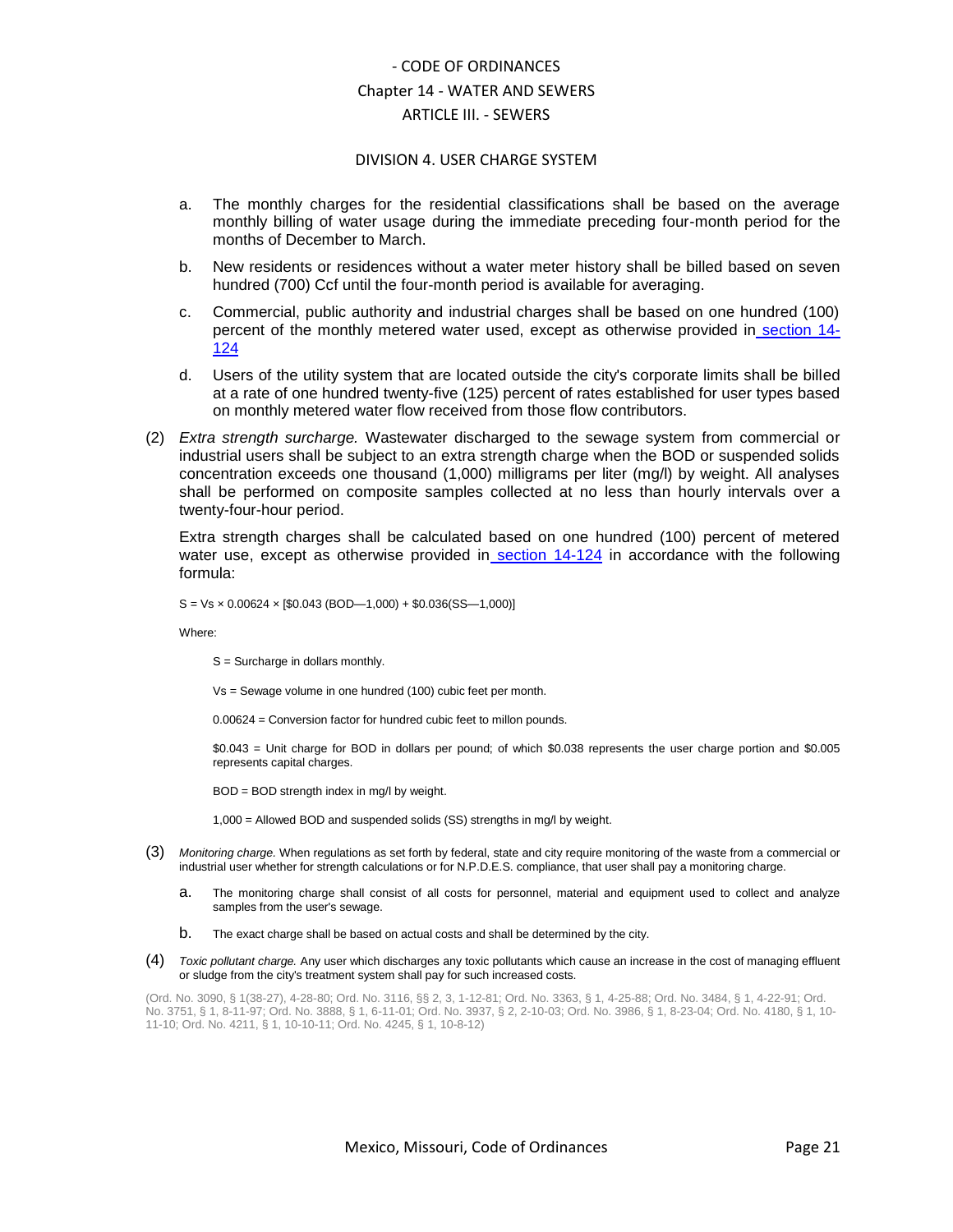#### DIVISION 4. USER CHARGE SYSTEM

<span id="page-21-0"></span>**Sec. 14-124. Determination of amount of use.**

The amount of sewage discharged to the sewerage system of the city shall be determined by the quantity of water metered to the user. In the case of a single user whose water usage is measured by several meters, the total water usage for all the meters shall be the basis on which sewer service charges are computed and not on the basis of each separate meter reading.

If a commercial, public authority or industrial user desires to establish eligibility for a sewage service volume base of less than one hundred (100) percent of monthly water usage, he may at his sole expense:

- Install a sewage meter acceptable to the city to measure the volume of liquid actually discharged into the sewage system from his premises. Such meter shall be maintained and calibrated by the user and the readings from the meter shall be taken at least twice weekly and shall be provided to the city on a monthly basis. If a sewage meter is installed, the rate schedule as set forth i[n](../level4/COOR_CH14WASE_ARTIIISE_DIV4USCHSY.docx#COOR_CH14WASE_ARTIIISE_DIV4USCHSY_S14-123SESECH) [section 14-123](../level4/COOR_CH14WASE_ARTIIISE_DIV4USCHSY.docx#COOR_CH14WASE_ARTIIISE_DIV4USCHSY_S14-123SESECH) shall be applied to:
	- a. The volume of sewage entering the sewage system as measured by the meter each month;
	- b. A calculated volume based on the percentage of metered water usage discharged to the sewer system as determined by the historical comparison of water usage and metered sewage.
- (2) In lieu of a sewage meter the user may install auxiliary water meter(s) to measure that portion of water used which is diverted from entering the sewage system. If an auxiliary water meter is installed the volume of water metered by such meter(s) shall be deducted from the total volume of water usage before the sewer service rate schedule is applied.

No refunds, allowances or reductions from the one hundred (100) percent water use base will be granted commercial, public authority or industrial users for any time period prior to approval of a sewage metering or diverted water metering system.

(Ord. No. 3090, § 1(38-28), 4-28-80; Ord. No. 3116, § 4, 1-12-81)

<span id="page-21-1"></span>**Sec. 14-125. Determination of extra strength.**

- (a) The city will perform analysis at intervals no greater than twelve (12) months to determine the strength of sewage discharged by commercial and industrial users who discharge an annual average volume of twenty-five thousand (25,000) gallons or more of sewage per day and whose wastes are subject to extra strength charges. Industrial and commercial users who discharge an average of less than twenty-five thousand (25,000) gallons per day and whose wastes are subject to extra strength charges shall have their wastes analyzed as often as deemed necessary by the city to obtain representative samples.
- (b) If any industrial or commercial user chooses not to accept the analytical determination made by the city they may at their sole expense employ an independent laboratory, acceptable to the city, to conduct sampling and analysis of their sewage. The time period and location for the collection of the samples shall be designated by the city. The city and the independent laboratory shall both preside over the collection of the samples and shall equally divide the final composite so that duplicate analysis may be made.
- (c) If results of the analysis of the sewage sample made by both the city and the independent laboratory are not comparable, the city may appoint a second independent laboratory to analyze the sewage. The sampling procedures used will be the same as those outlined above. The results of these analyses, together with the previous results shall be used to determine the actual extra strength charges.
- (d) The fee for the second independent laboratory analysis shall be shared equally between the city and the user.
- (e) If any industrial or commercial user improves the quality of their discharged sewage, the city will reevaluate the strength of the sewage if requested to do so by the user. The user will pay an additional monitoring charge for the sampling and analysis.
- (f) The city shall have the right to enter into all premises served by the sewage system of the city, for the purpose of inspecting, reading or otherwise examining all meters and appurtenances involved in the recording of water received on the premises or sewage discharged therefrom, or to collect samples for analysis of sewage discharged therefrom.
- <span id="page-21-2"></span>**Sec. 14-126. Review of user charge rate structure.**

The user charge rate schedule shall be reviewed and adjusted at least biennially to:

- (1) Maintain the proportional distribution of operation, maintenance and replacement (OM&R) costs among user classes;
- (2) Provide adequate revenues to cover OM&R and capital costs;
- (3) Apply any excess revenues collected from a class of users to the costs of OM&R attributable to that class to the following year(s) and adjust the sewer service rates accordingly.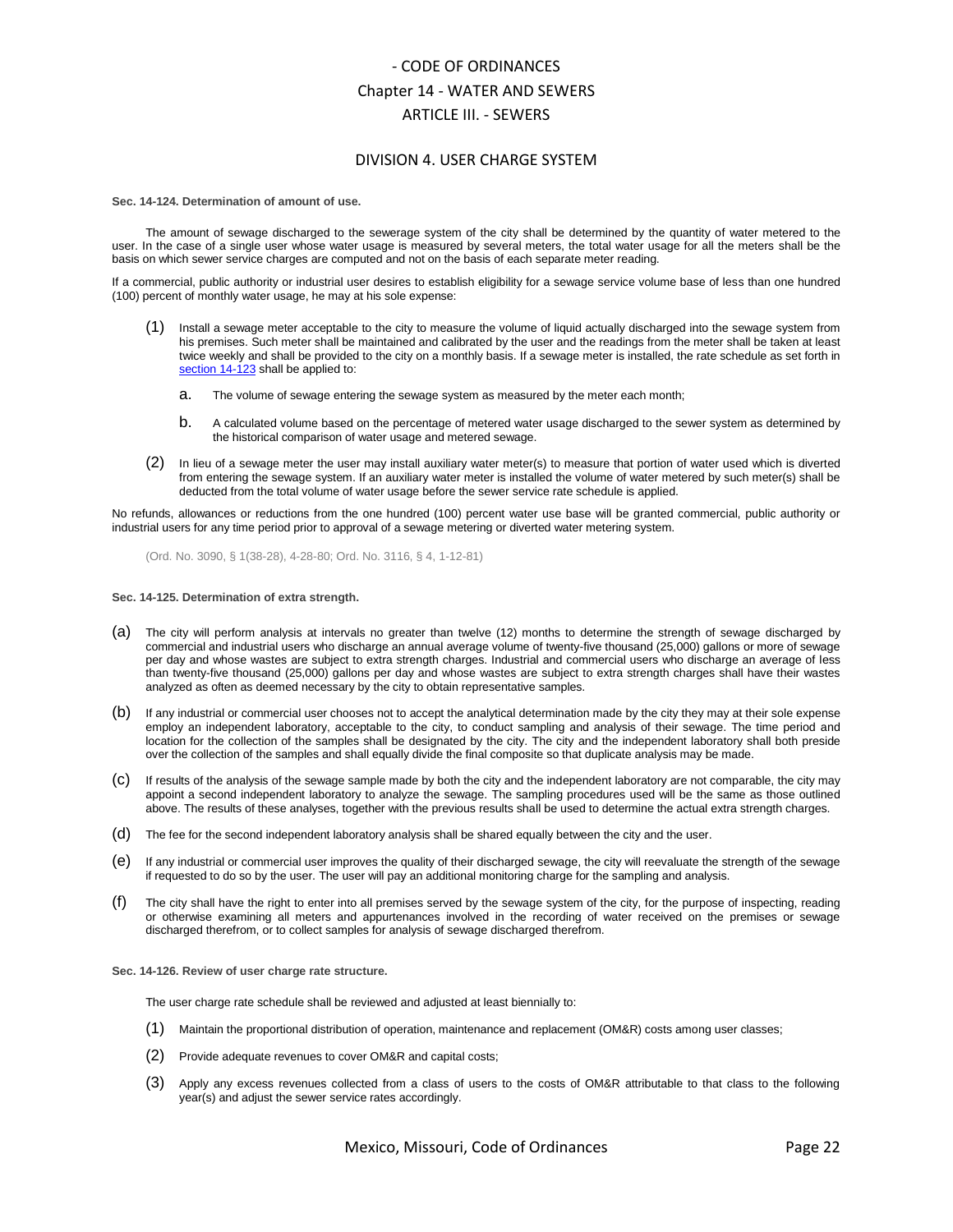#### DIVISION 4. USER CHARGE SYSTEM

(Ord. No. 3090, § 1(38-30), 4-28-80)

#### <span id="page-22-0"></span>**Sec. 14-127. Billing; payment; delinquency.**

- (a) The City of Mexico Finance Department shall be responsible for calculating the amount of the bill and sending the bill for sewage service. The city collector shall collect the bill for sewage service.
- (b) All accounts payable to the city for sewage service shall be due and payable within fifteen (15) days of mailing thereof and those accounts not paid in accordance therewith shall be deemed "past due." Those accounts not paid in full on the last day of the month, when they are due and payable, shall be declared delinquent. An amount of ten (10) percent of the bill for sewage service shall be added to all accounts not paid by the last day of the month.
- (c) That if such accounts are declared delinquent, the city clerk shall certify to the proper authority the legal description of the real property enjoying the use of the sewage system, together with the amount of the sewage charge plus penalty remaining unpaid, such amount to be placed on the tax roll for collection, subject to the same penalties and collected in like manner as other taxes are by law collectible, and shall become a lien upon the real property so served.
- (d) If such an account declared delinquent has not been paid in full within four (4) months of the initial due date, the city shall, at its option, disconnect the sanitary sewer from the city's collection system. The location of the disconnection shall be at the discretion of the city. The sewer may be reconnected to the city's collection system by the affected property owner, who shall bear the entire expense of all costs for the reconnection, providing the delinquent account has been paid in full and that the city has been reimbursed in full for all costs borne by the city resulting from disconnecting the sewer.
- (e) If such an account declared delinquent has not been paid in full after thirty (30) days of the initial due date, the city may, at its option, request the water company, under provisions of an agreement between the Missouri Cities Water Company and the City of Mexico and authorized by RSMo 393.015, to terminate water service to the sewer customer until such time as the sewer charges and all related costs of disconnection and restoration of water service are paid.

(Ord. No. 3090 § 1(38-31), 4-28-80; Ord. No. 3583, § 1, 5-23-94; Ord. No. 3835, § 2, 9-15-99)

#### <span id="page-22-1"></span>**Sec. 14-128. Notification.**

All users of the sewage system shall be notified at least annually as to:

- (1) The rate schedule in effect;
- (2) That part of the total charges attributable to user charges for sewage treatment service.

(Ord. No. 3090, § 1(38-32), 4-28-80)

<span id="page-22-2"></span>**Secs. 14-129—14-139. Reserved.**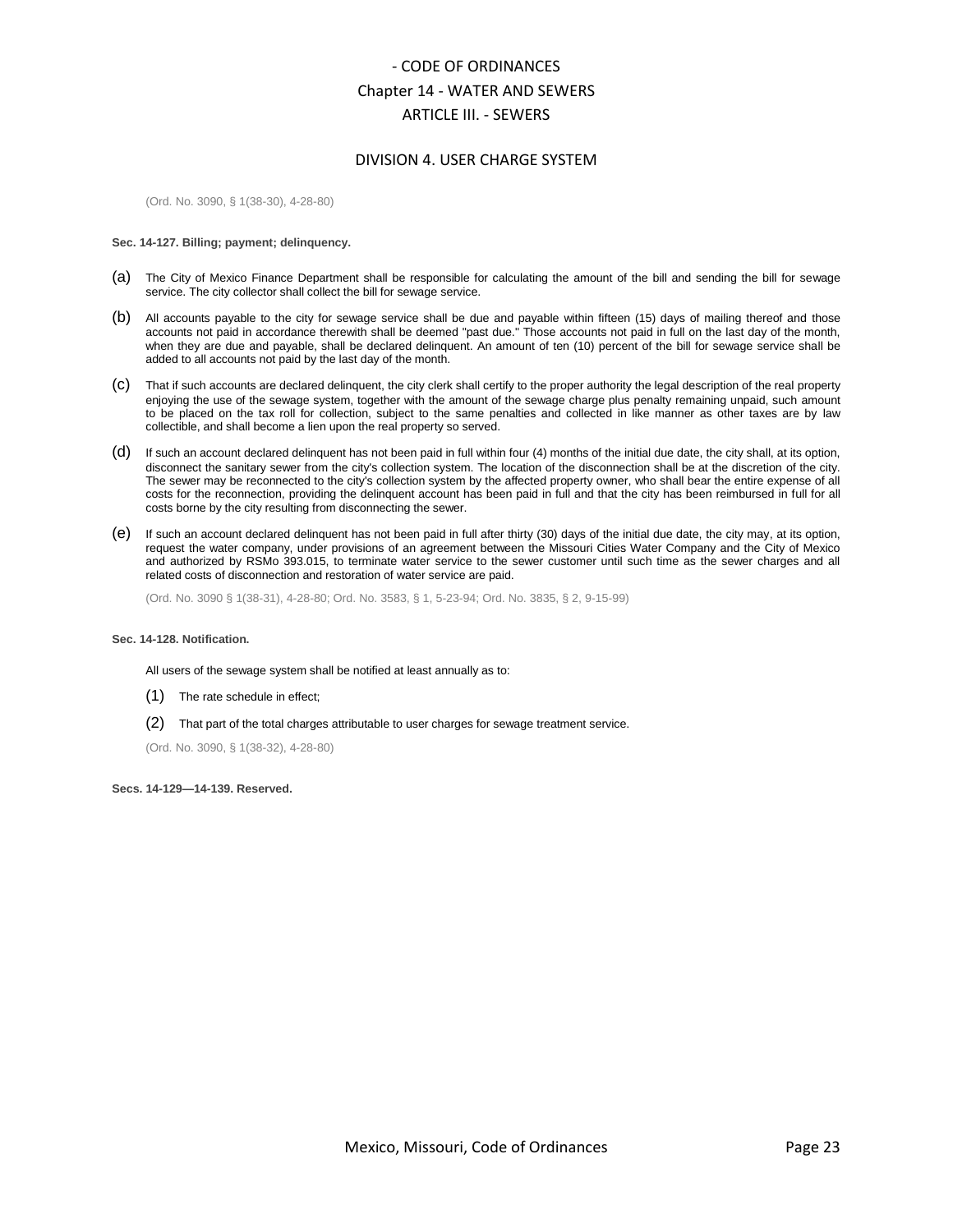### DIVISION 5. PRETREATMENT

## *DIVISION 5. PRETREATMENT*

- Subdivision I. [General Provisions](../level5/COOR_CH14WASE_ARTIIISE_DIV5PR_SDIGEPR.docx)
- Subdivision II. [General Sewer Use Requirements](../level5/COOR_CH14WASE_ARTIIISE_DIV5PR_SDIIGESEUSRE.docx)
- Subdivision III. [Pretreatment of Wastewater](../level5/COOR_CH14WASE_ARTIIISE_DIV5PR_SDIIIPRWA.docx)
- Subdivision IV. [Individual Wastewater Discharge Permits](../level5/COOR_CH14WASE_ARTIIISE_DIV5PR_SDIVINWADIPE.docx)
- Subdivision V. [Individual Wastewater Discharge Permit Issuance](../level5/COOR_CH14WASE_ARTIIISE_DIV5PR_SDVINWADIPEIS.docx)
- Subdivision VI. [Reporting Requirements](../level5/COOR_CH14WASE_ARTIIISE_DIV5PR_SDVIRERE.docx)
- Subdivision VII. [Compliance Monitoring](../level5/COOR_CH14WASE_ARTIIISE_DIV5PR_SDVIICOMO.docx)
- Subdivision VIII. [Confidential Information](../level5/COOR_CH14WASE_ARTIIISE_DIV5PR_SDVIIICOIN.docx)
- Subdivision IX. [Publication of Users in Significant Noncompliance](../level5/COOR_CH14WASE_ARTIIISE_DIV5PR_SDIXPUUSSINO.docx)
- Subdivision X. [Administrative Enforcement Remedies](../level5/COOR_CH14WASE_ARTIIISE_DIV5PR_SDXADENRE.docx)
- Subdivision XI. [Judicial Enforcement Remedies](../level5/COOR_CH14WASE_ARTIIISE_DIV5PR_SDXIJUENRE.docx)
- Subdivision XII. [Supplemental Enforcement Action](../level5/COOR_CH14WASE_ARTIIISE_DIV5PR_SDXIISUENAC.docx)
- Subdivision XIII. [Affirmative Defenses to Discharge Violations](../level5/COOR_CH14WASE_ARTIIISE_DIV5PR_SDXIIIAFDEDIVI.docx)
- Subdivision XIV. [Wastewater Treatment Rates\(Reserved\)](../level5/COOR_CH14WASE_ARTIIISE_DIV5PR_SDXIVWATRRARE.docx)
- Subdivision XV. [Miscellaneous Provisions](../level5/COOR_CH14WASE_ARTIIISE_DIV5PR_SDXVMIPR.docx)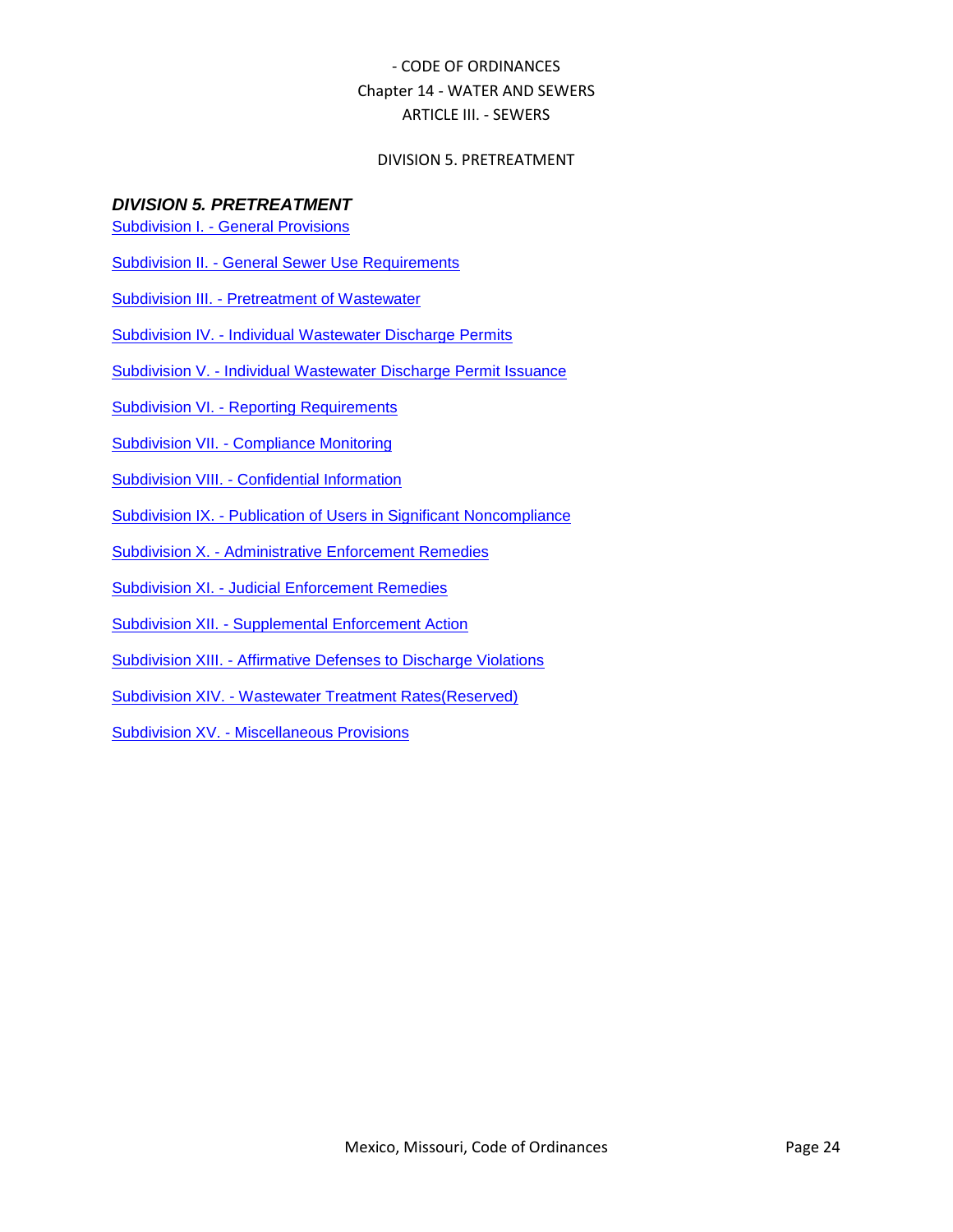#### Subdivision I. General Provisions

Subdivision I. General Provisions [Sec. 14-140. Purpose and policy.](#page-24-0) [Sec. 14-141. Administration.](#page-24-1) [Sec. 14-142. Abbreviations.](#page-25-0) [Sec. 14-143. Definitions.](#page-26-0)

[Secs. 14-144—14-154. Reserved.](#page-30-0)

### <span id="page-24-0"></span>**Sec. 14-140. Purpose and policy.**

This division sets forth uniform requirements for users of the publicly owned treatment works for the city and enables the city to comply with all applicable state and federal laws, including the state pretreatment requirements (Missouri 10 CSR 20-6.100), the Clean Water Act (33 United States Code [U.S.C.] section 1251 et seq.) and the General Pretreatment Regulations (Title 40 of the Code of Federal Regulations [CFR] Part 403). The objectives of this division are:

- (a) To prevent the introduction of pollutants into the publicly owned treatment works that will interfere with its operation;
- (b) To prevent the introduction of pollutants into the publicly owned treatment works that will pass through the publicly owned treatment works, inadequately treated, into receiving waters, or otherwise be incompatible with the publicly owned treatment works;
- (c) To protect both publicly owned treatment works personnel who may be affected by wastewater and sludge in the course of their employment and the general public;
- (d) To promote reuse and recycling of industrial wastewater and sludge from the publicly owned treatment works;
- (e) To enable the city to comply with its National Pollutant Discharge Elimination System permit conditions, sludge use and disposal requirements, and any other federal or state laws to which the publicly owned treatment works is subject.

This division shall apply to all users of the publicly owned treatment works. The division authorizes the issuance of individual wastewater discharge permits; provides for monitoring, compliance, and enforcement activities; establishes administrative review procedures; requires user reporting; and provides for the setting of fees for the equitable distribution of costs resulting from the program established herein.

(Ord. No. 4110, § 2(1.1), 6-8-09)

### <span id="page-24-1"></span>**Sec. 14-141. Administration.**

Except as otherwise provided herein, the city manager shall administer, implement, and enforce the provisions of this division. Any powers granted to or duties imposed upon the city manager may be delegated by the city manager to a duly authorized city employee or representative.

(Ord. No. 4110, § 2(1.2), 6-8-09)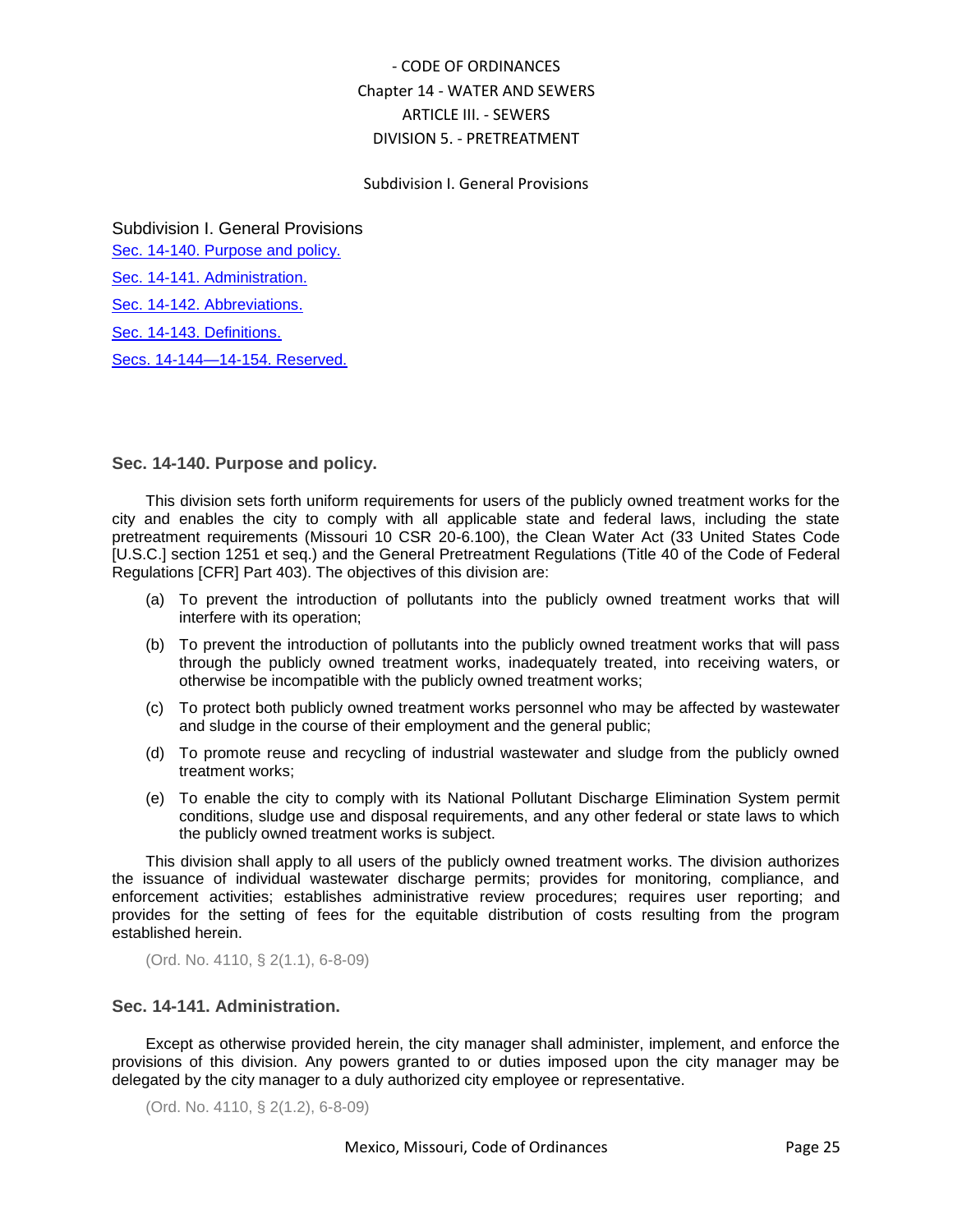## Subdivision I. General Provisions

## <span id="page-25-0"></span>**Sec. 14-142. Abbreviations.**

The following abbreviations, when used in this division, shall have the designated meanings:

| <b>BOD</b>    | Biochemical oxygen demand                       |
|---------------|-------------------------------------------------|
| <b>BMP</b>    | Best management practice                        |
| <b>BMR</b>    | Baseline monitoring report                      |
| <b>CFR</b>    | Code of Federal Regulations                     |
| CIU           | Categorical industrial user                     |
| COD           | Chemical oxygen demand                          |
| EPA           | U.S. Environmental Protection Agency            |
| gpd           | Gallons per day                                 |
| IU            | Industrial user                                 |
| mg/l          | milligrams per liter                            |
| <b>NPDES</b>  | National Pollutant Discharge Elimination System |
| <b>POTW</b>   | Publicly owned treatment works                  |
| <b>RCRA</b>   | Resource Conservation and Recovery Act          |
| SIU           | Significant industrial user                     |
| <b>SNC</b>    | Significant noncompliance                       |
| <b>TSS</b>    | Total suspended solids                          |
| <b>U.S.C.</b> | <b>United States Code</b>                       |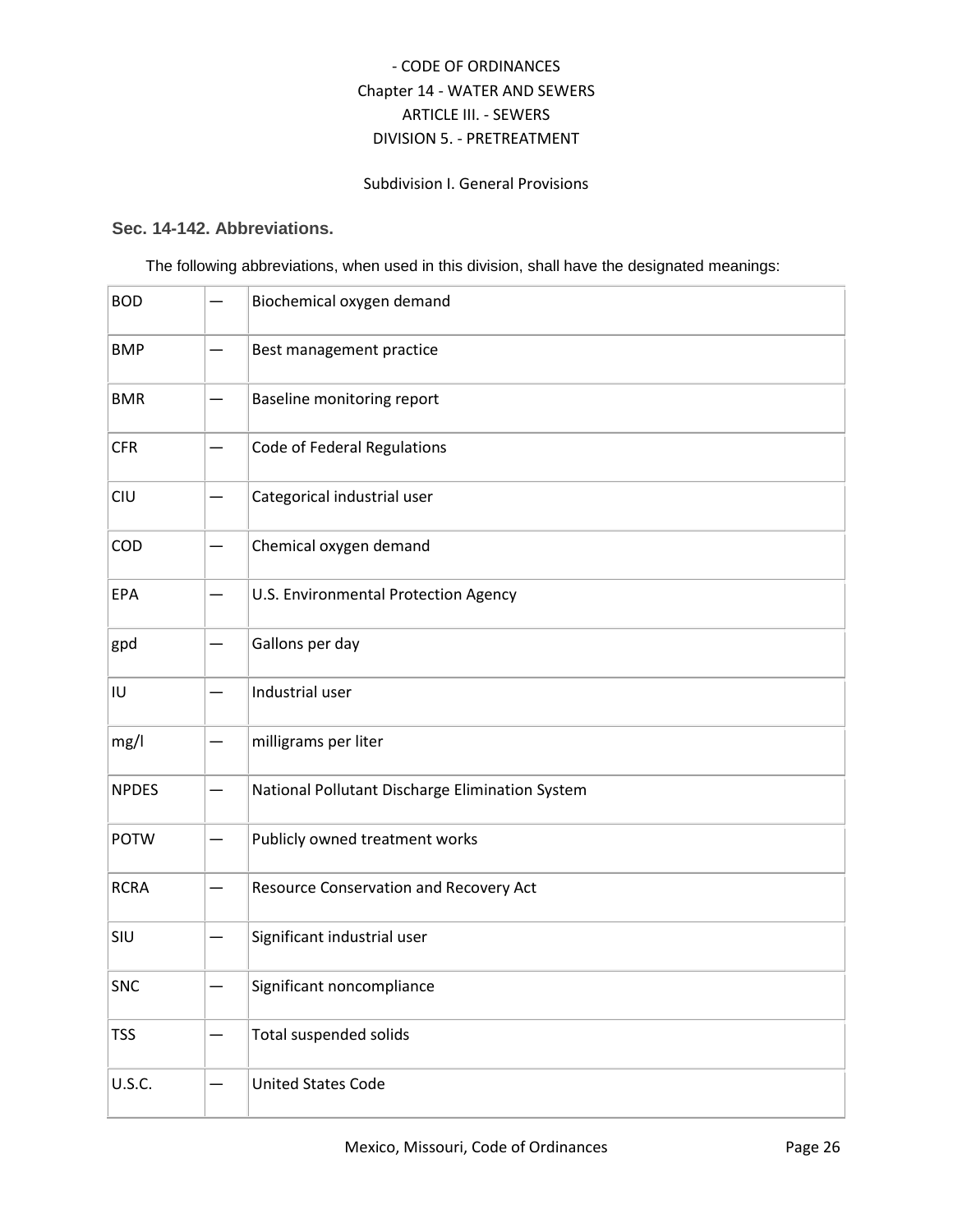#### Subdivision I. General Provisions

(Ord. No. 4110, § 2(1.3), 6-8-09)

### <span id="page-26-0"></span>**Sec. 14-143. Definitions.**

Unless a provision explicitly states otherwise, the following terms and phrases, as used in this division, shall have the meanings hereinafter designated.

*Act* or *the Act.* The Federal Water Pollution Control Act, also known as the Clean Water Act, as amended, 33 U.S.C. section 1251 et seq.

*Approval authority.* The Missouri Department of Natural Resources director or his/her representative(s).

*Authorized or duly authorized representative of the user.*

- (1) If the user is a corporation:
	- a. The president, secretary, treasurer, or a vice president of the corporation in charge of a principal business function, or any other person who performs similar policy or decisionmaking functions for the corporation; or
	- b. The manager of one (1) or more manufacturing, production, or operating facilities, provided the manager is authorized to make management decisions that govern the operation of the regulated facility including having the explicit or implicit duty of making major capital investment recommendations, and initiate and direct other comprehensive measures to assure longterm environmental compliance with environmental laws and regulations; can ensure that the necessary systems are established or actions taken to gather complete and accurate information for individual wastewater discharge permit requirements; and where authority to sign documents has been assigned or delegated to the manager in accordance with corporate procedures.
- (2) If the user is a partnership or sole proprietorship: a general partner or proprietor, respectively.
- (3) If the user is a federal, state, or local governmental facility: a director or highest official appointed or designated to oversee the operation and performance of the activities of the government facility, or their designee.
- (4) The individuals described in subsections (1) through (3), above, may designate a duly authorized representative if the authorization is in writing, the authorization specifies the individual or position responsible for the overall operation of the facility from which the discharge originates or having overall responsibility for environmental matters for the company, and the written authorization is submitted to the city.

*Best management practices* or *BMPs.* Schedules of activities, prohibitions of practices, maintenance procedures, and other management practices to implement the prohibitions listed in subsections [14-](../level5/COOR_CH14WASE_ARTIIISE_DIV5PR_SDIIGESEUSRE.docx#COOR_CH14WASE_ARTIIISE_DIV5PR_SDIIGESEUSRE_S14-155PRDIST) [155\(](../level5/COOR_CH14WASE_ARTIIISE_DIV5PR_SDIIGESEUSRE.docx#COOR_CH14WASE_ARTIIISE_DIV5PR_SDIIGESEUSRE_S14-155PRDIST)a) and (b). BMPs include treatment requirements, operating procedures, and practices to control plant site runoff, spillage or leaks, sludge or waste disposal, or drainage from raw materials storage.

*Biochemical oxygen demand* or *BOD.* The quantity of oxygen utilized in the biochemical oxidation of organic matter under standard laboratory procedures for five (5) days at twenty (20) degrees centigrade, usually expressed as a concentration (e.g., mg/l).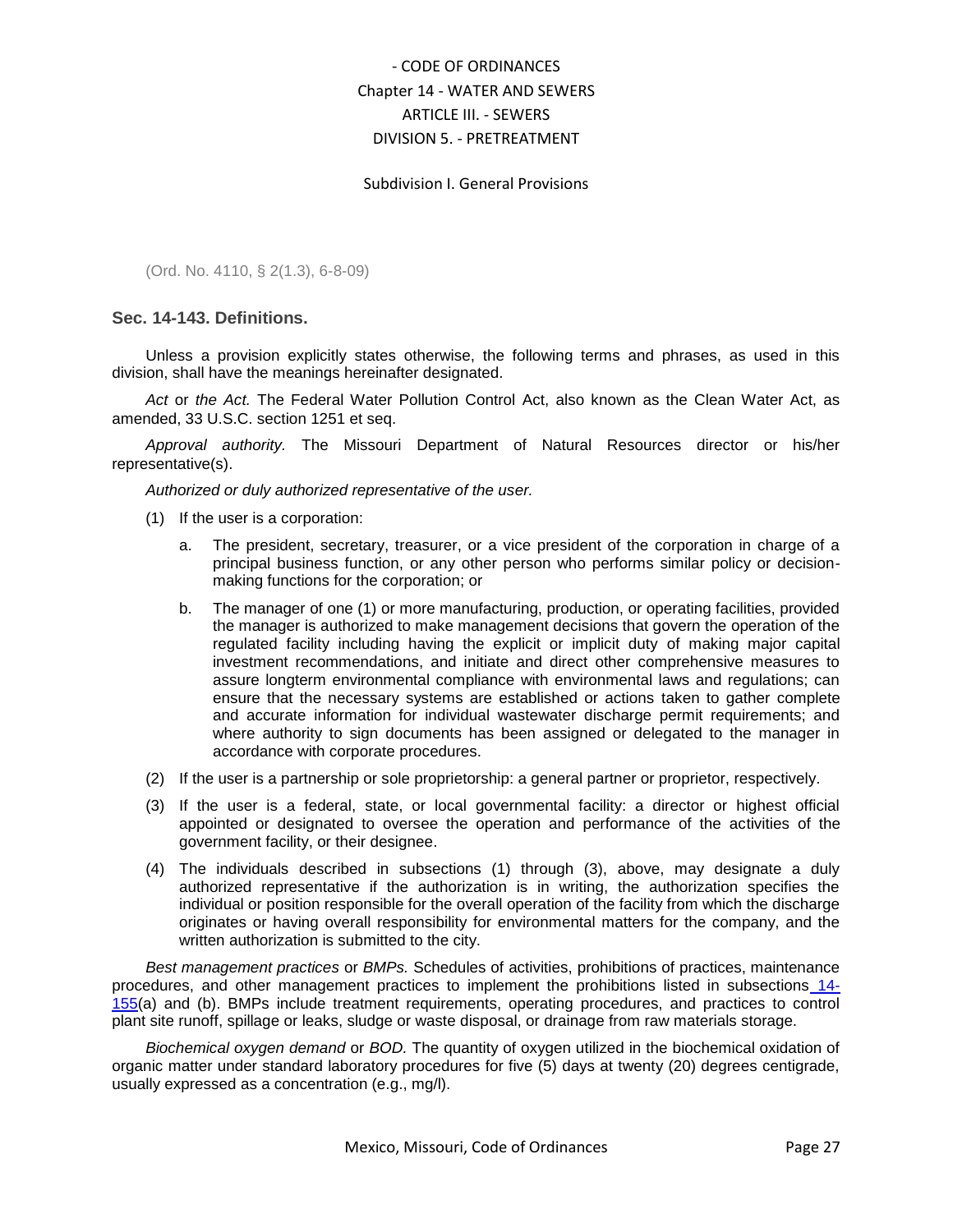#### Subdivision I. General Provisions

*Categorical pretreatment standard* or *categorical standard.* Any regulation containing pollutant discharge limits promulgated by the EPA in accordance with sections 307(b) and (c) of the Act (33 U.S.C. section 1317) that apply to a specific category of users and that appear in 40 CFR chapter I, subchapter N, parts 405-471.

*Categorical industrial user.* An industrial user subject to a categorical pretreatment standard or categorical standard.

*City.* The City of Mexico, Missouri.

*Chemical oxygen demand* or *COD.* A measure of the oxygen required to oxidize all compounds, both organic and inorganic, in water.

*Control authority.* The city.

*Daily maximum.* The arithmetic average of all effluent samples for a pollutant (except pH) collected during a calendar day.

*Daily maximum limit.* The maximum allowable discharge limit of a pollutant during a calendar day. Where daily maximum limits are expressed in units of mass, the daily discharge is the total mass discharged over the course of the day. Where daily maximum limits are expressed in terms of a concentration, the daily discharge is the arithmetic average measurement of the pollutant concentration derived from all measurements taken that day.

*Environmental Protection Agency* or *EPA.* The U.S. Environmental Protection Agency or, where appropriate, the regional water management division director, the regional administrator, or other duly authorized official of said agency.

*Existing source.* Any source of discharge that is not a "new source."

*Grab sample.* A sample that is taken from a wastestream without regard to the flow in the wastestream and over a period of time not to exceed fifteen (15) minutes.

*Indirect discharge* or *discharge.* The introduction of pollutants into the POTW from any nondomestic source.

*Instantaneous limit.* The maximum concentration of a pollutant allowed to be discharged at any time, determined from the analysis of any discrete or composited sample collected, independent of the industrial flow rate and the duration of the sampling event.

*Interference.* A discharge that, alone or in conjunction with a discharge or discharges from other sources, inhibits or disrupts the POTW, its treatment processes or operations or its sludge processes, use or disposal; and therefore, is a cause of a violation of the city's NPDES permit or of the prevention of sewage sludge use or disposal in compliance with any of the following statutory/regulatory provisions or permits issued thereunder, or any more stringent state or local regulations: section 405 of the Act; the Solid Waste Disposal Act, including title II commonly referred to as the Resource Conservation and Recovery Act (RCRA); any state regulations contained in any state sludge management plan prepared pursuant to subtitle D of the Solid Waste Disposal Act; the Clean Air Act; the Toxic Substances Control Act; and the Marine Protection, Research, and Sanctuaries Act.

*Local limit.* Specific discharge limits developed and enforced by the city upon industrial or commercial facilities to implement the general and specific discharge prohibitions listed in Missouri 10 CSR 20-6.100.

*Medical waste.* Isolation wastes, infectious agents, human blood and blood products, pathological wastes, sharps, body parts, contaminated bedding, surgical wastes, potentially contaminated laboratory wastes, and dialysis wastes.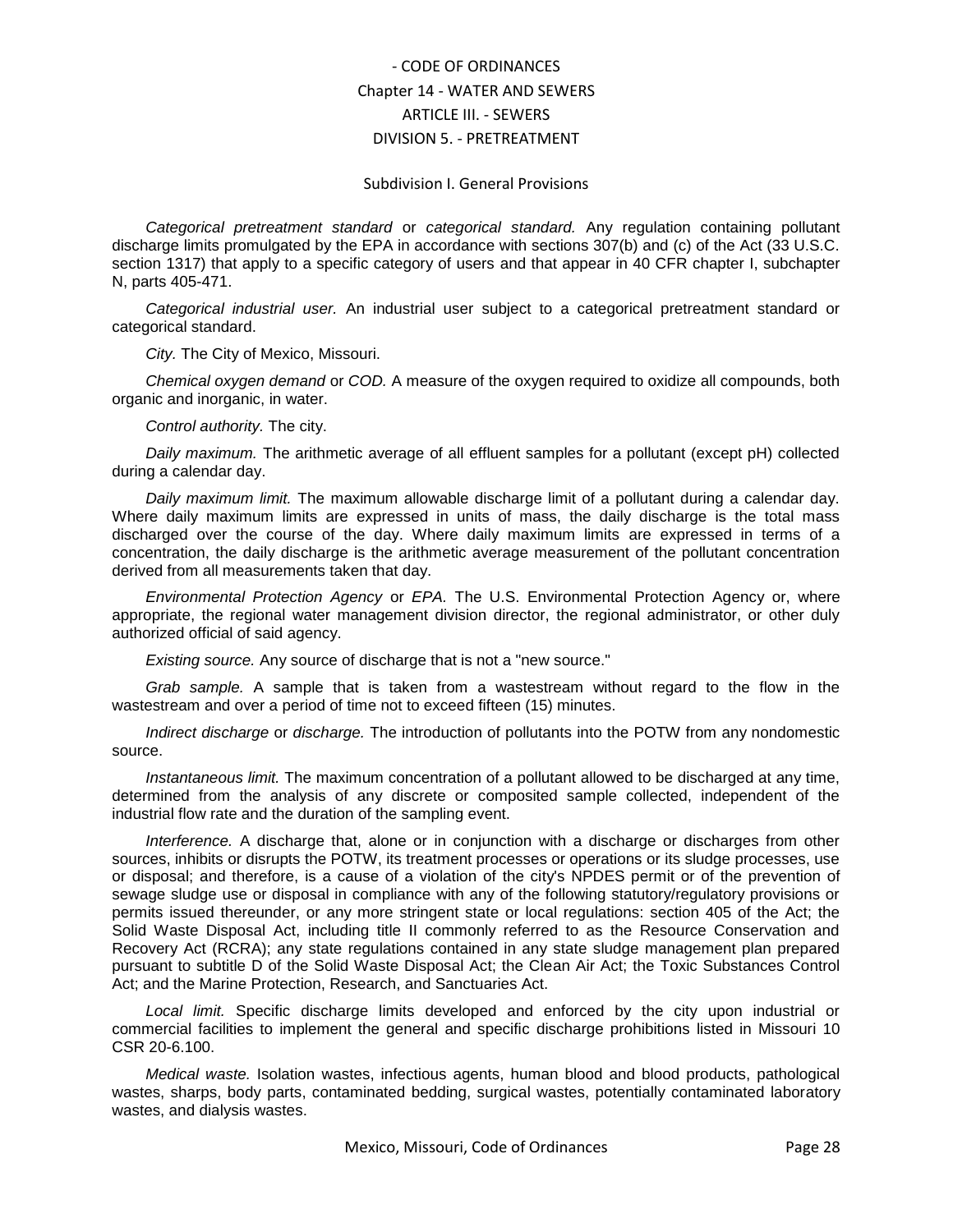#### Subdivision I. General Provisions

*Monthly average.* The sum of all "daily discharges" measured during a calendar month divided by the number of "daily discharges" measured during that month.

*Monthly average limit.* The highest allowable average of "daily discharges" over a calendar month, calculated as the sum of all "daily discharges" measured during a calendar month divided by the number of "daily discharges" measured during that month.

*New source.*

- (1) Any building, structure, facility, or installation from which there is (or may be) a discharge of pollutants, the construction of which commenced after the publication of proposed pretreatment standards under section 307(c) of the Act that will be applicable to such source if such standards are thereafter promulgated in accordance with that section, provided that:
	- a. The building, structure, facility, or installation is constructed at a site at which no other source is located; or
	- b. The building, structure, facility, or installation totally replaces the process or production equipment that causes the discharge of pollutants at an existing source; or
	- c. The production or wastewater generating processes of the building, structure, facility, or installation are substantially independent of an existing source at the same site. In determining whether these are substantially independent, factors such as the extent to which the new facility is integrated with the existing plant, and the extent to which the new facility is engaged in the same general type of activity as the existing source, should be considered.
- (2) Construction on a site at which an existing source is located results in a modification rather than a new source if the construction does not create a new building, structure, facility, or installation meeting the criteria of subsection (1)(b) or (c) above but otherwise alters, replaces, or adds to existing process or production equipment.
- (3) Construction of a new source as defined under this paragraph has commenced if the owner or operator has:
	- a. Begun, or caused to begin, as part of a continuous onsite construction program:
		- Any placement, assembly, or installation of facilities or equipment; or
		- (ii) Significant site preparation work including clearing, excavation, or removal of existing buildings, structures, or facilities which is necessary for the placement, assembly, or installation of new source facilities or equipment; or
	- b. Entered into a binding contractual obligation for the purchase of facilities or equipment which are intended to be used in its operation within a reasonable time. Options to purchase or contracts which can be terminated or modified without substantial loss, and contracts for feasibility, engineering, and design studies do not constitute a contractual obligation under this paragraph.

*Noncontact cooling water.* Water used for cooling that does not come into direct contact with any raw material, intermediate product, waste product, or finished product.

*Pass through.* A discharge which exits the POTW into waters of the United States in quantities or concentrations which, alone or in conjunction with a discharge or discharges from other sources, is a cause of a violation of any requirement of the city's NPDES permit, including an increase in the magnitude or duration of a violation.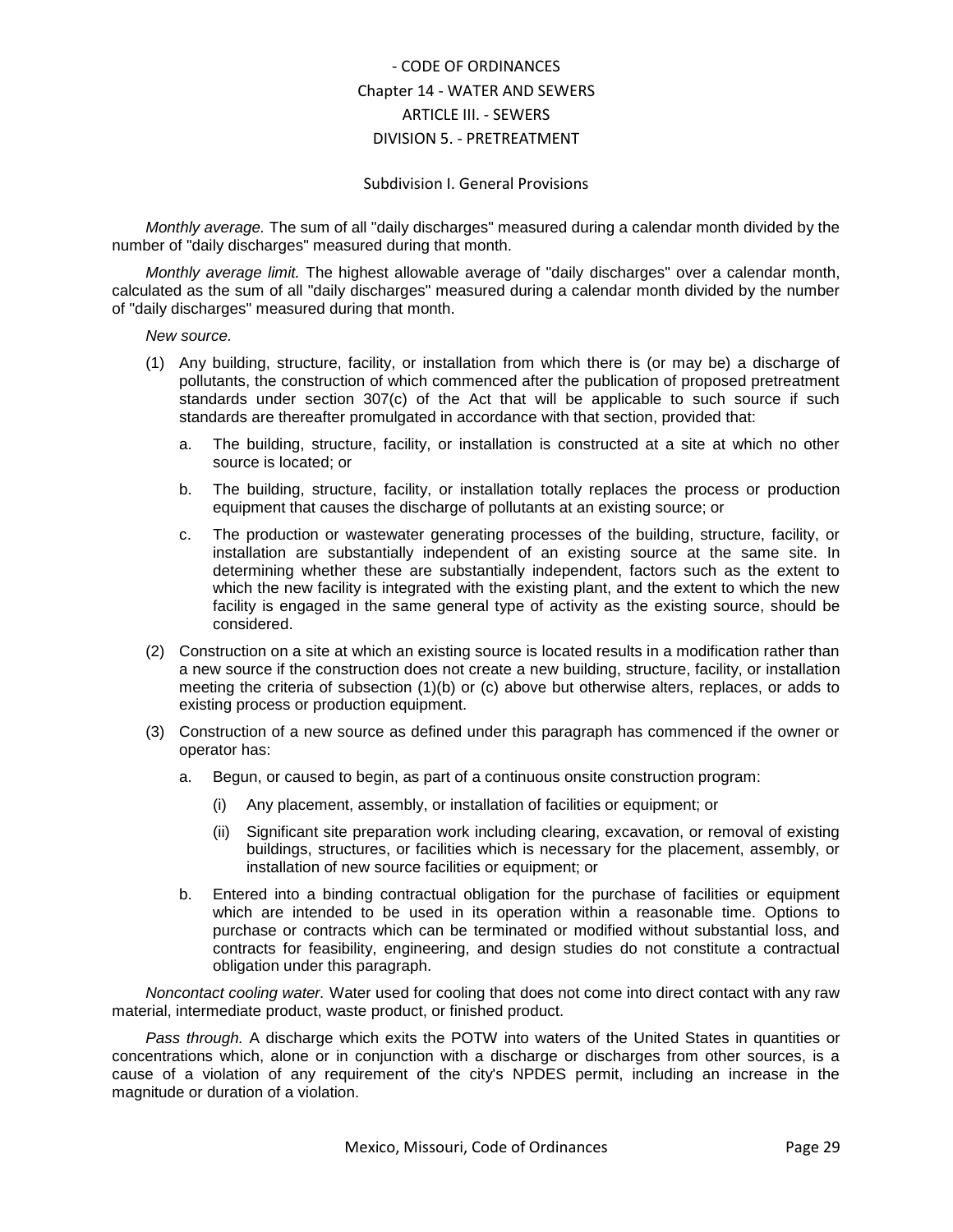#### Subdivision I. General Provisions

*Person.* Any and all persons, including individuals, firms, partnerships, association, public or private institutions, state and federal agencies, municipalities or political subdivisions, or officers thereof, departments, agencies, or instrumentalities, or public or private corporations or officers thereof, organized or existing under the laws of this or any state or country.

*pH.* A measure of the acidity or alkalinity of a solution, expressed in standard units.

*Pollutant.* Dredged spoil, solid waste, incinerator residue, filter backwash, sewage, garbage, sewage sludge, munitions, medical wastes, chemical wastes, biological materials, radioactive materials, heat, wrecked or discarded equipment, rock, sand, cellar dirt, municipal, agricultural and industrial wastes, and certain characteristics of wastewater (e.g., pH, temperature, TSS, turbidity, color, BOD, COD, toxicity, or odor).

*Pretreatment.* The reduction of the amount of pollutants, the elimination of pollutants, or the alteration of the nature of pollutant properties in wastewater prior to, or in lieu of, introducing such pollutants into the POTW. This reduction or alteration can be obtained by physical, chemical, or biological processes; by process changes; or by other means, except by diluting the concentration of the pollutants unless allowed by an applicable pretreatment standard.

*Pretreatment requirements.* Any substantive or procedural requirement related to pretreatment imposed on a user, other than a pretreatment standard.

*Pretreatment standards* or *standards.* Pretreatment standards shall mean prohibited discharge standards, categorical pretreatment standards, and local limits.

*Prohibited discharge standards* or *prohibited discharges.* Absolute prohibitions against the discharge of certain substances; these prohibitions appear in section 14-155.

*Publicly owned treatment works* or *POTW.* A treatment works, as defined by section 212 of the Act (33 U.S.C. section 1292), which is owned by the city. This definition includes any devices or systems used in the collection, storage, treatment, recycling, and reclamation of sewage or industrial wastes of a liquid nature and any conveyances, which convey wastewater to a treatment plant.

*Septic tank waste.* Any sewage from holding tanks such as vessels, chemical toilets, campers, trailers, and septic tanks.

*Sewage.* Human excrement and gray water (household showers, dishwashing operations, etc.).

*Significant industrial user (SIU).* Except as provided in subdivisions III and IV, a significant industrial user is:

- (1) An industrial user subject to categorical pretreatment standards; or
- (2) An industrial user that:
	- (a) Discharges an average of twenty-five thousand (25,000) gpd or more of process wastewater to the POTW (excluding sanitary, noncontact cooling and boiler blowdown wastewater);
	- (b) Contributes a process wastestream which makes up five (5) percent or more of the average dry weather hydraulic or organic capacity of the POTW treatment plant; or
	- (c) Is designated as such by the city on the basis that it has a reasonable potential for adversely affecting the POTW's operation or for violating any pretreatment standard or requirement.

*Slug load* or *slug discharge.* Any discharge at a flow rate or concentration, which could cause a violation of the prohibited discharge standards in [section 14-155.](../level5/COOR_CH14WASE_ARTIIISE_DIV5PR_SDIIGESEUSRE.docx#COOR_CH14WASE_ARTIIISE_DIV5PR_SDIIGESEUSRE_S14-155PRDIST) A slug discharge is any discharge of a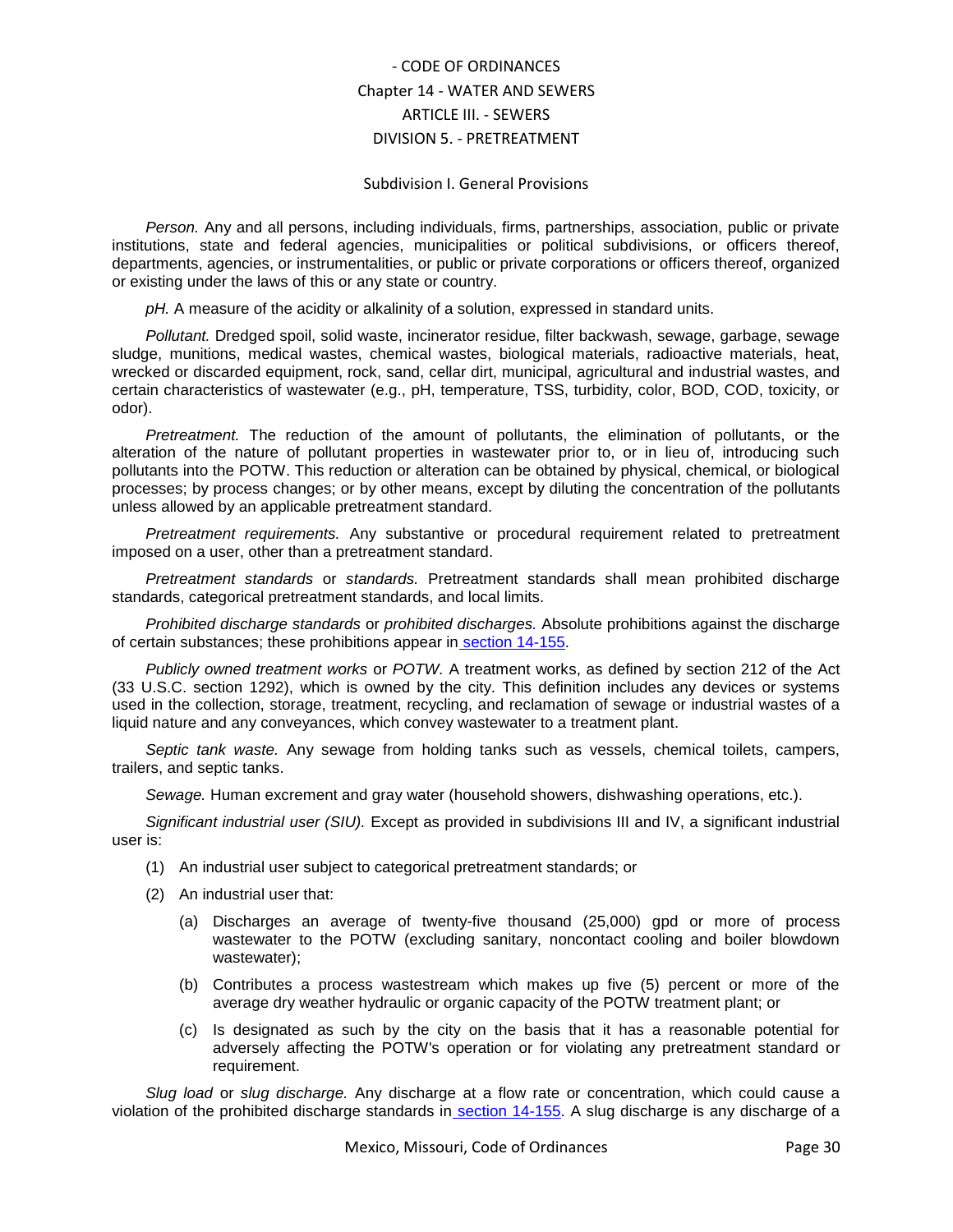#### Subdivision I. General Provisions

nonroutine, episodic nature, including, but not limited to, an accidental spill or a noncustomary batch discharge, which has a reasonable potential to cause interference or pass through, or in any other way violate the POTW's regulations, local limits or permit conditions.

*Stormwater.* Any flow occurring during or following any form of natural precipitation, and resulting from such precipitation, including snowmelt.

*City manager.* The person designated by the city to supervise the operation of the POTW, and who is charged with certain duties and responsibilities by this division. The term also means a duly authorized representative of the city manager.

*Total suspended solids* or *suspended solids.* The total suspended matter that floats on the surface of, or is suspended in, water, wastewater, or other liquid, and that is removable by laboratory filtering.

*User* or *industrial user.* A source of indirect discharge.

*Wastewater.* Liquid and water-carried industrial wastes and sewage from residential dwellings, commercial buildings, industrial and manufacturing facilities, and institutions, whether treated or untreated, which are contributed to the POTW.

*Wastewater treatment plant* or *treatment plant.* That portion of the POTW which is designed to provide treatment of municipal sewage and industrial waste.

(Ord. No. 4110, § 2(1.4), 6-8-09)

<span id="page-30-0"></span>**Secs. 14-144—14-154. Reserved.**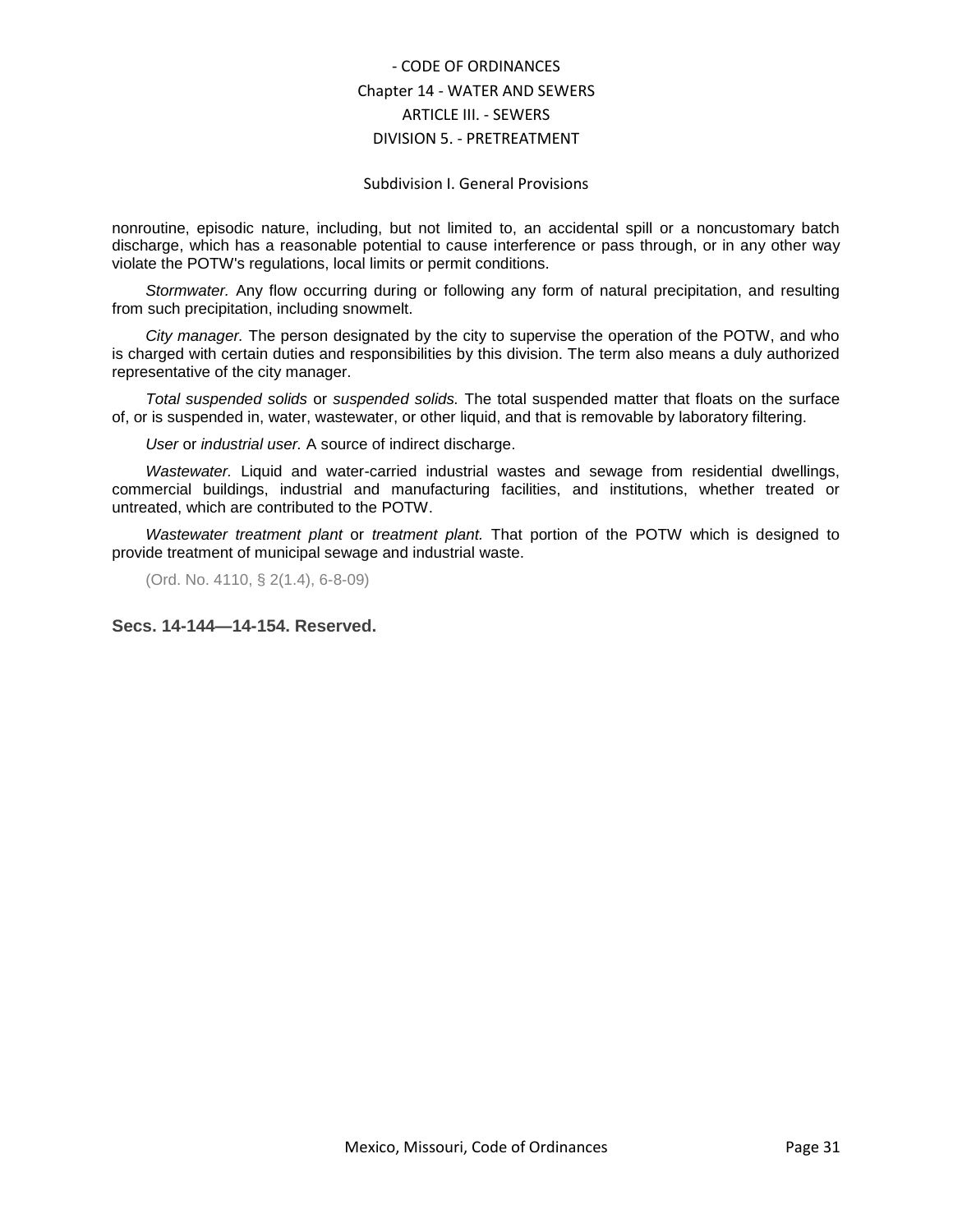## Subdivision II. General Sewer Use Requirements

Subdivision II. General Sewer Use Requirements

[Sec. 14-155. Prohibited discharge standards.](#page-31-0)

[Sec. 14-156. National categorical pretreatment standards.](#page-32-0)

[Sec. 14-157. State pretreatment standards.](#page-33-0)

[Sec. 14-158. Local limits.](#page-33-1)

[Sec. 14-159. City's right of revision.](#page-34-0)

[Sec. 14-160. Dilution.](#page-34-1)

[Secs. 14-161—14-174. Reserved.](#page-35-0)

## <span id="page-31-0"></span>**Sec. 14-155. Prohibited discharge standards.**

- (a) *General prohibitions.* No user shall introduce or cause to be introduced into the POTW any pollutant or wastewater which causes pass through or interference. These general prohibitions apply to all users of the POTW whether or not they are subject to categorical pretreatment standards or any other national, state, or local pretreatment standards or requirements.
- (b) *Specific prohibitions.* No user shall introduce or cause to be introduced into the POTW the following pollutants, substances, or wastewater:
	- (1) Pollutants which create a fire or explosive hazard in the POTW, including, but not limited to, wastestreams with a closed-cup flashpoint of less than one hundred forty (140) degrees F (sixty (60) degrees C) using the test methods specified in 40 CFR 261.21;
	- (2) Wastewater having a pH less than 5.0 or more than 10.0, or otherwise causing corrosive structural damage to the POTW or equipment;
	- (3) Solid or viscous substances in amounts which will cause obstruction of the flow in the POTW resulting in interference;
	- (4) Pollutants, including oxygen-demanding pollutants (BOD, etc.), released in a discharge at a flow rate and/or pollutant concentration which, either singly or by interaction with other pollutants, will cause interference with the POTW;
	- (5) Wastewater having a temperature greater than one hundred fifty (150) degrees F (sixty-five (65) degrees C), or which will inhibit biological activity in the treatment plant resulting in interference, but in no case wastewater which causes the temperature at the introduction into the treatment plant to exceed one hundred four (104) degrees F (forty (40) degrees C);
	- (6) Petroleum oil, nonbiodegradable cutting oil, or products of mineral oil origin, in amounts that will cause interference or pass through;
	- (7) Pollutants which result in the presence of toxic gases, vapors, or fumes within the POTW in a quantity that may cause acute worker health and safety problems;
	- (8) Trucked or hauled pollutants, except at discharge points designated by the city manager in accordance with [section 14-178](../level5/COOR_CH14WASE_ARTIIISE_DIV5PR_SDIIIPRWA.docx#COOR_CH14WASE_ARTIIISE_DIV5PR_SDIIIPRWA_S14-178HAWA)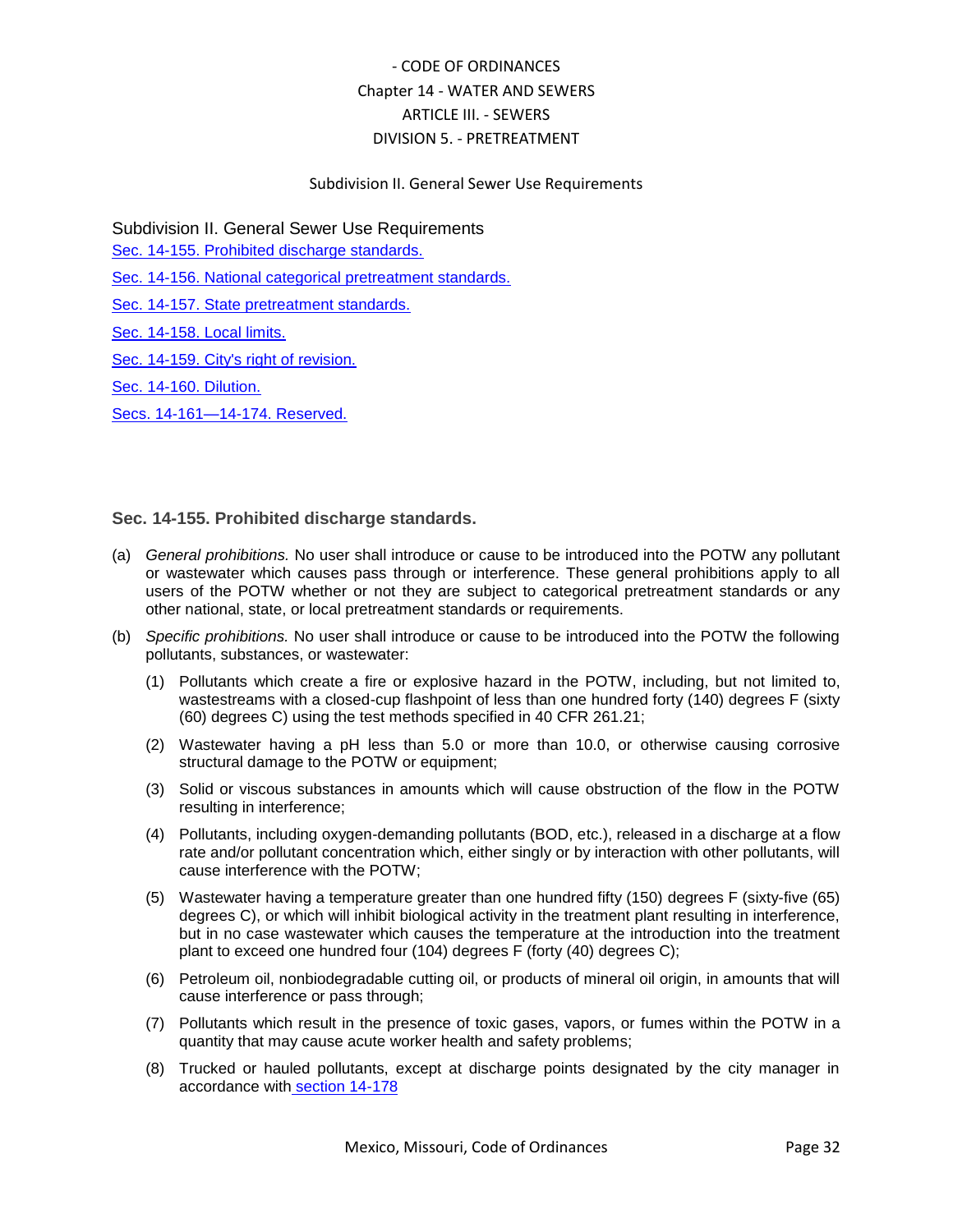#### Subdivision II. General Sewer Use Requirements

- (9) Noxious or malodorous liquids, gases, solids, or other wastewater which, either singly or by interaction with other wastes, are sufficient to create a public nuisance or a hazard to life, or to prevent entry into the sewers for maintenance or repair;
- (10) Wastewater which imparts color which cannot be removed by the treatment process, such as, but not limited to, dye wastes and vegetable tanning solutions, which consequently imparts color to the treatment plant's effluent, thereby violating the city's NPDES permit;
- (11) Wastewater containing any radioactive wastes or isotopes except in compliance with applicable state or federal regulations;
- (12) Stormwater, surface water, groundwater, artesian well water, roof runoff, subsurface drainage, swimming pool drainage, condensate, deionized water, noncontact cooling water, and unpolluted wastewater, unless specifically authorized by the city manager;
- (13) Sludges, screenings, or other residues from the pretreatment of industrial wastes;
- (14) Medical wastes, except as specifically authorized by the city manager in an individual wastewater discharge permit;
- (15) Wastewater causing, alone or in conjunction with other sources, the treatment plant's effluent to fail toxicity test;
- (16) Detergents, surface-active agents, or other substances which that might cause excessive foaming in the POTW;
- (17) Fats, oils, or greases of animal or vegetable origin in concentrations greater than one hundred (100) mg/l.

Pollutants, substances, or wastewater prohibited by this section shall not be processed or stored in such a manner that they could be directly discharged to the POTW.

(Ord. No. 4110, § 2(2.1), 6-8-09)

### <span id="page-32-0"></span>**Sec. 14-156. National categorical pretreatment standards.**

Users must comply with the categorical pretreatment standards found at 40 CFR chapter I, subchapter N, parts 405—471.

- (a) Where a categorical pretreatment standard is expressed only in terms of either the mass or the concentration of a pollutant in wastewater, the city manager may impose equivalent concentration or mass limits in accordance with subsections (e) and (f).
- (b) When the limits in a categorical pretreatment standard are expressed only in terms of mass of pollutant per unit of production, the city manager may convert the limits to equivalent limitations expressed either as mass of pollutant discharged per day or effluent concentration for purposes of calculating effluent limitations applicable to individual industrial users.
- (c) When wastewater subject to a categorical pretreatment standard is mixed with wastewater not regulated by the same standard, the city manager shall impose an alternate limit in accordance with Missouri 10 CSR 20-6.100.
- (d) Once included in its permit, the industrial user must comply with the equivalent limitations developed in this section in lieu of the promulgated categorical standards from which the equivalent limitations were derived.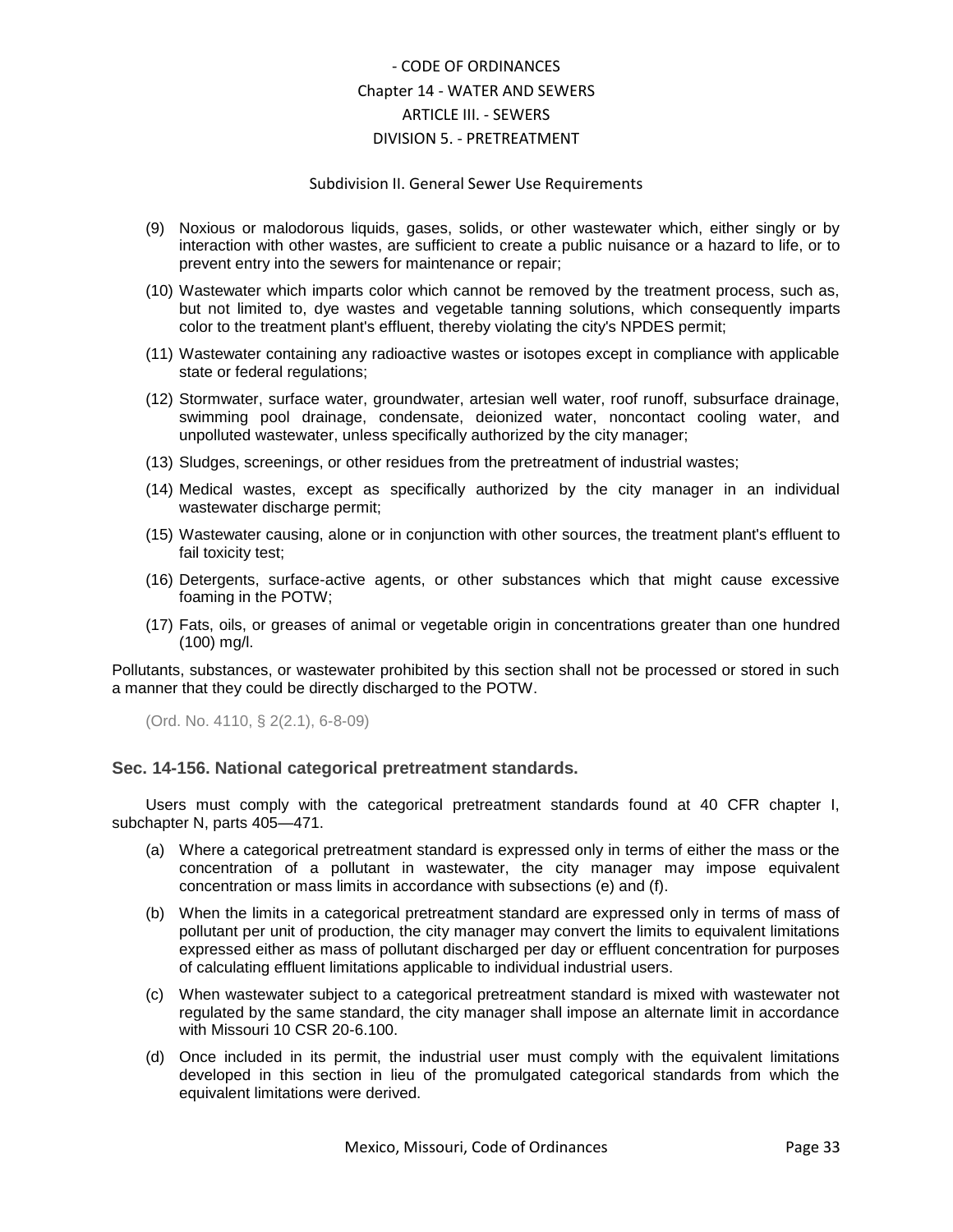### Subdivision II. General Sewer Use Requirements

- (e) Many categorical pretreatment standards specify one (1) limit for calculating maximum daily discharge limitations and a second limit for calculating maximum monthly average, or four-day average, limitations. Where such standards are being applied, the same production or flow figure shall be used in calculating both the average and the maximum equivalent limitation.
- (f) Any industrial user operating under a permit incorporating equivalent mass or concentration limits calculated from a production-based standard shall notify the city manager within two (2) business days after the user has a reasonable basis to know that the production level will significantly change within the next calendar month. Any user not notifying the city manager of such anticipated change will be required to meet the mass or concentration limits in its permit that were based on the original estimate of the long term average production rate.

(Ord. No. 4110, § 2(2.2), 6-8-09)

## <span id="page-33-0"></span>**Sec. 14-157. State pretreatment standards.**

Users must comply with Missouri's pretreatment standards codified at 10 CSR 20-6.100.

(Ord. No. 4110, § 2(2.3), 6-8-09)

## <span id="page-33-1"></span>**Sec. 14-158. Local limits.**

- (a) The city manager is authorized to establish local limits pursuant to Missouri 10 CSR 20-6.100.
- (b) The following pollutant limits are established to protect against pass through and interference. No person shall discharge wastewater containing in excess of the following daily maximum limit without explicit written limit modifications within an individual industrial wastewater permit issued by the city. (Limits apply to average concentration of all samples collected during the averaging period.)

| 25 mg/l     | Ammonia                      |
|-------------|------------------------------|
| $0.02$ mg/l | Arsenic                      |
| 225 mg/l    | BOD <sub>5</sub>             |
| $0.15$ mg/l | Cadmium                      |
| 3.50 mg/l   | Chromium (as total chromium) |
| $1.00$ mg/l | Copper                       |
| $2$ mg/l    | Cyanide                      |
| $1.00$ mg/l | Lead                         |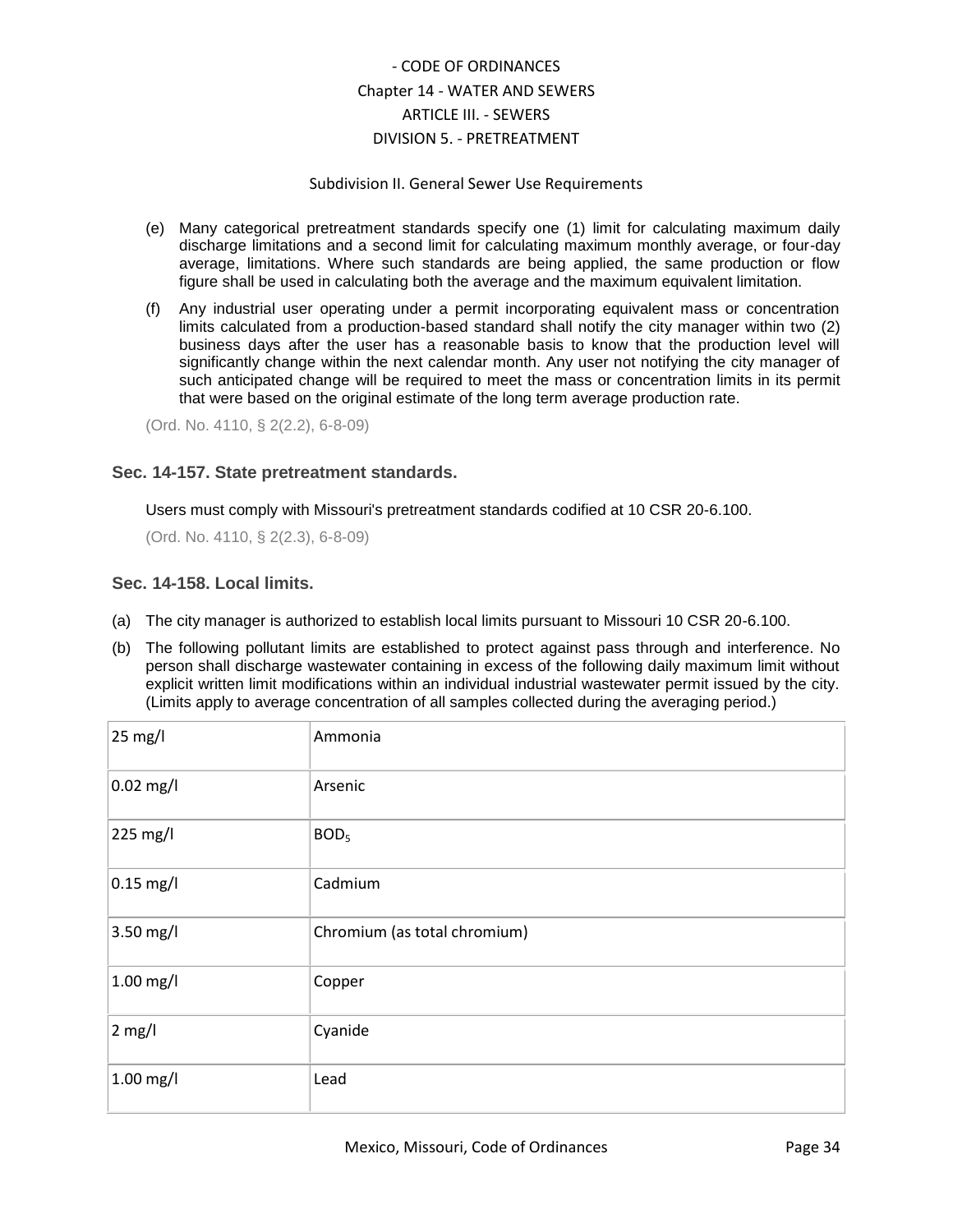### Subdivision II. General Sewer Use Requirements

| $0.10$ mg/l | Mercury                      |
|-------------|------------------------------|
| 25.0 mg/l   | Nitrogen (as ammonia)        |
| 2.00 mg/l   | Nickel                       |
| 100 mg/l    | Total fat, oil and/or grease |
| $0.05$ mg/l | Selenium                     |
| $0.02$ mg/l | Silver                       |
| 10 mg/l     | <b>Total phenols</b>         |
| 300 mg/l    | Total suspended solids       |
| 15.00 mg/l  | Zinc                         |

The above limits apply at the point where the wastewater is discharged to the POTW. All concentrations for metallic substances are for total metal unless indicated otherwise. The city manager may impose mass limitations in addition to the concentration-based limitations above.

(Ord. No. 4110, § 2(2.4), 6-8-09)

## <span id="page-34-0"></span>**Sec. 14-159. City's right of revision.**

The city reserves the right to establish, by ordinance or in individual wastewater discharge permits, more stringent standards or requirements on discharges to the POTW consistent with the purpose of this division.

(Ord. No. 4110, § 2(2.5), 6-8-09)

## <span id="page-34-1"></span>**Sec. 14-160. Dilution.**

No user shall ever increase the use of process water, or in any way attempt to dilute a discharge, as a partial or complete substitute for adequate treatment to achieve compliance with a discharge limitation unless expressly authorized by an applicable pretreatment standard or requirement. The city manager may impose mass limitations on users who are using dilution to meet applicable pretreatment standards or requirements, or in other cases when the imposition of mass limitations is appropriate.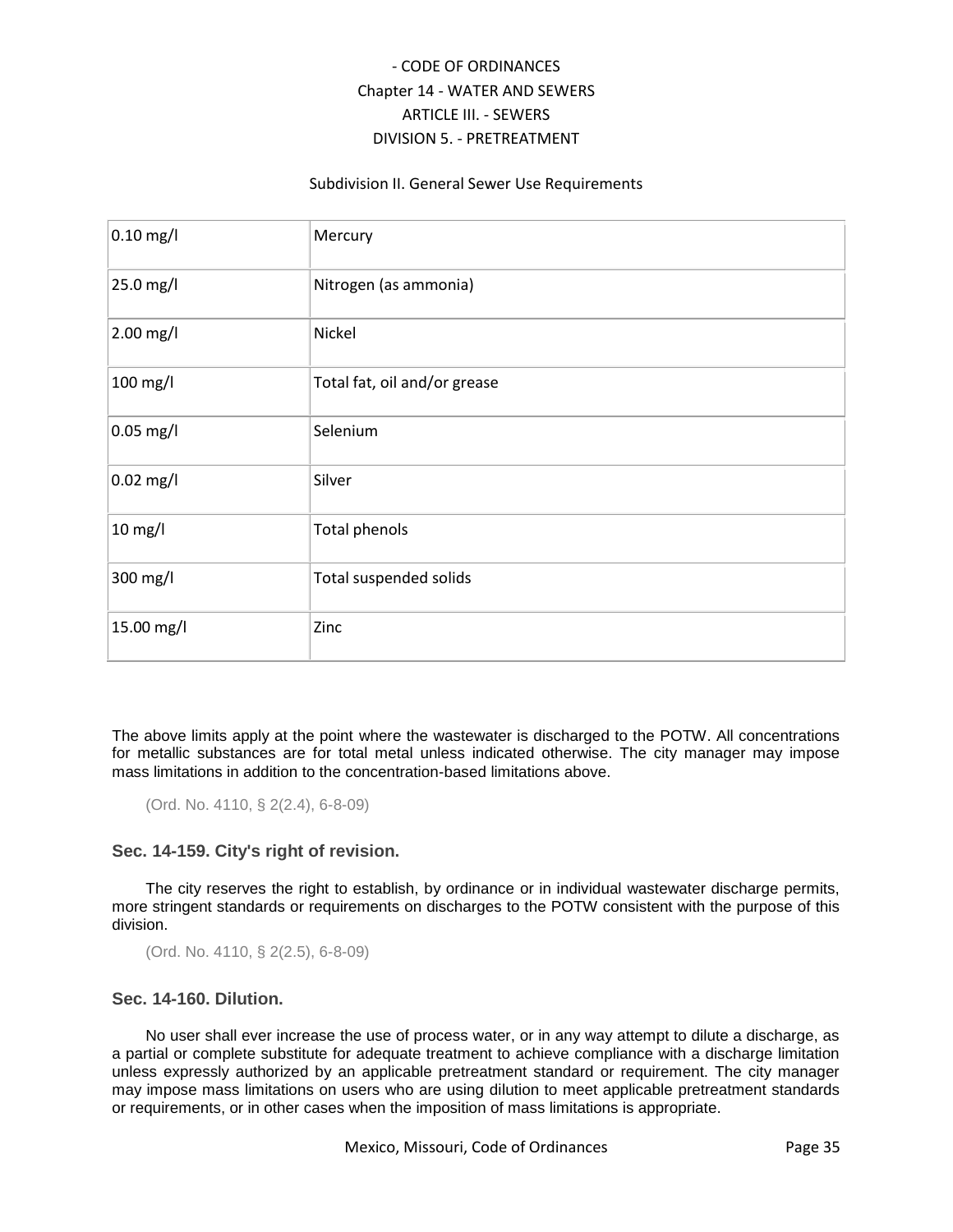## Subdivision II. General Sewer Use Requirements

(Ord. No. 4110, § 2(2.6), 6-8-09)

<span id="page-35-0"></span>**Secs. 14-161—14-174. Reserved.**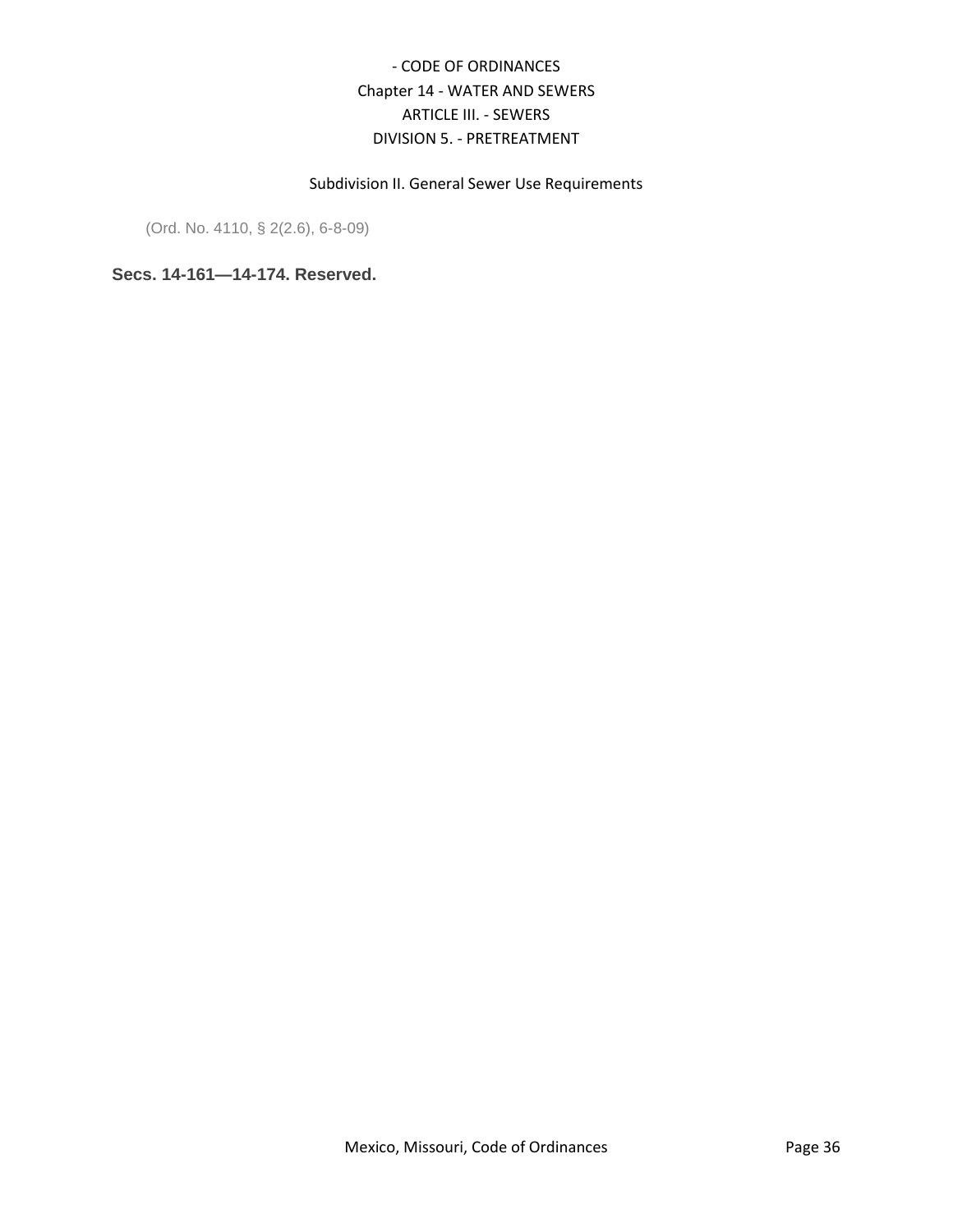## Subdivision III. Pretreatment of Wastewater

Subdivision III. Pretreatment of Wastewater

[Sec. 14-175. Pretreatment facilities.](#page-36-0)

[Sec. 14-176. Additional pretreatment measures.](#page-36-1)

[Sec. 14-177. Accidental discharge/slug discharge control plans.](#page-37-0)

[Sec. 14-178. Hauled wastewater.](#page-37-1)

[Secs. 14-179—14-194. Reserved.](#page-37-2)

### <span id="page-36-0"></span>**Sec. 14-175. Pretreatment facilities.**

Users shall provide wastewater treatment as necessary to comply with this division and shall achieve compliance with all categorical pretreatment standards, local limits, and the prohibitions set out in [section](../level5/COOR_CH14WASE_ARTIIISE_DIV5PR_SDIIGESEUSRE.docx#COOR_CH14WASE_ARTIIISE_DIV5PR_SDIIGESEUSRE_S14-155PRDIST)  [14-155](../level5/COOR_CH14WASE_ARTIIISE_DIV5PR_SDIIGESEUSRE.docx#COOR_CH14WASE_ARTIIISE_DIV5PR_SDIIGESEUSRE_S14-155PRDIST) within the time limitations specified by EPA, the state, or the city manager, whichever is more stringent. Any facilities necessary for compliance shall be provided, operated, and maintained at the user's expense. Detailed plans describing such facilities and operating procedures shall be submitted to the city manager for review, and shall be acceptable to the city manager before such facilities are constructed. The review of such plans and operating procedures shall in no way relieve the user from the responsibility of modifying such facilities as necessary to produce a discharge acceptable to the city under the provisions of this division.

(Ord. No. 4110, § 2(3.1), 6-8-09)

### <span id="page-36-1"></span>**Sec. 14-176. Additional pretreatment measures.**

- (a) Whenever deemed necessary, the city manager may require users to restrict their discharge during peak flow periods, designate that certain wastewater be discharged only into specific sewers, relocate and/or consolidate points of discharge, separate sewage wastestreams from industrial wastestreams, and such other conditions as may be necessary to protect the POTW and determine the user's compliance with the requirements of this division.
- (b) The city manager may require any person discharging into the POTW to install and maintain, on their property and at their expense, a suitable storage and flow-control facility to ensure equalization of flow. An individual wastewater discharge permit may be issued solely for flow equalization.
- (c) Grease, oil, and sand interceptors shall be provided when, in the opinion of the city manager, they are necessary for the proper handling of wastewater containing excessive amounts of grease and oil, or sand; except that such interceptors shall not be required for residential users. All interception units shall be of a type and capacity approved by the city manager, shall comply with [section 14-58](../level4/COOR_CH14WASE_ARTIIISE_DIV1GE.docx#COOR_CH14WASE_ARTIIISE_DIV1GE_S14-58GROIGRIN) of the City Code and shall be so located to be easily accessible for cleaning and inspection. Such interceptors shall be inspected, cleaned, and repaired in accordance with [section 14-58](../level4/COOR_CH14WASE_ARTIIISE_DIV1GE.docx#COOR_CH14WASE_ARTIIISE_DIV1GE_S14-58GROIGRIN) of the City Code by the user at their expense.
- (d) Users with the potential to discharge flammable substances may be required to install and maintain an approved combustible gas detection meter.

(Ord. No. 4110, § 2(3.2), 6-8-09)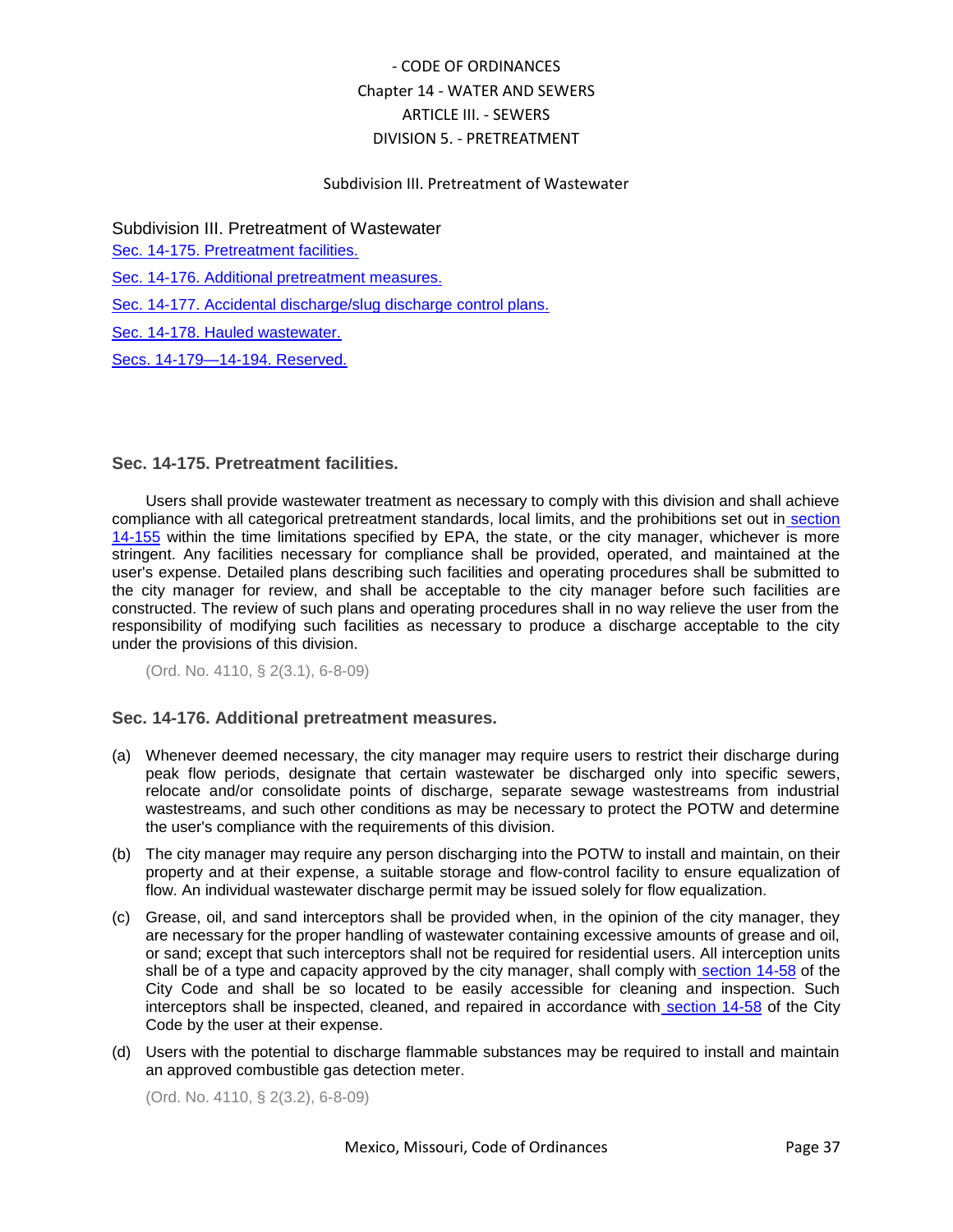### Subdivision III. Pretreatment of Wastewater

## <span id="page-37-0"></span>**Sec. 14-177. Accidental discharge/slug discharge control plans.**

The city manager shall evaluate whether each SIU needs an accidental discharge/slug discharge control plan or other action to control slug discharges. The city manager may require any user to develop, submit for approval, and implement such a plan or take such other action that may be necessary to control slug discharges. Alternatively, the city manager may develop such a plan for any user. An accidental discharge/slug discharge control plan shall address, at a minimum, the following:

- (a) Description of discharge practices, including nonroutine batch discharges;
- (b) Description of stored chemicals;
- (c) Procedures for immediately notifying the city manager of any accidental or slug discharge, as required by [section 14-250;](../level5/COOR_CH14WASE_ARTIIISE_DIV5PR_SDVIRERE.docx#COOR_CH14WASE_ARTIIISE_DIV5PR_SDVIRERE_S14-250REPOPR) and
- (d) Procedures to prevent adverse impact from any accidental or slug discharge. Such procedures include, but are not limited to, inspection and maintenance of storage areas, handling and transfer of materials, loading and unloading operations, control of plant site runoff, worker training, building of containment structures or equipment, measures for containing toxic organic pollutants, including solvents, and/or measures and equipment for emergency response.

(Ord. No. 4110, § 2(3.3), 6-8-09)

### <span id="page-37-1"></span>**Sec. 14-178. Hauled wastewater.**

- (a) Septic tank waste may be introduced into the POTW only at locations designated by the city manager, and at such times as are established by the city manager. Such waste shall not violate subdivision II or any other requirements established by the city. The city manager may require septic tank waste haulers to obtain individual wastewater discharge permits.
- (b) The city manager may require haulers of industrial waste to obtain individual wastewater discharge permits. The city manager may require generators of hauled industrial waste to obtain individual wastewater discharge permits. The city manager also may prohibit the disposal of hauled industrial waste. The discharge of hauled industrial waste is subject to all other requirements of this division.
- (c) Industrial waste haulers may discharge loads only at locations designated by the city manager. No load may be discharged without prior consent of the city manager. The city manager may collect samples of each hauled load to ensure compliance with applicable standards. The city manager may require the industrial waste hauler to provide a waste analysis of any load prior to discharge.
- (d) Industrial waste haulers must provide a waste-tracking form for every load. This form shall include, at a minimum, the name and address of the industrial waste hauler, permit number, truck identification, names and addresses of sources of waste, and volume and characteristics of waste. The form shall identify the type of industry, known or suspected waste constituents, and whether any wastes are RCRA hazardous wastes.

(Ord. No. 4110, § 2(3.4), 6-8-09)

### <span id="page-37-2"></span>**Secs. 14-179—14-194. Reserved.**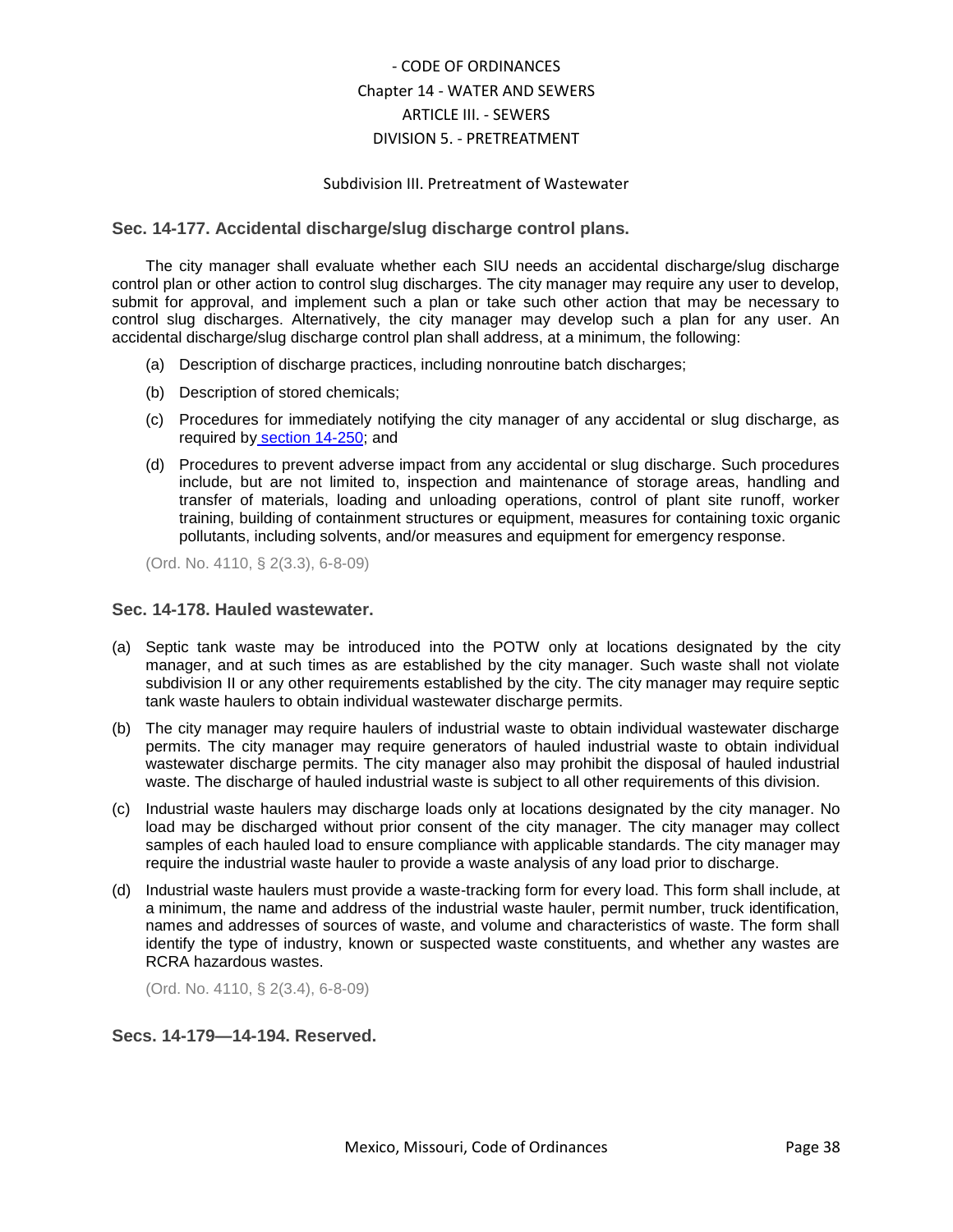## Subdivision IV. Individual Wastewater Discharge Permits

## Subdivision IV. Individual Wastewater Discharge Permits

[Sec. 14-195. Wastewater analysis.](#page-38-0)

[Sec. 14-196. Individual wastewater discharge permit requirement.](#page-38-1)

[Sec. 14-197. Individual wastewater discharge permitting: existing connections.](#page-38-2)

[Sec. 14-198. Individual wastewater discharge permitting: new connections.](#page-39-0)

[Sec. 14-199. Individual wastewater discharge permit application contents.](#page-39-1)

[Sec. 14-200. Application signatories and certifications.](#page-40-0)

[Sec. 14-201. Individual wastewater discharge permit decisions.](#page-40-1)

[Secs. 14-202—14-224. Reserved.](#page-41-0)

## <span id="page-38-0"></span>**Sec. 14-195. Wastewater analysis.**

When requested by the city manager, a user must submit information on the nature and characteristics of its wastewater within thirty (30) days of the request. The city manager is authorized to prepare a form for this purpose and may periodically require users to update this information.

(Ord. No. 4110, § 2(4.1), 6-8-09)

## <span id="page-38-1"></span>**Sec. 14-196. Individual wastewater discharge permit requirement.**

- (a) No significant industrial user shall discharge wastewater into the POTW without first obtaining an individual wastewater discharge permit from the city manager, except that a significant industrial user that has filed a timely application pursuant to [section 14-197](../level5/COOR_CH14WASE_ARTIIISE_DIV5PR_SDIVINWADIPE.docx#COOR_CH14WASE_ARTIIISE_DIV5PR_SDIVINWADIPE_S14-197INWADIPEEXCO) may continue to discharge for the time period specified therein.
- (b) The city manager may require other users to obtain individual wastewater discharge permits as necessary to carry out the purposes of this division.
- (c) Any violation of the terms and conditions of an individual wastewater discharge permit shall be deemed a violation of this division and subjects the wastewater discharge permittee to the sanctions set out in subdivisions X through XII. Obtaining an individual wastewater discharge permit does not relieve a permittee of its obligation to comply with all federal and state pretreatment standards or requirements or with any other requirements of federal, state, and local law.

(Ord. No. 4110, § 2(4.2), 6-8-09)

### <span id="page-38-2"></span>**Sec. 14-197. Individual wastewater discharge permitting: existing connections.**

Any user required to obtain an individual wastewater discharge permit who was discharging wastewater into the POTW prior to the effective date of this division [June 8, 2009] and who wishes to continue such discharges in the future, shall, within thirty (30) days after said date, apply to the city manager for an individual wastewater discharge permit in accordance with [section 14-199.](../level5/COOR_CH14WASE_ARTIIISE_DIV5PR_SDIVINWADIPE.docx#COOR_CH14WASE_ARTIIISE_DIV5PR_SDIVINWADIPE_S14-199INWADIPEAPCO) The user shall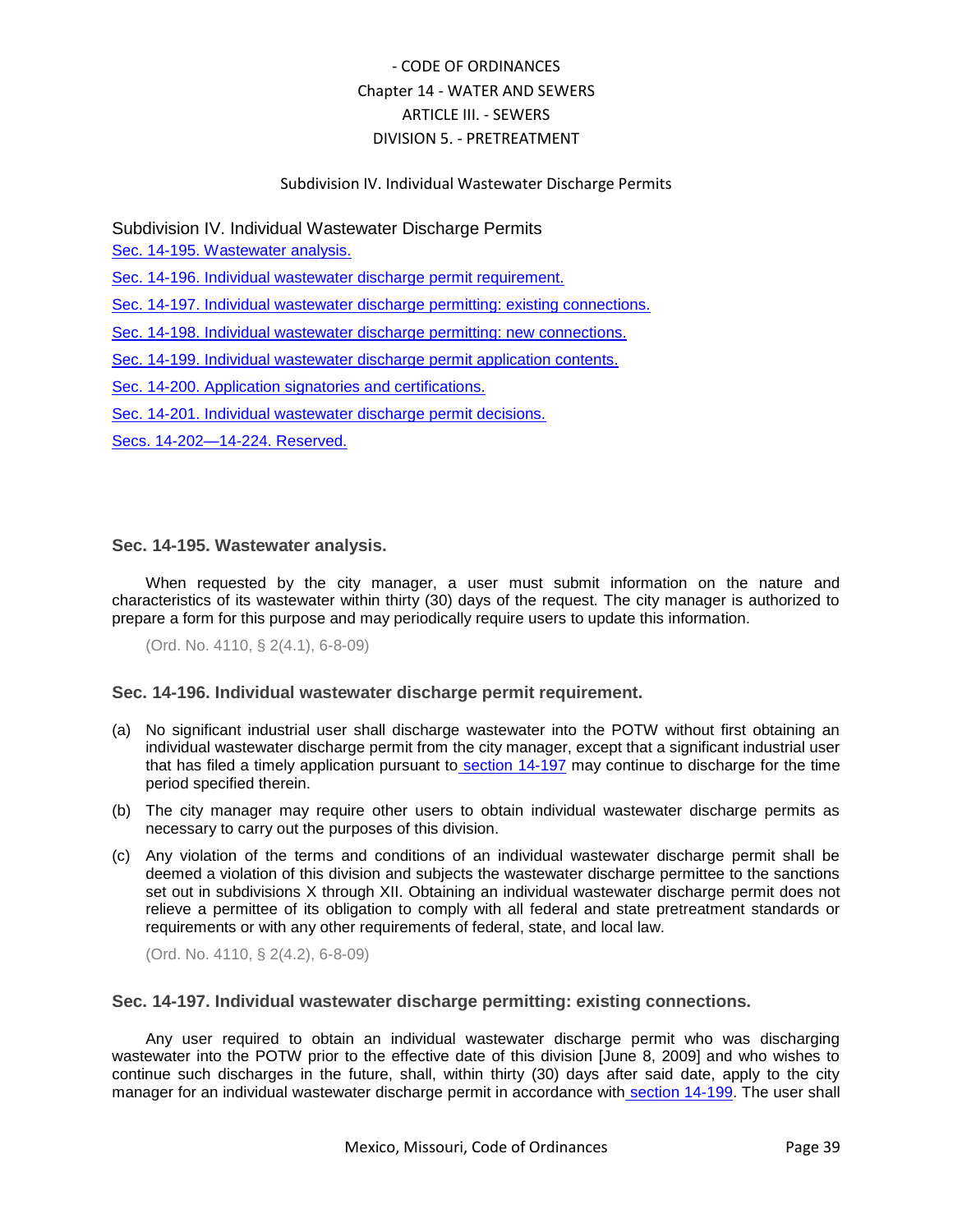#### Subdivision IV. Individual Wastewater Discharge Permits

not cause or allow discharges to the POTW to continue after ninety (90) days of the effective date of this division except in accordance with an individual wastewater discharge permit issued by the city manager.

(Ord. No. 4110, § 2(4.3), 6-8-09)

#### <span id="page-39-0"></span>**Sec. 14-198. Individual wastewater discharge permitting: new connections.**

Any user required to obtain an individual wastewater discharge permit who proposes to begin or recommence discharging into the POTW must obtain such permit prior to the beginning or recommencing of such discharge. An application for this individual wastewater discharge permit, in accordance wit[h](../level5/COOR_CH14WASE_ARTIIISE_DIV5PR_SDIVINWADIPE.docx#COOR_CH14WASE_ARTIIISE_DIV5PR_SDIVINWADIPE_S14-199INWADIPEAPCO) [section 14-199,](../level5/COOR_CH14WASE_ARTIIISE_DIV5PR_SDIVINWADIPE.docx#COOR_CH14WASE_ARTIIISE_DIV5PR_SDIVINWADIPE_S14-199INWADIPEAPCO) must be filed at least ninety (90) days prior to the date upon which any discharge will begin or recommence.

(Ord. No. 4110, § 2(4.4), 6-8-09)

#### <span id="page-39-1"></span>**Sec. 14-199. Individual wastewater discharge permit application contents.**

- (a) All users required to obtain an individual wastewater discharge permit must submit a permit application. The city manager may require users to submit all or some of the following information as part of a permit application:
	- (1) *Identifying information.*
		- a. The name and address of the facility, including the name of the operator and owner.
		- b. Contact information, description of activities, facilities, and plant production processes on the premises.
	- (2) *Environmental permits.* A list of any environmental control permits held by or for the facility.
	- (3) *Description of operations.*
		- a. A brief description of the nature, average rate of production (including each product produced by type, amount, processes, and rate of production), and standard industrial classifications of the operation(s) carried out by such user. This description should include a schematic process diagram, which indicates points of discharge to the POTW from the regulated processes.
		- b. Types of wastes generated, and a list of all raw materials and chemicals used or stored at the facility which are, or could accidentally or intentionally be, discharged to the POTW.
		- c. Number and type of employees, hours of operation, and proposed or actual hours of operation.
		- d. Type and amount of raw materials processed (average and maximum per day).
		- e. Site plans, floor plans, mechanical and plumbing plans, and details to show all sewers, floor drains, and appurtenances by size, location, and elevation, and all points of discharge.
	- (4) *Time and duration* of discharges.
	- (5) *[Monitoring.]* The location for monitoring all wastes covered by the permit.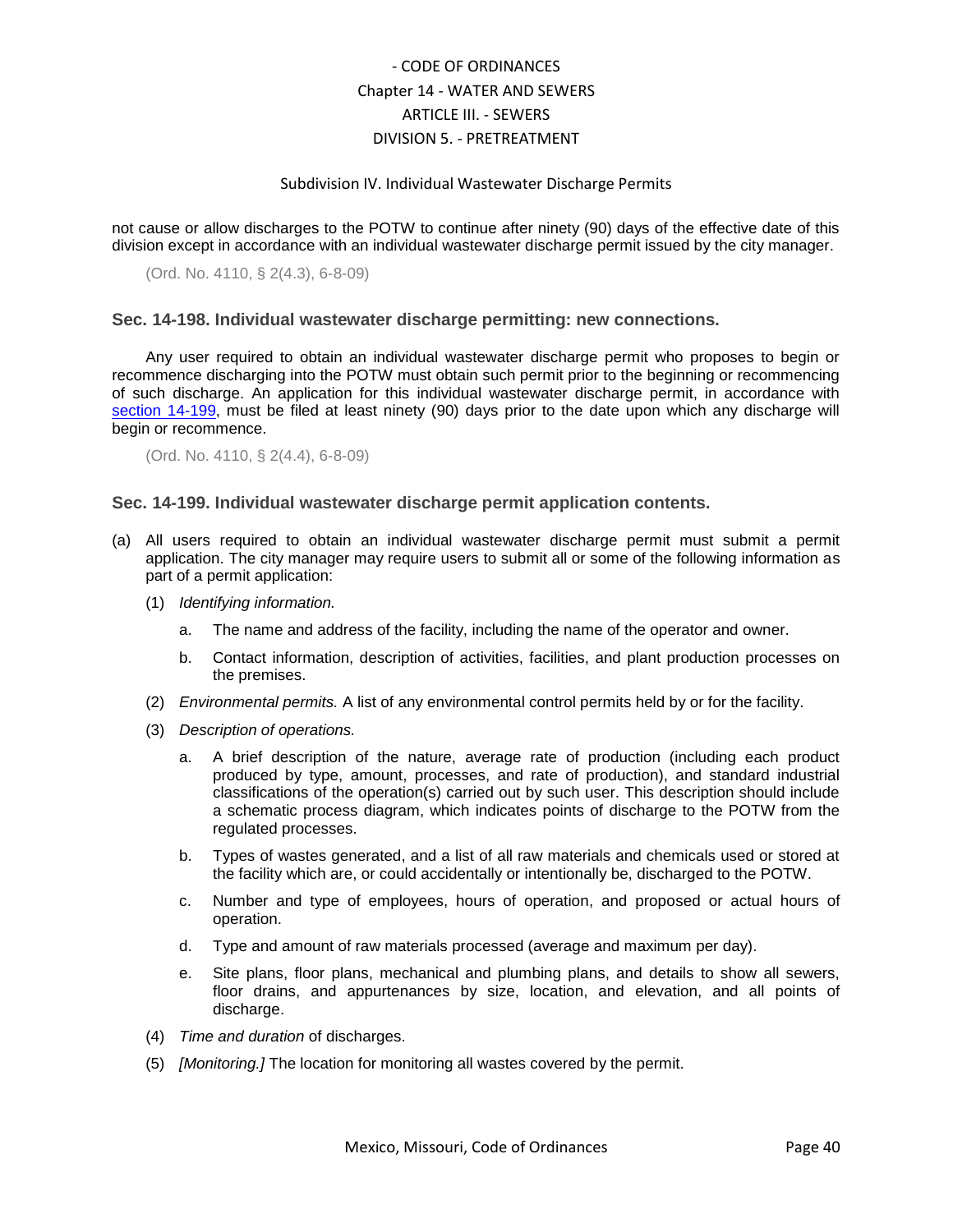### Subdivision IV. Individual Wastewater Discharge Permits

- (6) *Flow measurement.* Information showing the measured average daily and maximum daily flow, in gallons per day, to the POTW from regulated process streams and other streams, as necessary, to allow use of the combined wastestream formula set out in subsection [14-156\(](../level5/COOR_CH14WASE_ARTIIISE_DIV5PR_SDIIGESEUSRE.docx#COOR_CH14WASE_ARTIIISE_DIV5PR_SDIIGESEUSRE_S14-156NACAPRST)c).
- (7) *Measurement of pollutants.*
	- a. The categorical pretreatment standards applicable to each regulated process and any new categorically regulated processes for existing sources.
	- b. The results of sampling and analysis identifying the nature and concentration, and/or mass, where required by the standard or by the city manager, of regulated pollutants in the discharge from each regulated process.
	- c. Instantaneous, daily maximum, and longterm average concentrations, or mass, where required, shall be reported.
	- d. The sample shall be representative of daily operations and shall be analyzed in accordance with procedures set out in [section 14-254.](../level5/COOR_CH14WASE_ARTIIISE_DIV5PR_SDVIRERE.docx#COOR_CH14WASE_ARTIIISE_DIV5PR_SDVIRERE_S14-254ANRE) Where the standard requires compliance with a BMP or pollution prevention alternative, the user shall submit documentation as required by the city manager or the applicable standards to determine compliance with the standard.
	- e. Sampling must be performed in accordance with procedures set out in [section 14-255](../level5/COOR_CH14WASE_ARTIIISE_DIV5PR_SDVIRERE.docx#COOR_CH14WASE_ARTIIISE_DIV5PR_SDVIRERE_S14-255SACO)
- (8) *[Additional required information.]* Any other information as may be deemed necessary by the city manager to evaluate the permit application.
- (b) Incomplete or inaccurate applications will not be processed and will be returned to the user for revision.

(Ord. No. 4110, § 2(4.5), 6-8-09)

### <span id="page-40-0"></span>**Sec. 14-200. Application signatories and certifications.**

- (a) All wastewater discharge permit applications, user reports and certification statements must be signed by an authorized representative of the user and contain the certification statement in [section](../level5/COOR_CH14WASE_ARTIIISE_DIV5PR_SDVIRERE.docx#COOR_CH14WASE_ARTIIISE_DIV5PR_SDVIRERE_S14-258CEST)  [14-258](../level5/COOR_CH14WASE_ARTIIISE_DIV5PR_SDVIRERE.docx#COOR_CH14WASE_ARTIIISE_DIV5PR_SDVIRERE_S14-258CEST)
- (b) If the designation of an authorized representative is no longer accurate because a different individual or position has responsibility for the overall operation of the facility or overall responsibility for environmental matters for the company, a new written authorization satisfying the requirements of this section must be submitted to the city manager prior to or together with any reports to be signed by an authorized representative.

(Ord. No. 4110, § 2(4.6), 6-8-09)

### <span id="page-40-1"></span>**Sec. 14-201. Individual wastewater discharge permit decisions.**

The city manager will evaluate the data furnished by the user and may require additional information. Within forty-five (45) days of receipt of a complete permit application, the city manager will determine whether to issue an individual wastewater discharge permit. The city manager may deny any application for an individual wastewater discharge permit.

(Ord. No. 4110, § 2(4.7), 6-8-09)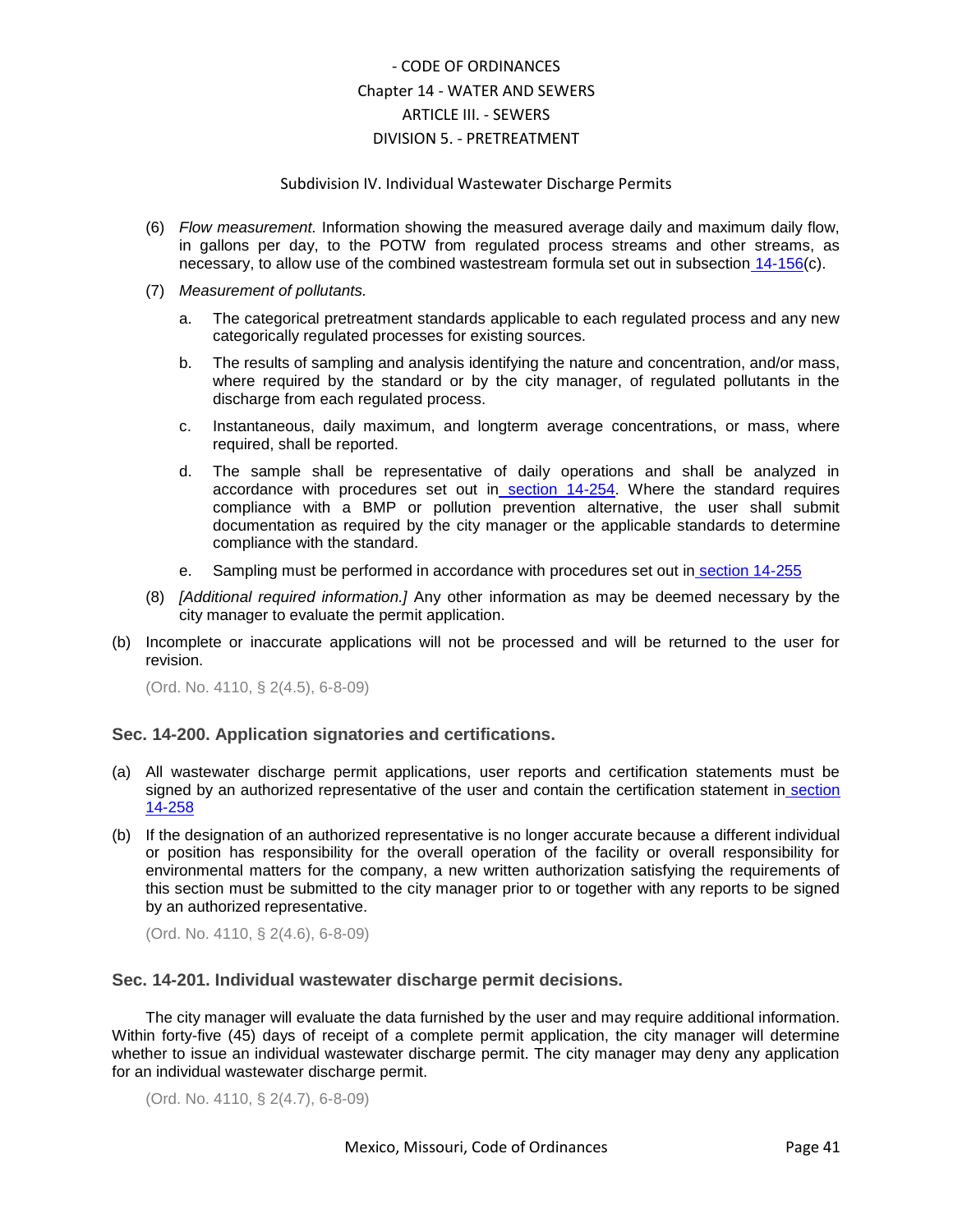Subdivision IV. Individual Wastewater Discharge Permits

<span id="page-41-0"></span>**Secs. 14-202—14-224. Reserved.**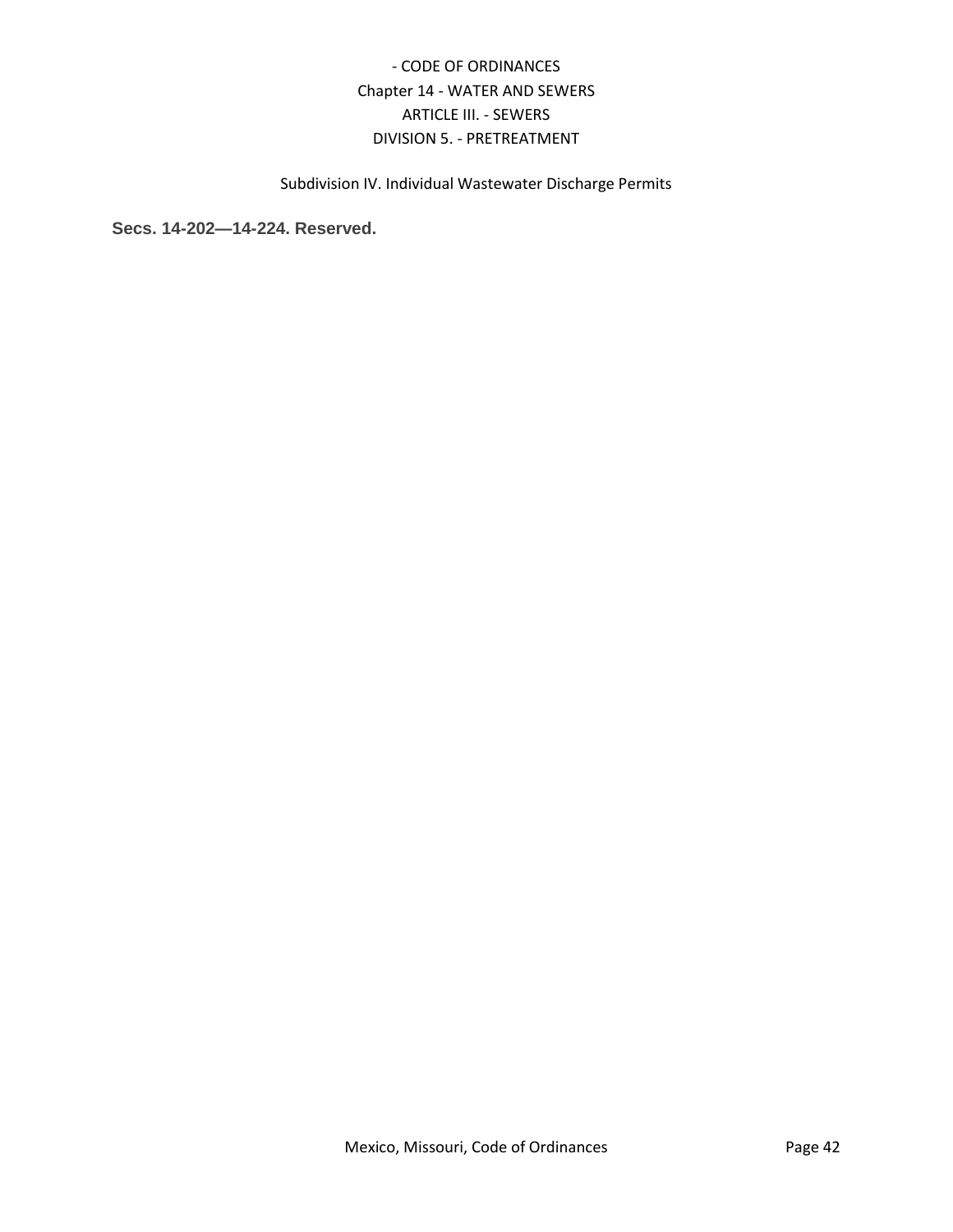## Subdivision V. Individual Wastewater Discharge Permit Issuance

Subdivision V. Individual Wastewater Discharge Permit Issuance

[Sec. 14-225. Individual wastewater](#page-42-0) discharge permit duration.

[Sec. 14-226. Individual wastewater discharge permit contents.](#page-42-1)

[Sec. 14-227. Permit issuance process, appeals.](#page-43-0)

[Sec. 14-228. Permit modification.](#page-44-0)

[Sec. 14-229. Individual wastewater discharge permit transfer.](#page-44-1)

[Sec. 14-230. Individual wastewater discharge permit revocation.](#page-45-0)

[Sec. 14-231. Individual wastewater discharge permit reissuance.](#page-45-1)

[Secs. 14-232—14-244. Reserved.](#page-45-2)

## <span id="page-42-0"></span>**Sec. 14-225. Individual wastewater discharge permit duration.**

An individual wastewater discharge permit shall be issued for a specified time period, not to exceed five (5) years from the effective date of the permit. An individual wastewater discharge permit may be issued for a period less than five (5) years, at the discretion of the city manager. Each individual wastewater discharge permit will indicate a specific date upon which it will expire.

(Ord. No. 4110, § 2(5.1), 6-8-09)

## <span id="page-42-1"></span>**Sec. 14-226. Individual wastewater discharge permit contents.**

An individual wastewater discharge permit shall include such conditions as are deemed reasonably necessary by the city manager to prevent pass through or interference, protect the quality of the water body receiving the treatment plant's effluent, protect worker health and safety, facilitate sludge management and disposal, and protect against damage to the POTW.

- (a) Individual wastewater discharge permits must contain:
	- (1) A statement that indicates the wastewater discharge permit issuance date, expiration date and effective date;
	- (2) A statement that the wastewater discharge permit is nontransferable without prior notification to the city in accordance with [section 14-229,](../level5/COOR_CH14WASE_ARTIIISE_DIV5PR_SDVINWADIPEIS.docx#COOR_CH14WASE_ARTIIISE_DIV5PR_SDVINWADIPEIS_S14-229INWADIPETR) and provisions for furnishing the new owner or operator with a copy of the existing wastewater discharge permit;
	- (3) Effluent limits, including best management practices, based on applicable pretreatment standards;
	- (4) Self monitoring, sampling, reporting, notification, and recordkeeping requirements. These requirements shall include an identification of pollutants (or best management practice) to be monitored, sampling location, sampling frequency, and sample type based on federal, state, and local law;
	- (5) A statement of applicable civil and criminal penalties for violation of pretreatment standards and requirements, and any applicable compliance schedule. Such schedule may not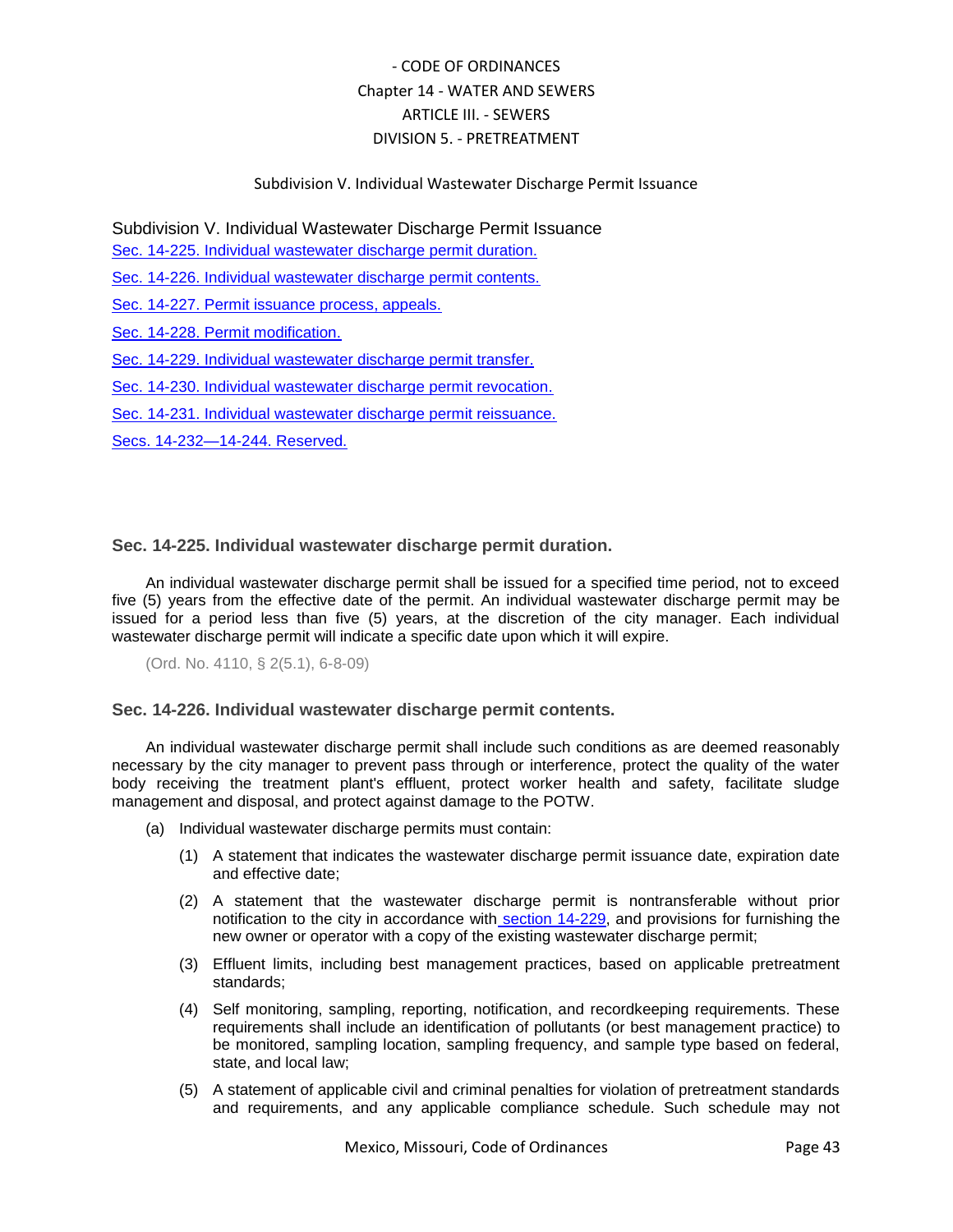#### Subdivision V. Individual Wastewater Discharge Permit Issuance

extend the time for compliance beyond that required by applicable federal, state, or local law;

- (6) Requirements to control slug discharge, if determined by the city manager to be necessary.
- (b) Individual wastewater discharge permits may contain, but need not be limited to, the following conditions:
	- (1) Limits on the average and/or maximum rate of discharge, time of discharge, and/or requirements for flow regulation and equalization;
	- (2) Requirements for the installation of pretreatment technology, pollution control, or construction of appropriate containment devices, designed to reduce, eliminate, or prevent the introduction of pollutants into the treatment works;
	- (3) Requirements for the development and implementation of spill control plans or other special conditions including management practices necessary to adequately prevent accidental, unanticipated, or nonroutine discharges;
	- (4) Development and implementation of waste minimization plans to reduce the amount of pollutants discharged to the POTW;
	- (5) The unit charge or schedule of user charges and fees for the management of the wastewater discharged to the POTW;
	- (6) Requirements for installation and maintenance of inspection and sampling facilities and equipment, including flow measurement devices;
	- (7) A statement that compliance with the individual wastewater discharge permit does not relieve the permittee of responsibility for compliance with all applicable federal and state pretreatment standards, including those which become effective during the term of the individual wastewater discharge permit; and
	- (8) Other conditions as deemed appropriate by the city manager to ensure compliance with this division, and state and federal laws, rules, and regulations.

(Ord. No. 4110, § 2(5.2), 6-8-09)

### <span id="page-43-0"></span>**Sec. 14-227. Permit issuance process, appeals.**

The city manager shall provide public notice of the issuance of an individual wastewater discharge permit on the city website. Any person, including the user, may petition the city manager to reconsider the terms of an individual wastewater discharge permit within fifteen (15) days of notice of its issuance.

- (1) Failure to submit a timely petition for review shall be deemed to be a waiver of the administrative appeal.
- (2) In its petition, the appealing party must indicate the individual wastewater discharge permit provisions objected to, the reasons for this objection, and the alternative condition, if any, it seeks to place in the individual wastewater discharge permit.
- (3) The effectiveness of the individual wastewater discharge permit shall not be stayed pending the appeal.
- (4) If the city manager fails to act within fifteen (15) days, a request for reconsideration shall be deemed to be denied. Decisions not to reconsider an individual wastewater discharge permit,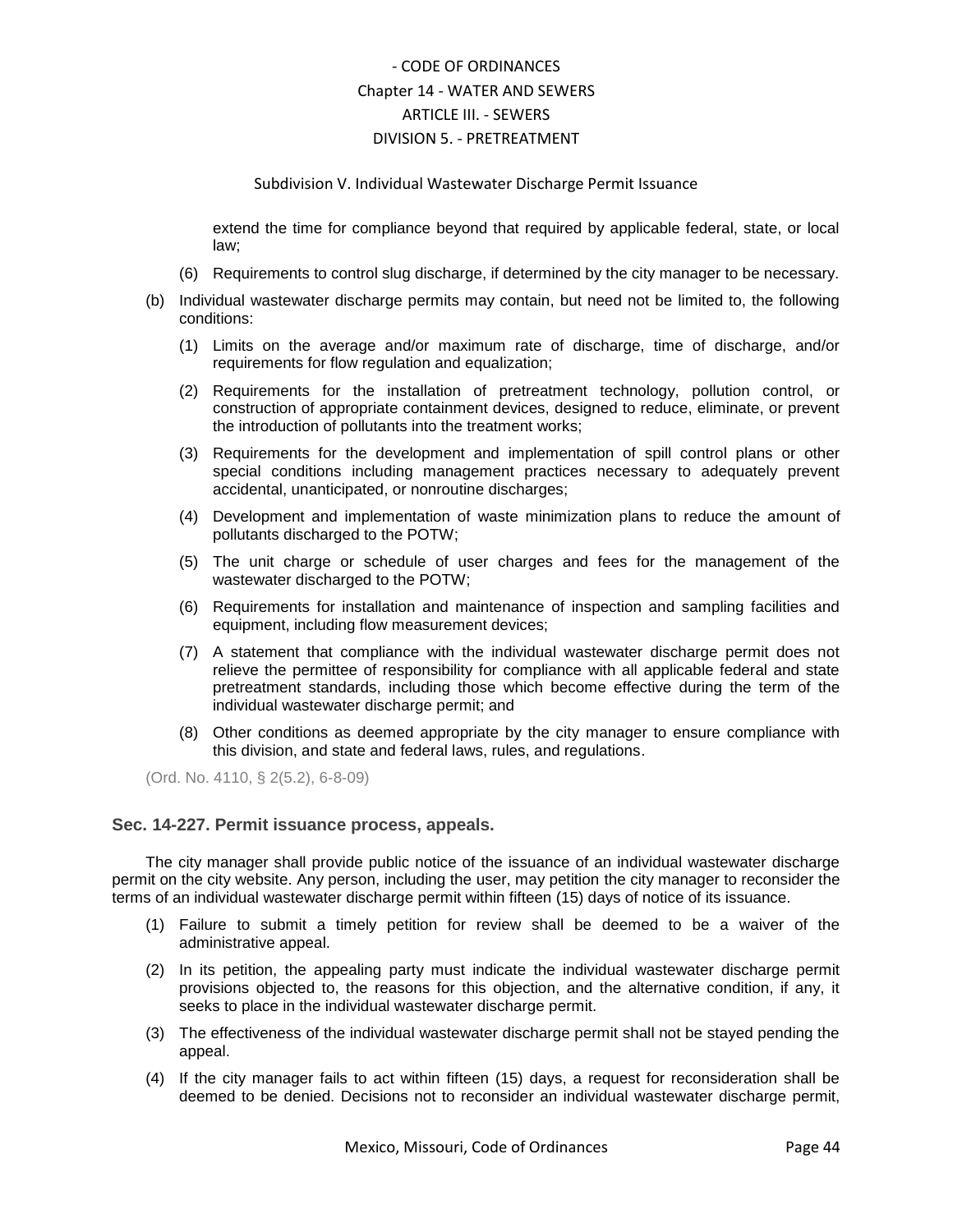#### Subdivision V. Individual Wastewater Discharge Permit Issuance

not to issue an individual wastewater discharge permit, or not to modify an individual wastewater discharge permit shall be considered final administrative actions for purposes of judicial review.

(5) Aggrieved parties seeking judicial review of the final administrative individual wastewater discharge permit decision must do so by filing a complaint with the Circuit Court of Audrain County within thirty (30) days of the administrative decision.

(Ord. No. 4110, § 2(5.3), 6-8-09)

## <span id="page-44-0"></span>**Sec. 14-228. Permit modification.**

The city manager may modify an individual wastewater discharge permit for good cause, including, but not limited to, the following reasons:

- (1) To incorporate any new or revised federal, state, or local pretreatment standards or requirements;
- (2) To address significant alterations or additions to the user's operation, processes, or wastewater volume or character since the time of the individual wastewater discharge permit issuance;
- (3) A change in the POTW that requires either a temporary or permanent reduction or elimination of the authorized discharge;
- (4) Information indicating that the permitted discharge poses a threat to the city's POTW, city personnel, or the receiving waters;
- (5) Violation of any terms or conditions of the individual wastewater discharge permit;
- (6) Misrepresentations or failure to fully disclose all relevant facts in the wastewater discharge permit application or in any required reporting;
- (7) Revision of or a grant of variance from categorical pretreatment standards pursuant to Missouri 10 CSR 20-6.100;
- (8) To correct typographical or other errors in the individual wastewater discharge permit; or
- (9) To reflect a transfer of the facility ownership or operation to a new owner or operator where requested in accordance with [section 14-229](../level5/COOR_CH14WASE_ARTIIISE_DIV5PR_SDVINWADIPEIS.docx#COOR_CH14WASE_ARTIIISE_DIV5PR_SDVINWADIPEIS_S14-229INWADIPETR)

(Ord. No. 4110, § 2(5.4), 6-8-09)

### <span id="page-44-1"></span>**Sec. 14-229. Individual wastewater discharge permit transfer.**

Individual wastewater discharge permits may be transferred to a new owner or operator only if the permittee gives at least thirty (30) days' advance notice to the city manager and the city manager approves the individual wastewater discharge permit transfer. The notice to the city manager must include a written certification by the new owner or operator which:

- (a) States that the new owner and/or operator has no immediate intent to change the facility's operations and processes;
- (b) Identifies the specific date on which the transfer is to occur; and
- (c) Acknowledges full responsibility for complying with the existing individual wastewater discharge permit.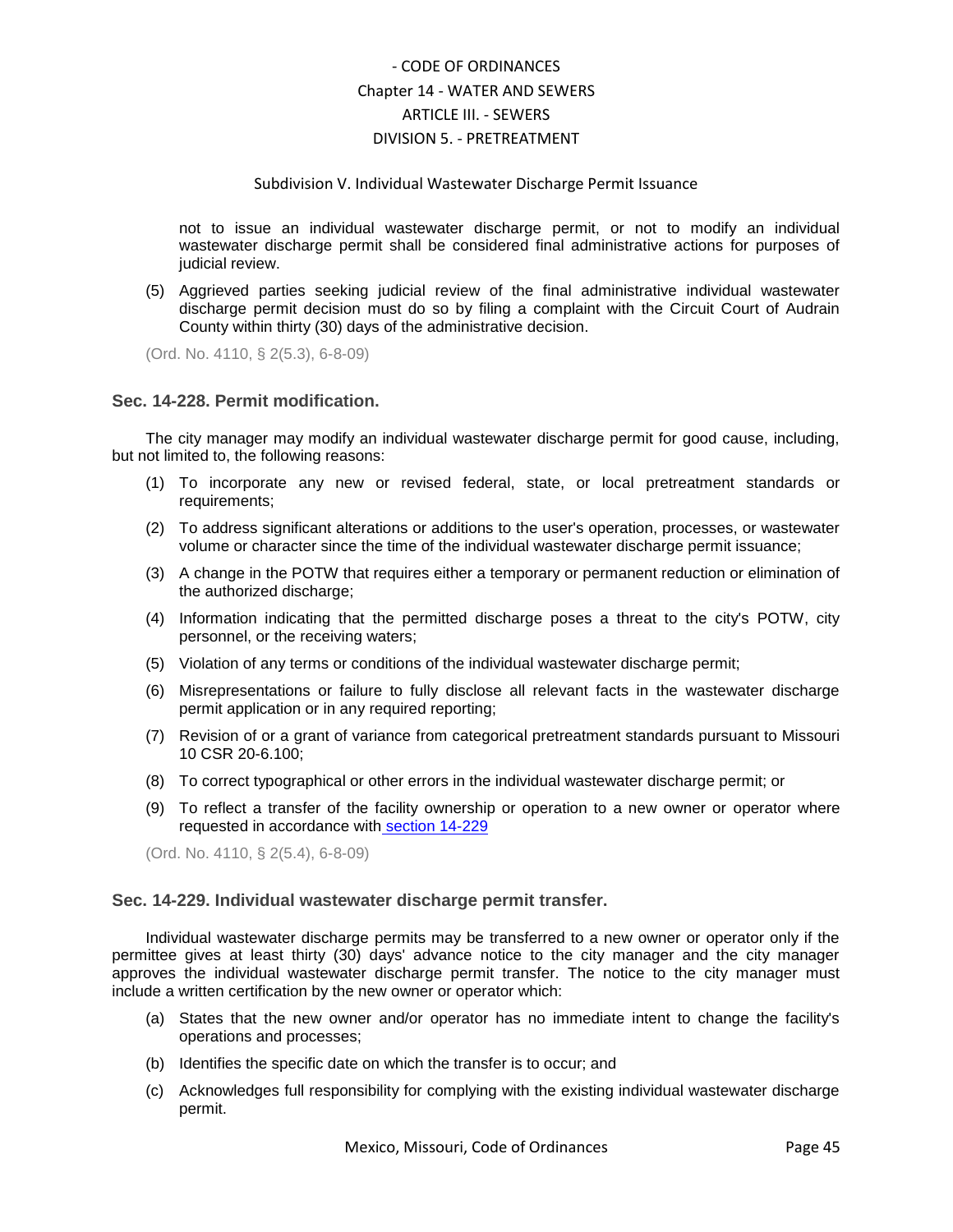### Subdivision V. Individual Wastewater Discharge Permit Issuance

Failure to provide advance notice of a transfer renders the individual wastewater discharge permit void as of the date of facility transfer.

(Ord. No. 4110, § 2(5.5), 6-8-09)

### <span id="page-45-0"></span>**Sec. 14-230. Individual wastewater discharge permit revocation.**

The city manager may revoke an individual wastewater discharge permit for good cause, including, but not limited to, the following reasons:

- (a) Failure to notify the city manager of significant changes to the wastewater prior to the changed discharge;
- (b) Failure to provide prior notification to the city manager of changed conditions pursuant t[o](../level5/COOR_CH14WASE_ARTIIISE_DIV5PR_SDVIRERE.docx#COOR_CH14WASE_ARTIIISE_DIV5PR_SDVIRERE_S14-249RECHCO) [section 14-249](../level5/COOR_CH14WASE_ARTIIISE_DIV5PR_SDVIRERE.docx#COOR_CH14WASE_ARTIIISE_DIV5PR_SDVIRERE_S14-249RECHCO)
- (c) Misrepresentation or failure to fully disclose all relevant facts in the wastewater discharge permit application;
- (d) Falsifying self-monitoring reports and certification statements;
- (e) Tampering with monitoring equipment;
- (f) Refusing to allow the city manager timely access to the facility premises and records;
- (g) Failure to meet effluent limitations;
- (h) Failure to pay fines;
- (i) Failure to pay sewer charges;
- (j) Failure to meet compliance schedules;
- (k) Failure to complete a wastewater survey or the wastewater discharge permit application;
- (l) Failure to provide advance notice of the transfer of business ownership of a permitted facility; or
- (m) Violation of any pretreatment standard or requirement, or any terms of the wastewater discharge permit or this ordinance.

Individual wastewater discharge permits shall be voidable upon cessation of operations or transfer of business ownership. All individual wastewater discharge permits issued to a user are void upon the issuance of a new individual wastewater discharge permit to that user.

(Ord. No. 4110, § 2(5.6), 6-8-09)

### <span id="page-45-1"></span>**Sec. 14-231. Individual wastewater discharge permit reissuance.**

A user with an expiring individual wastewater discharge permit shall apply for individual wastewater discharge permit reissuance by submitting a complete permit application, in accordance with [section 14-](../level5/COOR_CH14WASE_ARTIIISE_DIV5PR_SDIVINWADIPE.docx#COOR_CH14WASE_ARTIIISE_DIV5PR_SDIVINWADIPE_S14-199INWADIPEAPCO) [199,](../level5/COOR_CH14WASE_ARTIIISE_DIV5PR_SDIVINWADIPE.docx#COOR_CH14WASE_ARTIIISE_DIV5PR_SDIVINWADIPE_S14-199INWADIPEAPCO) a minimum of ninety (90) days prior to the expiration of the user's existing individual wastewater discharge permit.

(Ord. No. 4110, § 2(5.7), 6-8-09)

## <span id="page-45-2"></span>**Secs. 14-232—14-244. Reserved.**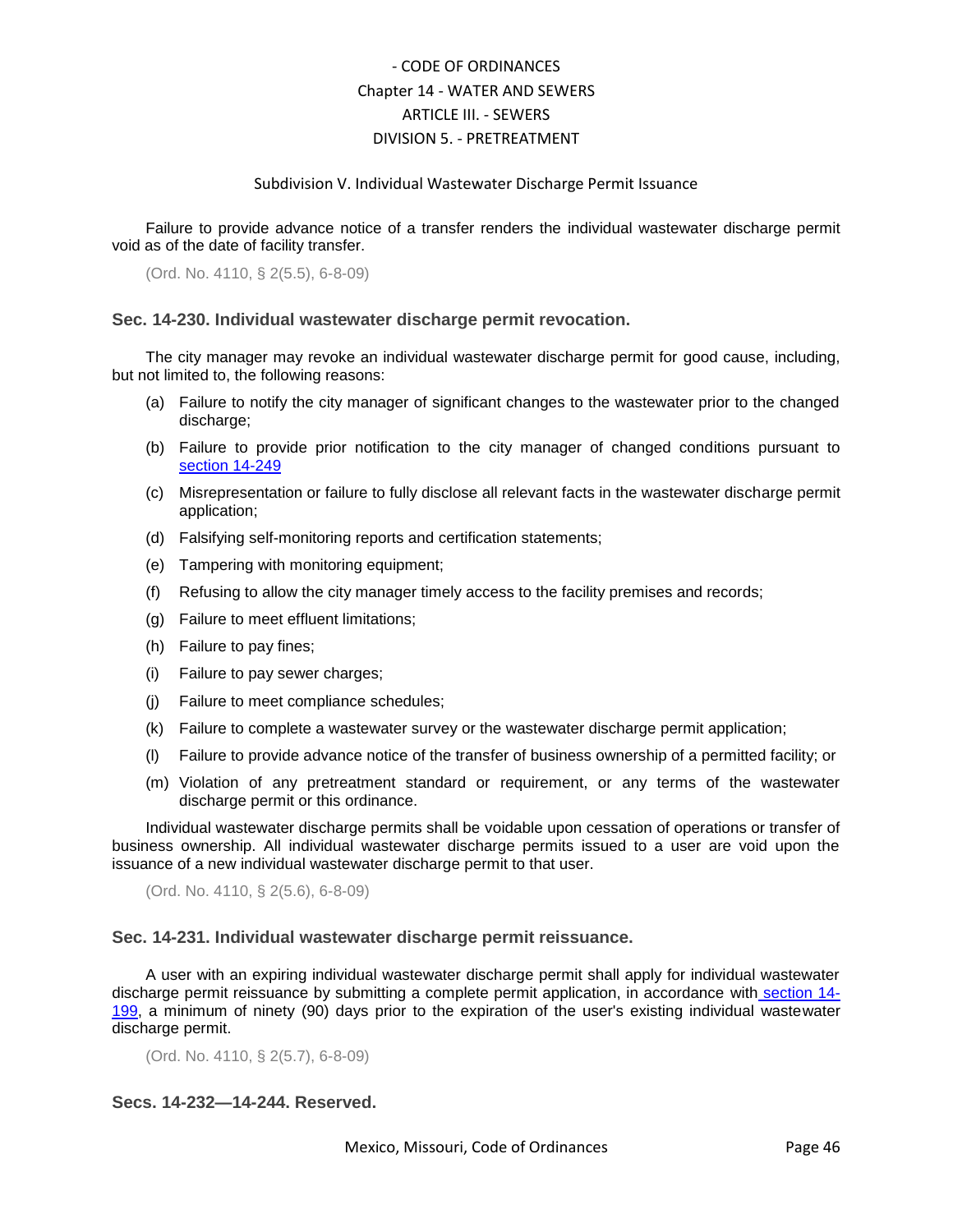## Subdivision VI. Reporting Requirements

Subdivision VI. Reporting Requirements

[Sec. 14-245. Baseline monitoring reports.](#page-46-0)

[Sec. 14-246. Compliance schedule progress reports.](#page-47-0)

[Sec. 14-247. Reports on compliance with categorical pretreatment standard deadline.](#page-48-0)

Sec. [14-248. Periodic compliance reports.](#page-48-1)

[Sec. 14-249. Reports of changed conditions.](#page-49-0)

[Sec. 14-250. Reports of potential problems.](#page-49-1)

[Sec. 14-251. Reports from unpermitted users.](#page-49-2)

[Sec. 14-252. Notice of violation/repeat sampling and reporting.](#page-50-0)

[Sec. 14-253. Notification of the discharge of hazardous waste.](#page-50-1)

[Sec. 14-254. Analytical requirements.](#page-51-0)

[Sec. 14-255. Sample collection.](#page-51-1)

[Sec. 14-256. Date of receipt of reports.](#page-52-0)

[Sec. 14-257. Recordkeeping.](#page-52-1)

[Sec. 14-258. Certification statements.](#page-52-2)

[Secs. 14-259—14-274. Reserved.](#page-52-3)

## <span id="page-46-0"></span>**Sec. 14-245. Baseline monitoring reports.**

- (a) Within either one hundred eighty (180) days after the effective date of a categorical pretreatment standard, or the final administrative decision on a category determination under Missouri 10 CSR 20- 6.100, whichever is later, existing categorical industrial users currently discharging to or scheduled to discharge to the POTW shall submit to the city manager a report which contains the information listed in subsection (b), below. At least ninety (90) days prior to commencement of their discharge, new sources, and sources that become categorical industrial users subsequent to the promulgation of an applicable categorical standard, shall submit to the city manager a report which contains the information listed in subsection (b), below. A new source shall report the method of pretreatment it intends to use to meet applicable categorical standards. A new source also shall give estimates of its anticipated flow and quantity of pollutants to be discharged.
- (b) Users described above shall submit the information set forth below.
	- (1) *[Required information.]* All information required in subsections [14-199\(](../level5/COOR_CH14WASE_ARTIIISE_DIV5PR_SDIVINWADIPE.docx#COOR_CH14WASE_ARTIIISE_DIV5PR_SDIVINWADIPE_S14-199INWADIPEAPCO)a)(1)a., (2), (3)(a), and (6).
	- (2) *Measurement of pollutants.*
		- a. The user shall provide the information required in subsections  $14-199(a)(7)a$  $14-199(a)(7)a$ . through d.
		- b. The user shall take a minimum of one (1) representative sample to compile that data necessary to comply with the requirements of this section.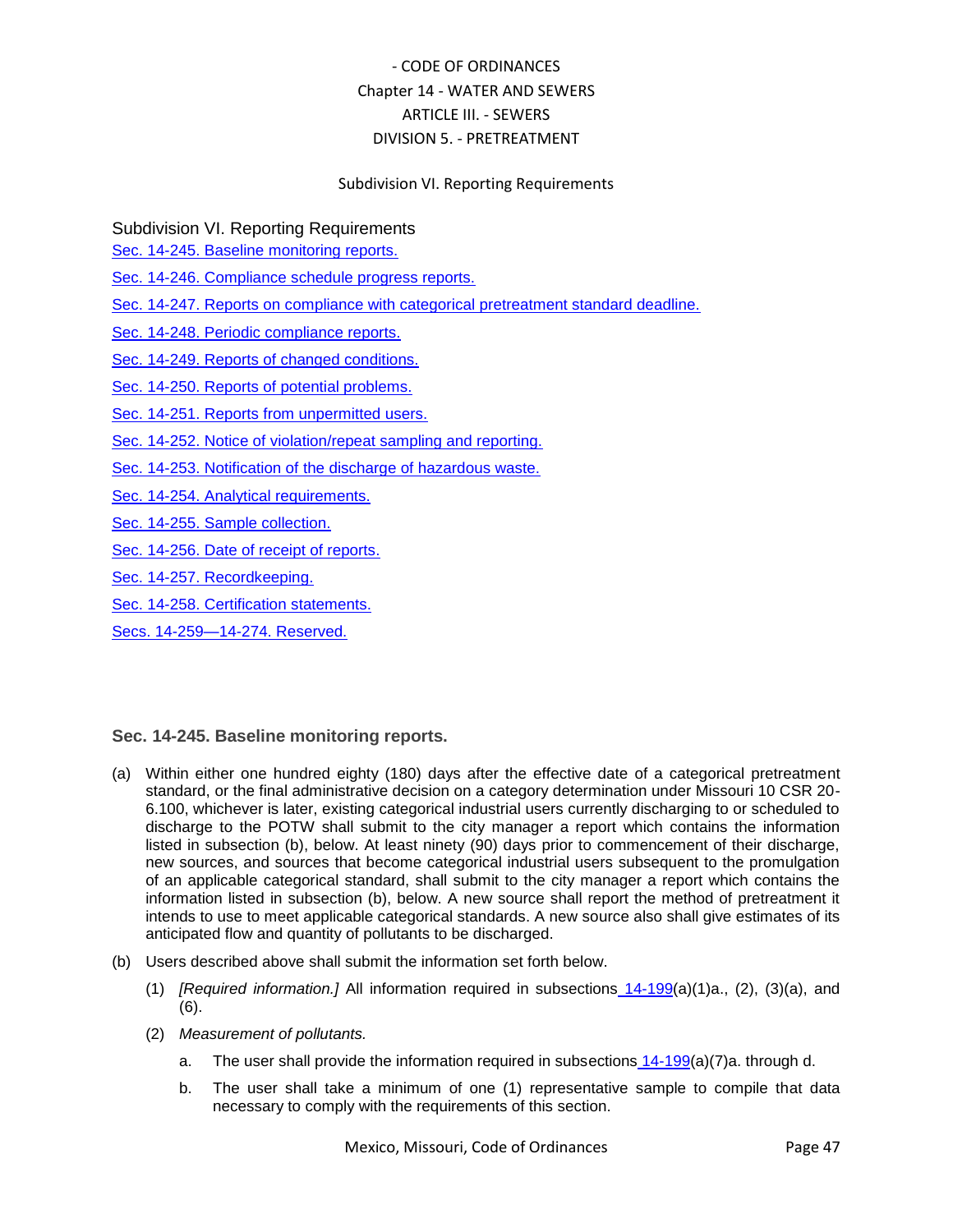### Subdivision VI. Reporting Requirements

- c. Samples should be taken immediately downstream from pretreatment facilities if such exist or immediately downstream from the regulated process if no pretreatment exists. If other wastewaters are mixed with the regulated wastewater prior to pretreatment the user should measure the flows and concentrations necessary to allow use of the combined wastestream formula to evaluate compliance with the pretreatment standards. Where an alternate concentration or mass limit has been calculated in accordance with Missouri 10 CSR 20-6.100 this adjusted limit along with supporting data shall be submitted to the city.
- d. Sampling and analysis shall be performed in accordance with [section 14-254](../level5/COOR_CH14WASE_ARTIIISE_DIV5PR_SDVIRERE.docx#COOR_CH14WASE_ARTIIISE_DIV5PR_SDVIRERE_S14-254ANRE)
- e. The city manager may allow the submission of a baseline report which utilizes only historical data so long as the data provides information sufficient to determine the need for industrial pretreatment measures.
- f. The baseline report shall indicate the time, date and place of sampling and methods of analysis, and shall certify that such sampling and analysis is representative of normal work cycles and expected pollutant discharges to the POTW.
- (3) *Compliance certification.* A statement, reviewed by the user's authorized representative as defined in [section 14-143](../level5/COOR_CH14WASE_ARTIIISE_DIV5PR_SDIGEPR.docx#COOR_CH14WASE_ARTIIISE_DIV5PR_SDIGEPR_S14-143DE) and certified by a qualified professional, indicating whether pretreatment standards are being met on a consistent basis, and, if not, whether additional operation and maintenance (O&M) and/or additional pretreatment is required to meet the pretreatment standards and requirements.
- (4) *Compliance schedule.* If additional pretreatment and/or O&M will be required to meet the pretreatment standards, the shortest schedule by which the user will provide such additional pretreatment and/or O&M must be provided. The completion date in this schedule shall not be later than the compliance date established for the applicable pretreatment standard. A compliance schedule pursuant to this section must meet the requirements set out in [section 14-](../level5/COOR_CH14WASE_ARTIIISE_DIV5PR_SDVIRERE.docx#COOR_CH14WASE_ARTIIISE_DIV5PR_SDVIRERE_S14-246COSCPRRE) [246](../level5/COOR_CH14WASE_ARTIIISE_DIV5PR_SDVIRERE.docx#COOR_CH14WASE_ARTIIISE_DIV5PR_SDVIRERE_S14-246COSCPRRE)
- (5) *Signature and report certification.* All baseline monitoring reports must be certified in accordance with [section 14-258](../level5/COOR_CH14WASE_ARTIIISE_DIV5PR_SDVIRERE.docx#COOR_CH14WASE_ARTIIISE_DIV5PR_SDVIRERE_S14-258CEST) and signed by an authorized representative as defined i[n](../level5/COOR_CH14WASE_ARTIIISE_DIV5PR_SDIGEPR.docx#COOR_CH14WASE_ARTIIISE_DIV5PR_SDIGEPR_S14-143DE) [section 14-143](../level5/COOR_CH14WASE_ARTIIISE_DIV5PR_SDIGEPR.docx#COOR_CH14WASE_ARTIIISE_DIV5PR_SDIGEPR_S14-143DE)

(Ord. No. 4110, § 2(6.1), 6-8-09)

## <span id="page-47-0"></span>**Sec. 14-246. Compliance schedule progress reports.**

The following conditions shall apply to the compliance schedule required by subsection [14-245\(](../level5/COOR_CH14WASE_ARTIIISE_DIV5PR_SDVIRERE.docx#COOR_CH14WASE_ARTIIISE_DIV5PR_SDVIRERE_S14-245BAMORE)b)(4):

- (a) The schedule shall contain progress increments in the form of dates for the commencement and completion of major events leading to the construction and operation of additional pretreatment required for the user to meet the applicable pretreatment standards (such events include, but are not limited to, hiring an engineer, completing preliminary and final plans, executing contracts for major components, commencing and completing construction, and beginning and conducting routine operation);
- (b) No increment referred to above shall exceed nine (9) months;
- (c) The user shall submit a progress report to the city manager no later than fourteen (14) days following each date in the schedule and the final date of compliance including, as a minimum, whether or not it complied with the increment of progress, the reason for any delay, and, if appropriate, the steps being taken by the user to return to the established schedule; and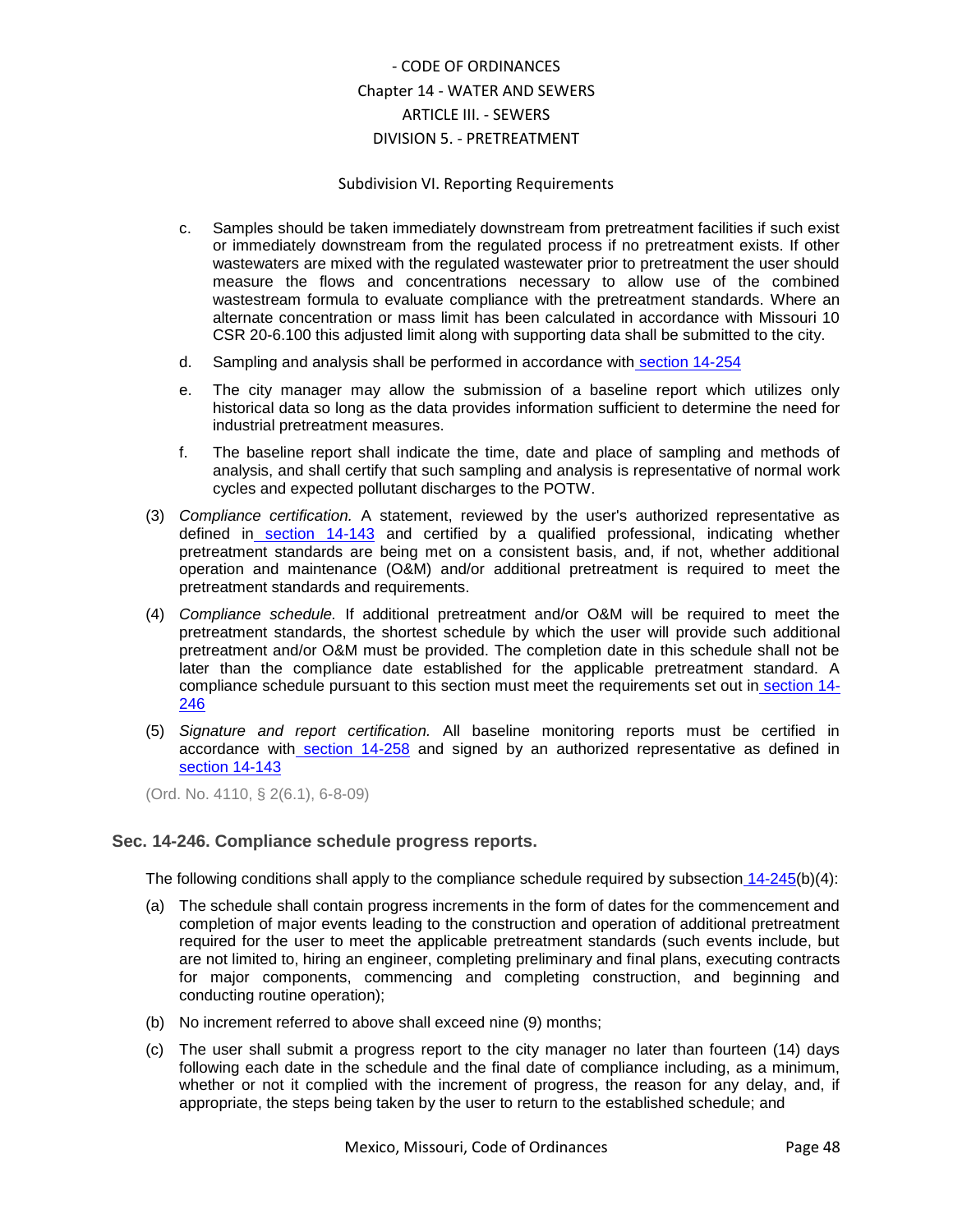### Subdivision VI. Reporting Requirements

(d) In no event shall more than nine (9) months elapse between such progress reports to the city manager.

(Ord. No. 4110, § 2(6.2), 6-8-09)

### <span id="page-48-0"></span>**Sec. 14-247. Reports on compliance with categorical pretreatment standard deadline.**

Within ninety (90) days following the date for final compliance with applicable categorical pretreatment standards, or in the case of a new source following commencement of the introduction of wastewater into the POTW, any user subject to such pretreatment standards and requirements shall submit to the city manager a report containing the information described in subsections [14-199\(](../level5/COOR_CH14WASE_ARTIIISE_DIV5PR_SDIVINWADIPE.docx#COOR_CH14WASE_ARTIIISE_DIV5PR_SDIVINWADIPE_S14-199INWADIPEAPCO)a)(6) and (7) and [14-245\(](../level5/COOR_CH14WASE_ARTIIISE_DIV5PR_SDVIRERE.docx#COOR_CH14WASE_ARTIIISE_DIV5PR_SDVIRERE_S14-245BAMORE)b)(2). For users subject to equivalent mass or concentration limits established in accordance with the procedures in [section 14-156,](../level5/COOR_CH14WASE_ARTIIISE_DIV5PR_SDIIGESEUSRE.docx#COOR_CH14WASE_ARTIIISE_DIV5PR_SDIIGESEUSRE_S14-156NACAPRST) this report shall contain a reasonable measure of the user's longterm production rate. For all other users subject to categorical pretreatment standards expressed in terms of allowable pollutant discharge per unit of production (or other measure of operation), this report shall include the user's actual production during the appropriate sampling period. All compliance reports must be signed and certified in accordance with [section 14-258.](../level5/COOR_CH14WASE_ARTIIISE_DIV5PR_SDVIRERE.docx#COOR_CH14WASE_ARTIIISE_DIV5PR_SDVIRERE_S14-258CEST) All sampling will be done in conformance with [section 14-255.](../level5/COOR_CH14WASE_ARTIIISE_DIV5PR_SDVIRERE.docx#COOR_CH14WASE_ARTIIISE_DIV5PR_SDVIRERE_S14-255SACO)

(Ord. No. 4110, § 2(6.3), 6-8-09)

### <span id="page-48-1"></span>**Sec. 14-248. Periodic compliance reports.**

- (a) All significant industrial users must, at a frequency determined by the city manager, submit monthly reports indicating the nature, concentration of pollutants in the discharge which are limited by pretreatment standards and the measured or estimated average and maximum daily flows for the reporting period. In cases where the pretreatment standard requires compliance with a best management practice (BMP) or pollution prevention alternative, the user must submit documentation required by the city manager or the pretreatment standard necessary to determine the compliance status of the user.
- (b) All periodic compliance reports must be signed and certified in accordance with [section 14-258](../level5/COOR_CH14WASE_ARTIIISE_DIV5PR_SDVIRERE.docx#COOR_CH14WASE_ARTIIISE_DIV5PR_SDVIRERE_S14-258CEST)
- (c) All wastewater samples must be representative of the user's discharge. Wastewater monitoring and flow measurement facilities shall be properly operated, kept clean, and maintained in good working order at all times. The failure of a user to keep its monitoring facility in good working order shall not be grounds for the user to claim that sample results are unrepresentative of its discharge.
- (d) If a user subject to the reporting requirement in this section monitors any regulated pollutant at the appropriate sampling location more frequently than required by the city manager, using the procedures prescribed in [section 14-255,](../level5/COOR_CH14WASE_ARTIIISE_DIV5PR_SDVIRERE.docx#COOR_CH14WASE_ARTIIISE_DIV5PR_SDVIRERE_S14-255SACO) the results of this monitoring shall be included in the report.
- (e) Electronic reports intended to satisfy the requirements of this section may be submitted to the pretreatment coordinator and the wastewater superintendent by email or other electronic means. They must be in jpeg or rich text file (rtf) formats.

(Ord. No. 4110(6.4), § 2, 6-8-09)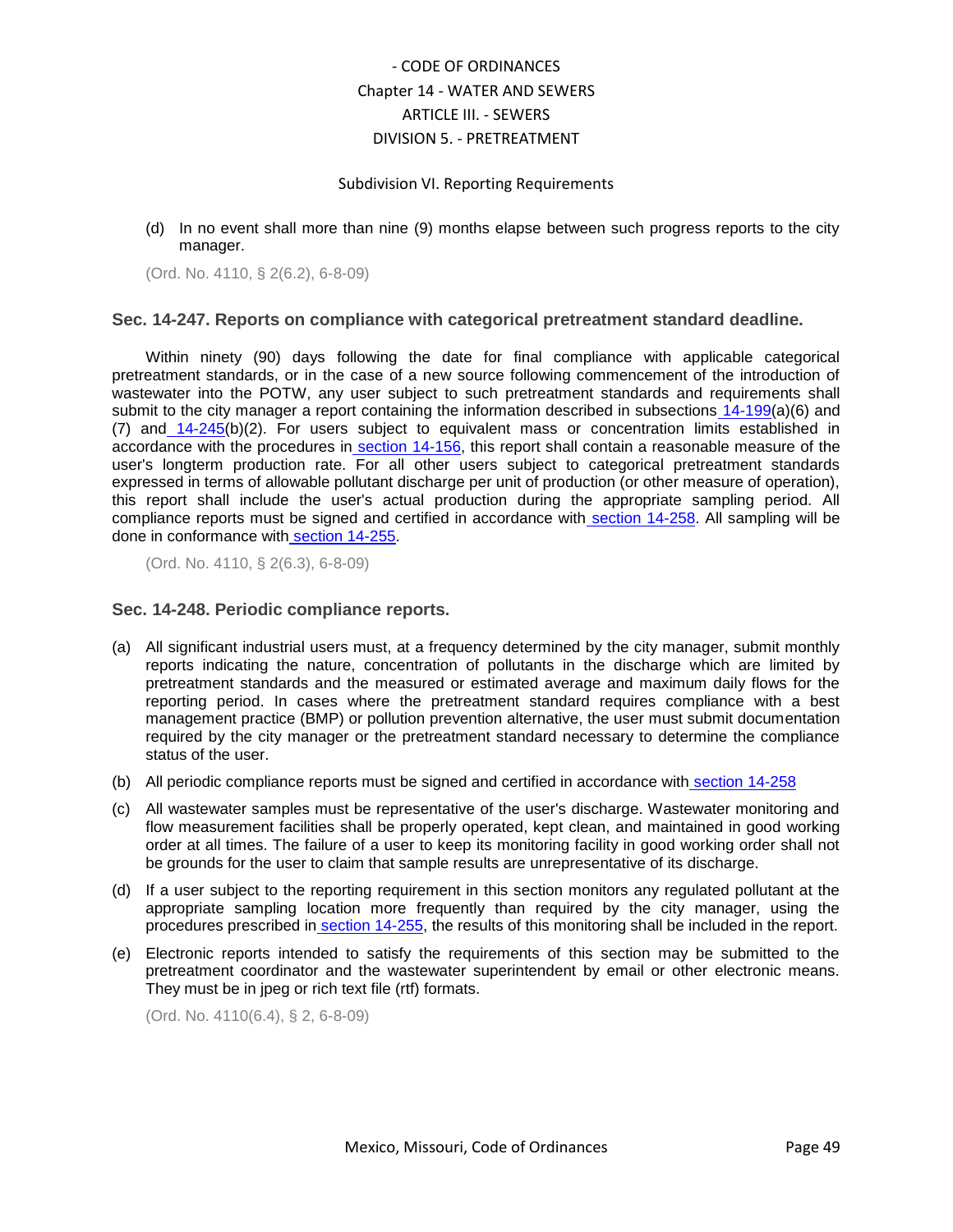### Subdivision VI. Reporting Requirements

#### <span id="page-49-0"></span>**Sec. 14-249. Reports of changed conditions.**

Each user must notify the city manager of any significant changes to the user's operations or system which might alter the nature, quality, or volume of its wastewater at least five (5) days before the change.

- (a) The city manager may require the user to submit such information as may be deemed necessary to evaluate the changed condition, including the submission of a wastewater discharge permit application under [section 14-199](../level5/COOR_CH14WASE_ARTIIISE_DIV5PR_SDIVINWADIPE.docx#COOR_CH14WASE_ARTIIISE_DIV5PR_SDIVINWADIPE_S14-199INWADIPEAPCO)
- (b) The city manager may issue an individual wastewater discharge permit under [section 14-231](../level5/COOR_CH14WASE_ARTIIISE_DIV5PR_SDVINWADIPEIS.docx#COOR_CH14WASE_ARTIIISE_DIV5PR_SDVINWADIPEIS_S14-231INWADIPERE) or modify an existing wastewater discharge permit under [section 14-228](../level5/COOR_CH14WASE_ARTIIISE_DIV5PR_SDVINWADIPEIS.docx#COOR_CH14WASE_ARTIIISE_DIV5PR_SDVINWADIPEIS_S14-228PEMO) in response to changed conditions or anticipated changed conditions.

(Ord. No. 4110, § 2(6.5), 6-8-09)

### <span id="page-49-1"></span>**Sec. 14-250. Reports of potential problems.**

- (a) In the case of any discharge, including, but not limited to, accidental discharges, discharges of a nonroutine, episodic nature, a noncustomary batch discharge, a slug discharge or slug load, that might cause potential problems for the POTW, the user shall immediately telephone and notify the city manager of the incident. This notification shall include the location of the discharge, type of waste, concentration and volume, if known, and corrective actions taken by the user.
- (b) Within five (5) days following such discharge, the user shall, unless waived by the city manager, submit a detailed written report describing the cause(s) of the discharge and the measures to be taken by the user to prevent similar future occurrences. Such notification shall not relieve the user of any expense, loss, damage, or other liability which might be incurred as a result of damage to the POTW, natural resources, or any other damage to person or property; nor shall such notification relieve the user of any fines, penalties, or other liability which may be imposed pursuant to this division.
- (c) A notice shall be permanently posted on the user's bulletin board or other prominent place advising employees who to call in the event of a discharge described in subsection (a), above. Employers shall ensure that all employees, who could cause such a discharge to occur, are advised of the emergency notification procedure.
- (d) Significant industrial users are required to notify the city manager immediately of any changes at its facility affecting the potential for a slug discharge.

(Ord. No. 4110, § 2(6.6), 6-8-09)

### <span id="page-49-2"></span>**Sec. 14-251. Reports from unpermitted users.**

All users not required to obtain an individual wastewater discharge permit shall provide appropriate reports to the city manager as the city manager may require.

(Ord. No. 4110, § 2(6.7), 6-8-09)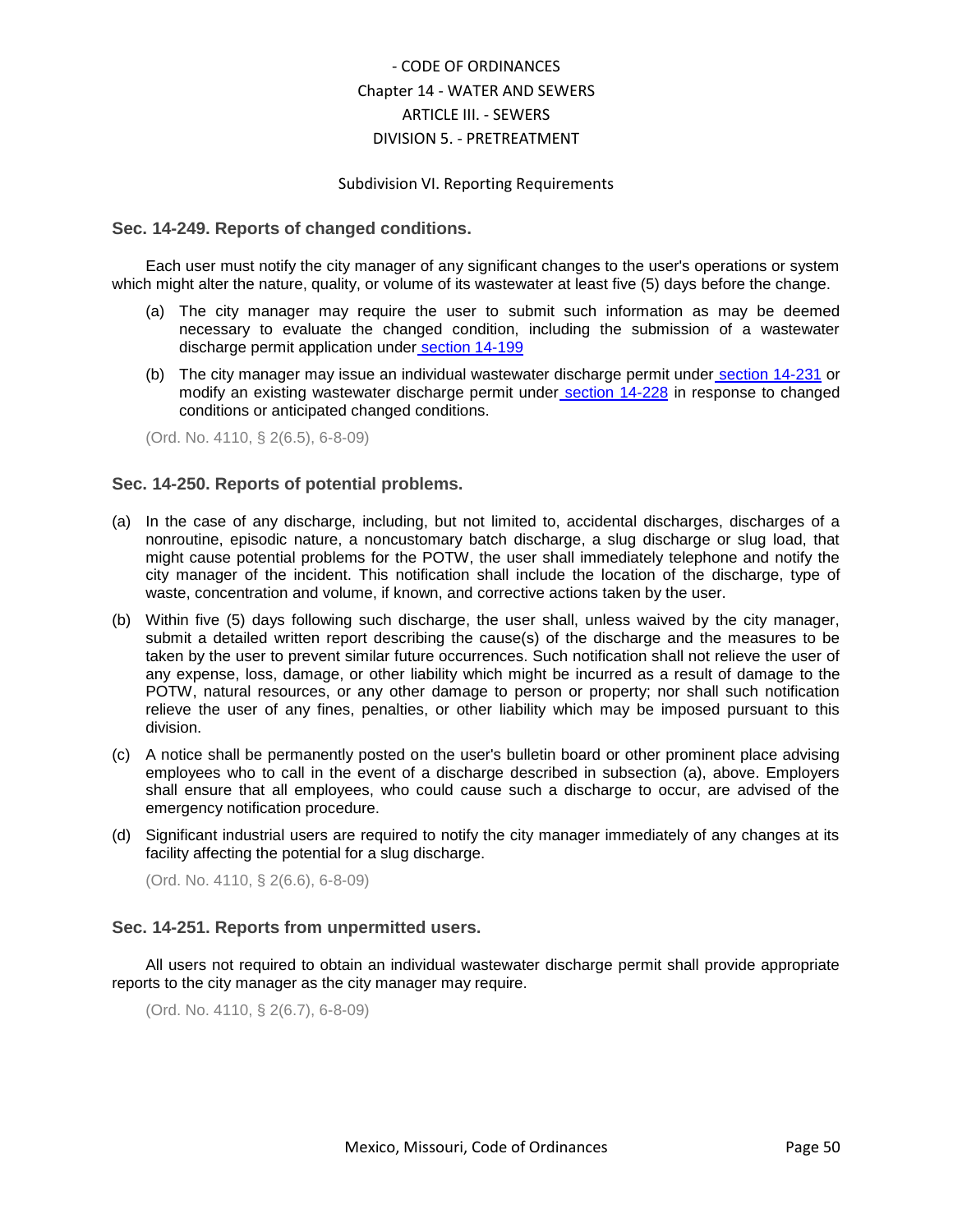### Subdivision VI. Reporting Requirements

## <span id="page-50-0"></span>**Sec. 14-252. Notice of violation/repeat sampling and reporting.**

If sampling performed by a user indicates a violation, the user must notify the city manager within twenty-four (24) hours of becoming aware of the violation. The user shall also repeat the sampling and analysis and submit the results of the repeat analysis to the city manager within thirty (30) days after becoming aware of the violation. Resampling by the industrial user is not required if the city performs sampling at the user's facility at least once a month, or if the city performs sampling at the user between the time when the initial sampling was conducted and the time when the user or the city receives the results of this sampling, or if the city has performed the sampling and analysis in lieu of the industrial user.

(Ord. No. 4110, § 2(6.8), 6-8-09)

## <span id="page-50-1"></span>**Sec. 14-253. Notification of the discharge of hazardous waste.**

- (a) Any user who commences the discharge of hazardous waste shall notify the POTW, the EPA regional waste management division director, and state hazardous waste authorities, in writing, of any discharge into the POTW of a substance which, if otherwise disposed of, would be a hazardous waste under 40 CFR part 261. Such notification must include the name of the hazardous waste as set forth in 40 CFR part 261, the EPA hazardous waste number, and the type of discharge (continuous, batch, or other). If the user discharges more than one hundred (100) kilograms of such waste per calendar month to the POTW, the notification also shall contain the following information to the extent such information is known and readily available to the user: an identification of the hazardous constituents contained in the wastes, an estimation of the mass and concentration of such constituents in the wastestream discharged during that calendar month, and an estimation of the mass of constituents in the wastestream expected to be discharged during the following twelve (12) months. All notifications must take place no later than one hundred eighty (180) days after the discharge commences. Any notification under this section need be submitted only once for each hazardous waste discharged. However, notifications of changed conditions must be submitted unde[r](../level5/COOR_CH14WASE_ARTIIISE_DIV5PR_SDVIRERE.docx#COOR_CH14WASE_ARTIIISE_DIV5PR_SDVIRERE_S14-249RECHCO) [section 14-249.](../level5/COOR_CH14WASE_ARTIIISE_DIV5PR_SDVIRERE.docx#COOR_CH14WASE_ARTIIISE_DIV5PR_SDVIRERE_S14-249RECHCO) The notification requirement in this section does not apply to pollutants already reported by users subject to categorical pretreatment standards under the self-monitoring requirements of sections [14-245,](../level5/COOR_CH14WASE_ARTIIISE_DIV5PR_SDVIRERE.docx#COOR_CH14WASE_ARTIIISE_DIV5PR_SDVIRERE_S14-245BAMORE) [14-247](../level5/COOR_CH14WASE_ARTIIISE_DIV5PR_SDVIRERE.docx#COOR_CH14WASE_ARTIIISE_DIV5PR_SDVIRERE_S14-247RECOCAPRSTDE) and [14-248](../level5/COOR_CH14WASE_ARTIIISE_DIV5PR_SDVIRERE.docx#COOR_CH14WASE_ARTIIISE_DIV5PR_SDVIRERE_S14-248PECORE)
- (b) Dischargers are exempt from the requirements of subsection (a), above, during a calendar month in which they discharge no more than fifteen (15) kilograms of hazardous wastes, unless the wastes are acute hazardous wastes as specified in 40 CFR 261.30(d) and 261.33(e). Discharge of more than fifteen (15) kilograms of nonacute hazardous wastes in a calendar month, or of any quantity of acute hazardous wastes as specified in 40 CFR 261.30(d) and 261.33(e), requires a one-time notification. Subsequent months during which the user discharges more than such quantities of any hazardous waste do not require additional notification.
- (c) In the case of any new regulations under section 3001 of RCRA identifying additional characteristics of hazardous waste or listing any additional substance as a hazardous waste, the user must notify the city manager, the EPA regional waste management waste division director, and state hazardous waste authorities of the discharge of such substance within ninety (90) days of the effective date of such regulations.
- (d) In the case of any notification made under this section, the user shall certify that it has a program in place to reduce the volume and toxicity of hazardous wastes generated to the degree it has determined to be economically practical.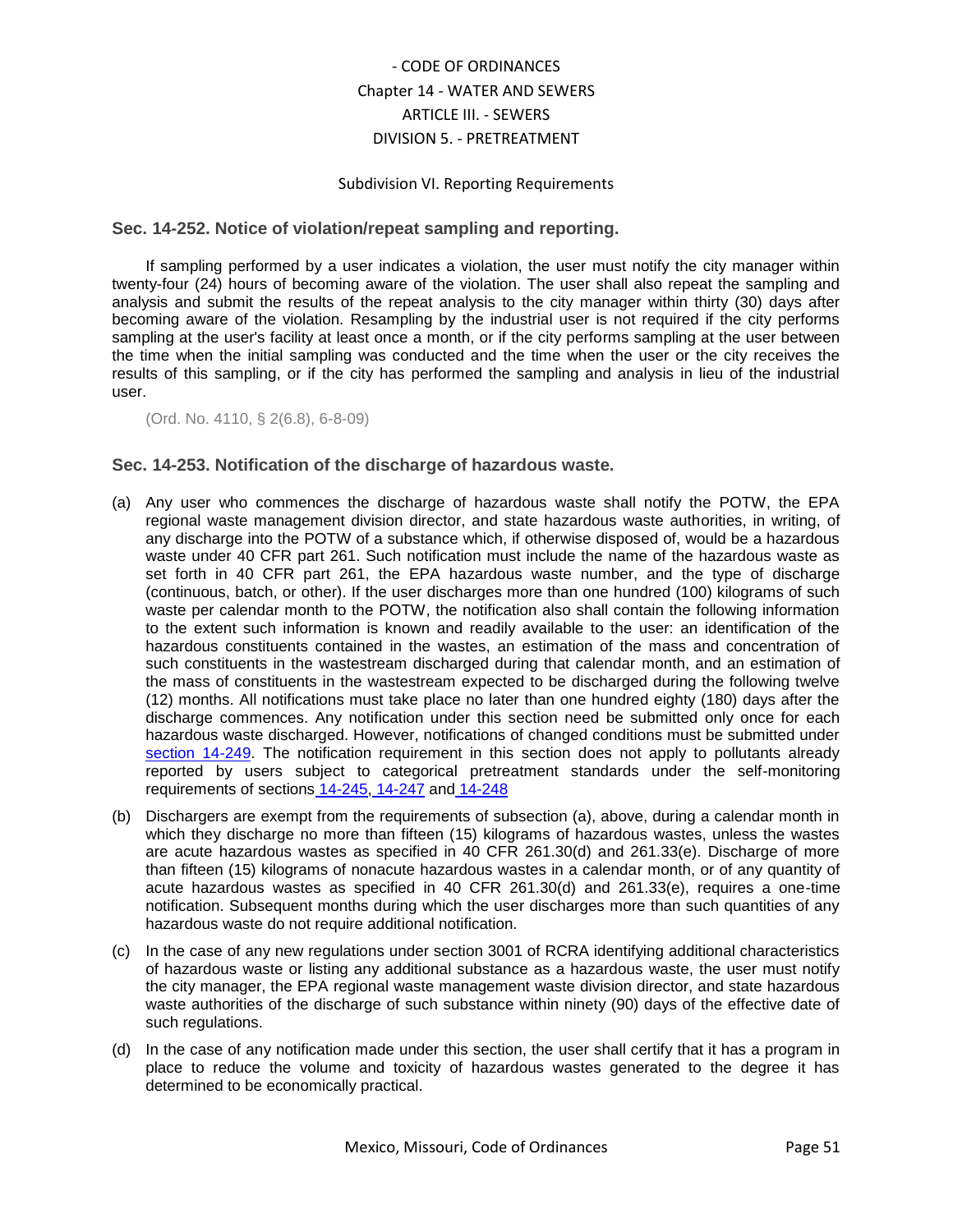#### Subdivision VI. Reporting Requirements

(e) This provision does not create a right to discharge any substance not otherwise permitted to be discharged by this division, a permit issued thereunder, or any applicable federal or state law.

(Ord. No. 4110, § 2(6.9), 6-8-09)

### <span id="page-51-0"></span>**Sec. 14-254. Analytical requirements.**

All pollutant analyses, including sampling techniques, to be submitted as part of a wastewater discharge permit application or report shall be performed in accordance with the techniques prescribed in 40 CFR part 136 and amendments thereto, unless otherwise specified in an applicable categorical pretreatment standard. If 40 CFR part 136 does not contain sampling or analytical techniques for the pollutant in question, or where the EPA determines that the part 136 sampling and analytical techniques are inappropriate for the pollutant in question, sampling and analyses shall be performed by using validated analytical methods or any other applicable sampling and analytical procedures, including procedures suggested by the city manager or other parties approved by the EPA.

(Ord. No. 4110, § 2(6.10), 6-8-09)

## <span id="page-51-1"></span>**Sec. 14-255. Sample collection.**

Samples collected to satisfy reporting requirements must be based on data obtained through appropriate sampling and analysis performed during the period covered by the report, based on data that is representative of conditions occurring during the reporting period.

- (a) Except as indicated in subsections (b) and (c) below, the user must collect wastewater samples using twenty-four-hour flow-proportional composite sampling techniques, unless timeproportional composite sampling or grab sampling is authorized by the city manager. Where time-proportional composite sampling or grab sampling is authorized by the city, the samples must be representative of the discharge. Using protocols (including appropriate preservation) specified in 40 CFR part 136 and appropriate EPA guidance, multiple grab samples collected during a twenty-four-hour period may be composited prior to the analysis as follows: for cyanide, total phenols, and sulfides the samples may be composited in the laboratory or in the field; for volatile organics and oil and grease, the samples may be composited in the laboratory. Composite samples for other parameters unaffected by the compositing procedures as documented in approved EPA methodologies may be authorized by the city, as appropriate. In addition, grab samples may be required to show compliance with instantaneous limits.
- (b) Samples for oil and grease, temperature, pH, cyanide, total phenols, sulfides, and volatile organic compounds must be obtained using grab collection techniques.
- (c) For sampling required in support of baseline monitoring and ninety-day compliance reports required in sections [14-245](../level5/COOR_CH14WASE_ARTIIISE_DIV5PR_SDVIRERE.docx#COOR_CH14WASE_ARTIIISE_DIV5PR_SDVIRERE_S14-245BAMORE) and [14-247,](../level5/COOR_CH14WASE_ARTIIISE_DIV5PR_SDVIRERE.docx#COOR_CH14WASE_ARTIIISE_DIV5PR_SDVIRERE_S14-247RECOCAPRSTDE) a minimum of four (4) grab samples must be used for pH, cyanide, total phenols, oil and grease, sulfide and volatile organic compounds for facilities for which historical sampling data do not exist; for facilities for which historical sampling data are available, the city manager may authorize a lower minimum. For the reports required by [section](../level5/COOR_CH14WASE_ARTIIISE_DIV5PR_SDVIRERE.docx#COOR_CH14WASE_ARTIIISE_DIV5PR_SDVIRERE_S14-248PECORE)  [14-248,](../level5/COOR_CH14WASE_ARTIIISE_DIV5PR_SDVIRERE.docx#COOR_CH14WASE_ARTIIISE_DIV5PR_SDVIRERE_S14-248PECORE) the industrial user is required to collect the number of grab samples necessary to assess and assure compliance with applicable pretreatment standards and requirements.

(Ord. No. 4110, § 2(6.11), 6-8-09)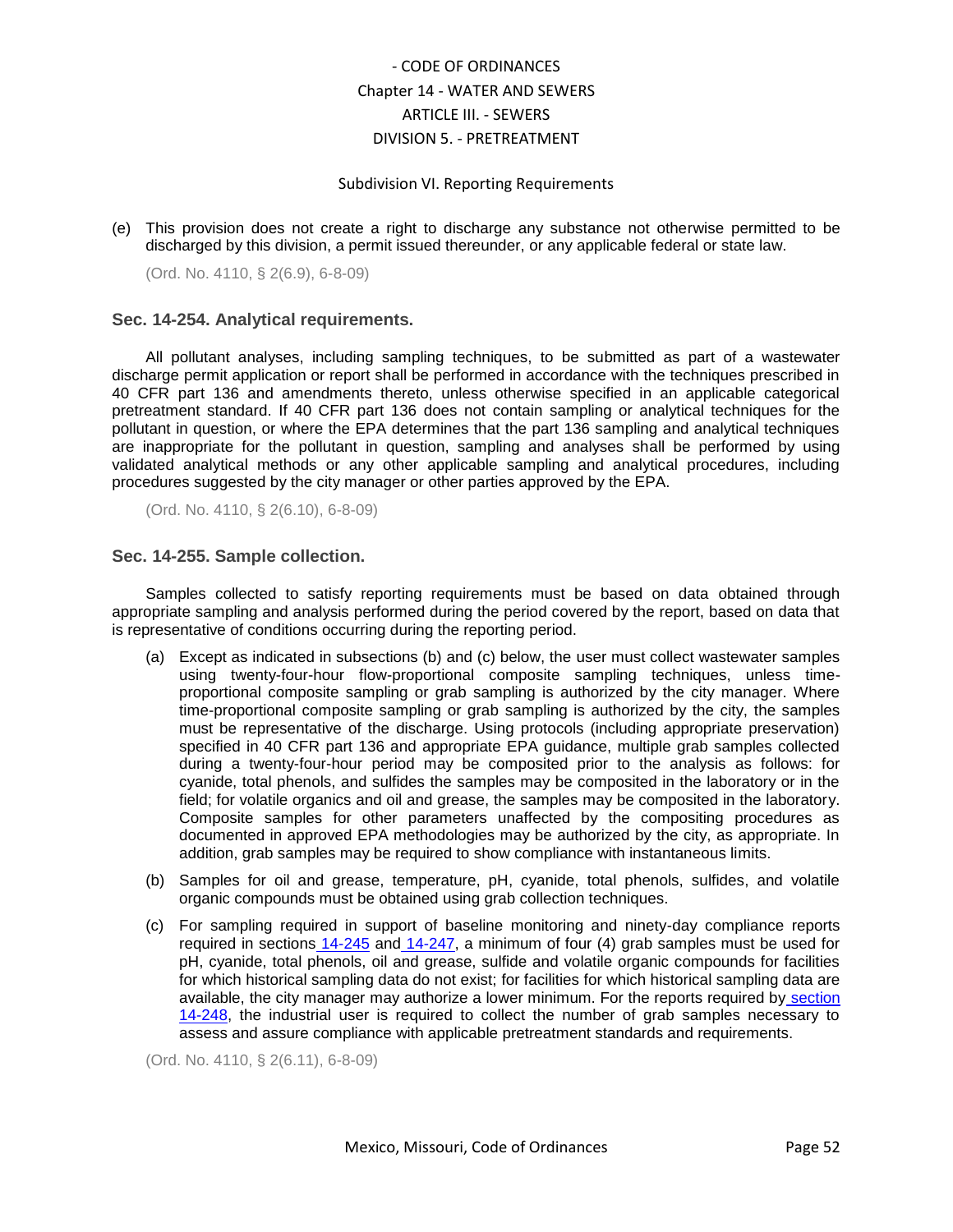#### Subdivision VI. Reporting Requirements

#### <span id="page-52-0"></span>**Sec. 14-256. Date of receipt of reports.**

Written reports will be deemed to have been submitted on the date postmarked. For reports, which are not mailed, postage prepaid, into a mail facility serviced by the United States Postal Service, the date of receipt of the report shall govern.

(Ord. No. 4110, § 2(6.12), 6-8-09)

### <span id="page-52-1"></span>**Sec. 14-257. Recordkeeping.**

Users subject to the reporting requirements of this division shall retain, and make available for inspection and copying, all records of information obtained pursuant to any monitoring activities required by this division, any additional records of information obtained pursuant to monitoring activities undertaken by the user independent of such requirements, and documentation associated with best management practices established under subsection [14-258.](../level5/COOR_CH14WASE_ARTIIISE_DIV5PR_SDVIRERE.docx#COOR_CH14WASE_ARTIIISE_DIV5PR_SDVIRERE_S14-258CEST) Records shall include the date, exact place, method, and time of sampling, and the name of the person(s) taking the samples; the dates analyses were performed; who performed the analyses; the analytical techniques or methods used; and the results of such analyses. These records shall remain available for a period of at least three (3) years. This period shall be automatically extended for the duration of any litigation concerning the user or the city, or where the user has been specifically notified of a longer retention period by the city manager.

(Ord. No. 4110, § 2(6.13), 6-8-09)

### <span id="page-52-2"></span>**Sec. 14-258. Certification statements.**

*Certification of permit applications, user reports and initial monitoring waiver.* The following certification statement is required to be signed and submitted by: users submitting permit applications in accordance with subdivision IV; users submitting baseline monitoring reports under subsection [14-](../level5/COOR_CH14WASE_ARTIIISE_DIV5PR_SDVIRERE.docx#COOR_CH14WASE_ARTIIISE_DIV5PR_SDVIRERE_S14-245BAMORE) [245\(](../level5/COOR_CH14WASE_ARTIIISE_DIV5PR_SDVIRERE.docx#COOR_CH14WASE_ARTIIISE_DIV5PR_SDVIRERE_S14-245BAMORE)b)(2)c.; users submitting reports on compliance with the categorical pretreatment standard deadlines under [section 14-247;](../level5/COOR_CH14WASE_ARTIIISE_DIV5PR_SDVIRERE.docx#COOR_CH14WASE_ARTIIISE_DIV5PR_SDVIRERE_S14-247RECOCAPRSTDE) users submitting periodic compliance reports required by subsections [14-248\(](../level5/COOR_CH14WASE_ARTIIISE_DIV5PR_SDVIRERE.docx#COOR_CH14WASE_ARTIIISE_DIV5PR_SDVIRERE_S14-248PECORE)a) through (c); and users submitting an initial request to forego sampling of a pollutant on the basis of subsection [14-245\(](../level5/COOR_CH14WASE_ARTIIISE_DIV5PR_SDVIRERE.docx#COOR_CH14WASE_ARTIIISE_DIV5PR_SDVIRERE_S14-245BAMORE)b)(4). The following certification statement must be signed by an authorized representative as defined in [section 14-143:](../level5/COOR_CH14WASE_ARTIIISE_DIV5PR_SDIGEPR.docx#COOR_CH14WASE_ARTIIISE_DIV5PR_SDIGEPR_S14-143DE)

I certify under penalty of law that this document and all attachments were prepared under my direction or supervision in accordance with a system designed to assure that qualified personnel properly gather and evaluate the information submitted. Based on my inquiry of the person or persons who manage the system, or those persons directly responsible for gathering the information, the information submitted is, to the best of my knowledge and belief, true, accurate, and complete. I am aware that there are significant penalties for submitting false information, including the possibility of fine and imprisonment for knowing violations.

(Ord. No. 4110, § 2(6.14), 6-8-09)

## <span id="page-52-3"></span>**Secs. 14-259—14-274. Reserved.**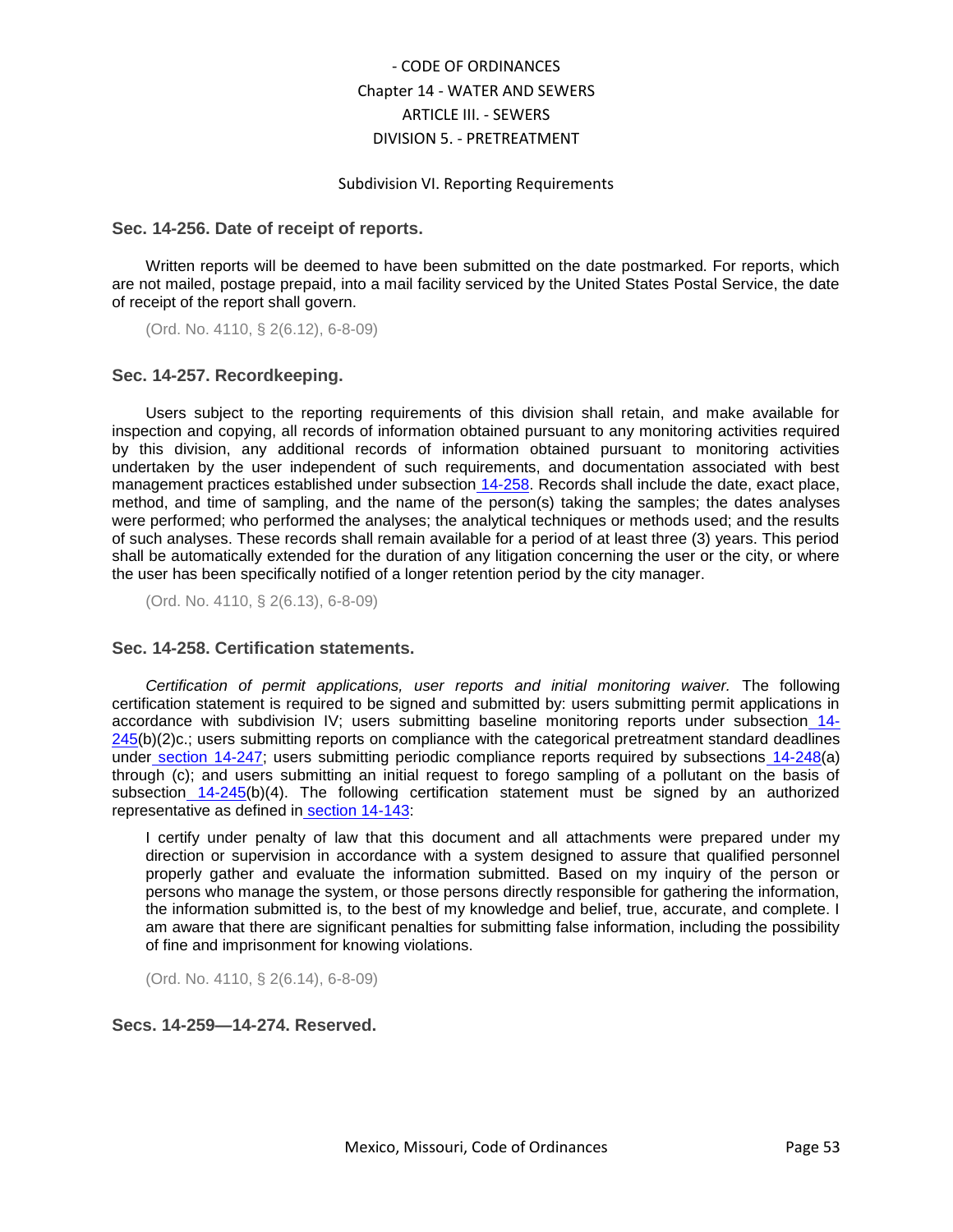## Subdivision VII. Compliance Monitoring

Subdivision VII. Compliance Monitoring [Sec. 14-275. Right of entry; inspection and sampling.](#page-53-0) [Sec. 14-276. Search warrants.](#page-53-1) [Secs. 14-277—14-289. Reserved.](#page-54-0)

## <span id="page-53-0"></span>**Sec. 14-275. Right of entry; inspection and sampling.**

The city manager shall have the right to enter the premises of any user to determine whether the user is complying with all requirements of this division and any individual wastewater discharge permit or order issued hereunder. Users shall allow the city manager ready access to all parts of the premises for the purposes of inspection, sampling, records examination and copying, and the performance of any additional duties.

- (a) Where a user has security measures in force which require proper identification and clearance before entry into its premises, the user shall make necessary arrangements with its security guards so that, upon presentation of suitable identification, the city manager shall be permitted to enter without delay for the purposes of performing specific responsibilities.
- (b) The city manager shall have the right to set up on the user's property, or require installation of, such devices as are necessary to conduct sampling and/or metering of the user's operations.
- (c) The city manager may require the user to install monitoring equipment as necessary. The facility's sampling and monitoring equipment shall be maintained at all times in a safe and proper operating condition by the user at its own expense. All devices used to measure wastewater flow and quality shall be calibrated to ensure their accuracy in accordance with the manufacturer's recommended schedule, but in any case not less than annually.
- (d) Any temporary or permanent obstruction to safe and easy access to the facility to be inspected and/or sampled shall be promptly removed by the user at the written or verbal request of the city manager and shall not be replaced. The costs of clearing such access shall be borne by the user.
- (e) Unreasonable delays in allowing the city manager access to the user's premises shall be a violation of this division.

(Ord. No. 4110, § 2(7.1), 6-8-09)

### <span id="page-53-1"></span>**Sec. 14-276. Search warrants.**

If the city manager has been refused access to a building, structure, or property, or any part thereof, and is able to demonstrate probable cause to believe that there may be a violation of this division, or that there is a need to inspect and/or sample as part of a routine inspection and sampling program of the city designed to verify compliance with this division or any permit or order issued hereunder, or to protect the overall public health, safety and welfare of the community, the city manager may seek issuance of a search warrant from the Circuit Court of Audrain County.

(Ord. No. 4110, § 2(7.2), 6-8-09)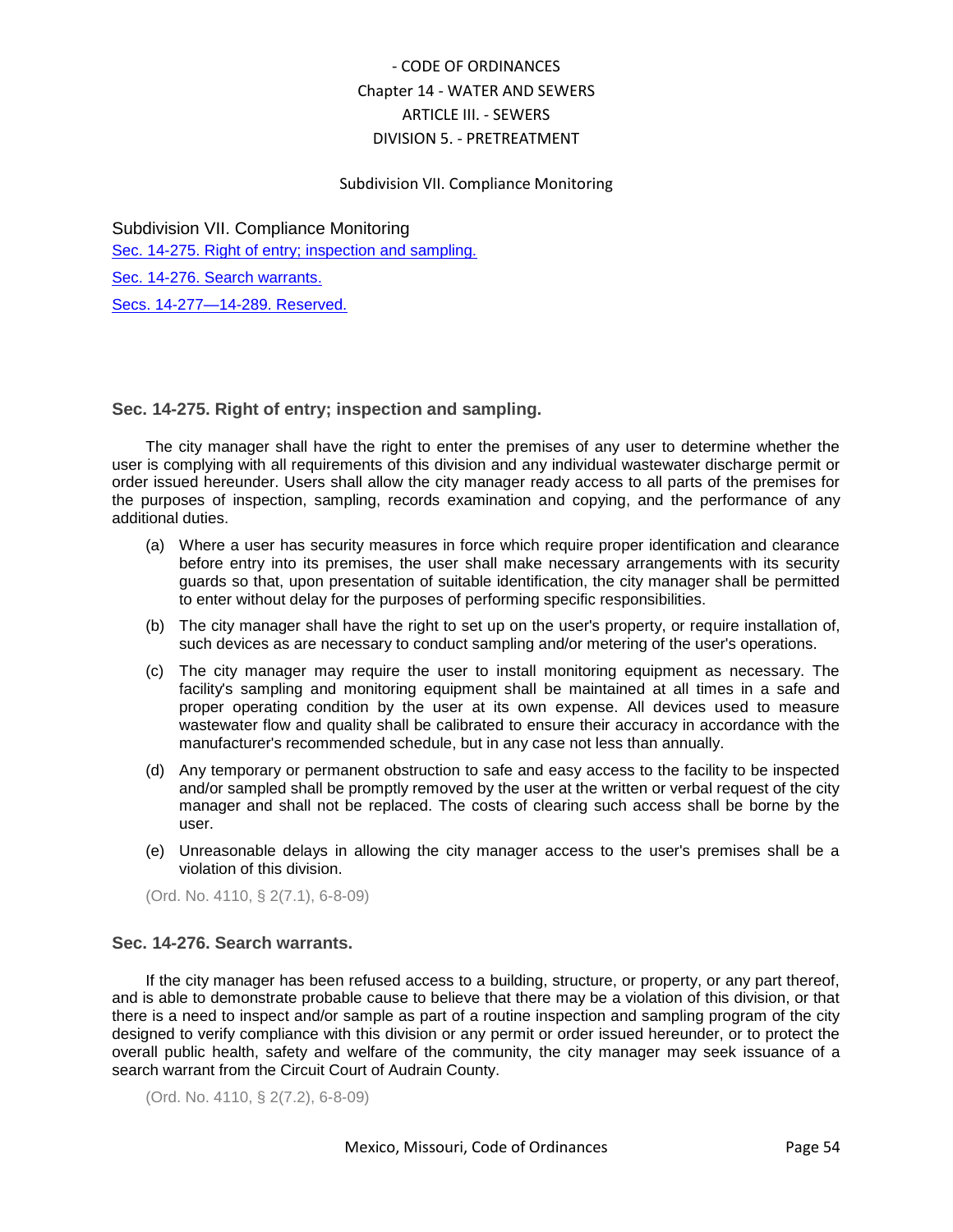# Subdivision VII. Compliance Monitoring

<span id="page-54-0"></span>**Secs. 14-277—14-289. Reserved.**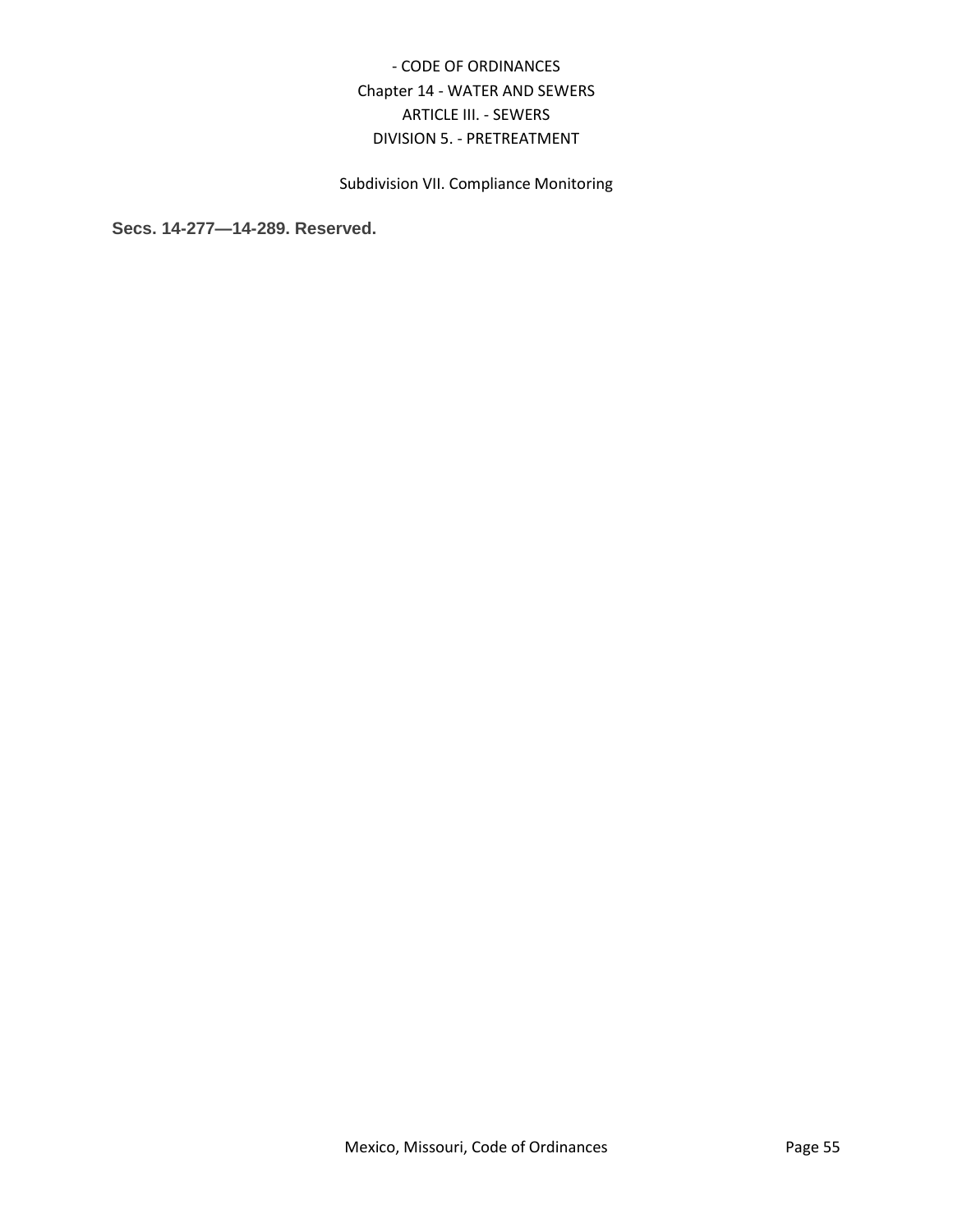### Subdivision VIII. Confidential Information

Subdivision VIII. Confidential Information [Sec. 14-290. Confidential information.](#page-55-0)

## <span id="page-55-0"></span>**Sec. 14-290. Confidential information.**

Information and data on a user obtained from reports, surveys, wastewater discharge permit applications, individual wastewater discharge permits, and monitoring programs, and from the city's inspection and sampling activities, shall be available to the public without restriction, unless the user specifically requests, and is able to demonstrate to the satisfaction of the city manager, that the release of such information would divulge information, processes, or methods of production entitled to protection as trade secrets under applicable state law. Any such request must be asserted at the time of submission of the information or data. When requested and demonstrated by the user furnishing a report that such information should be held confidential, the portions of a report which might disclose trade secrets or secret processes shall not be made available for inspection by the public, but shall be made available immediately upon request to governmental agencies for uses related to the NPDES program or pretreatment program, and in enforcement proceedings involving the person furnishing the report. Wastewater constituents and characteristics and other effluent data, as defined at 40 CFR 2.302 shall not be recognized as confidential information and shall be available to the public without restriction.

(Ord. No. 4110, § 2(8), 6-8-09)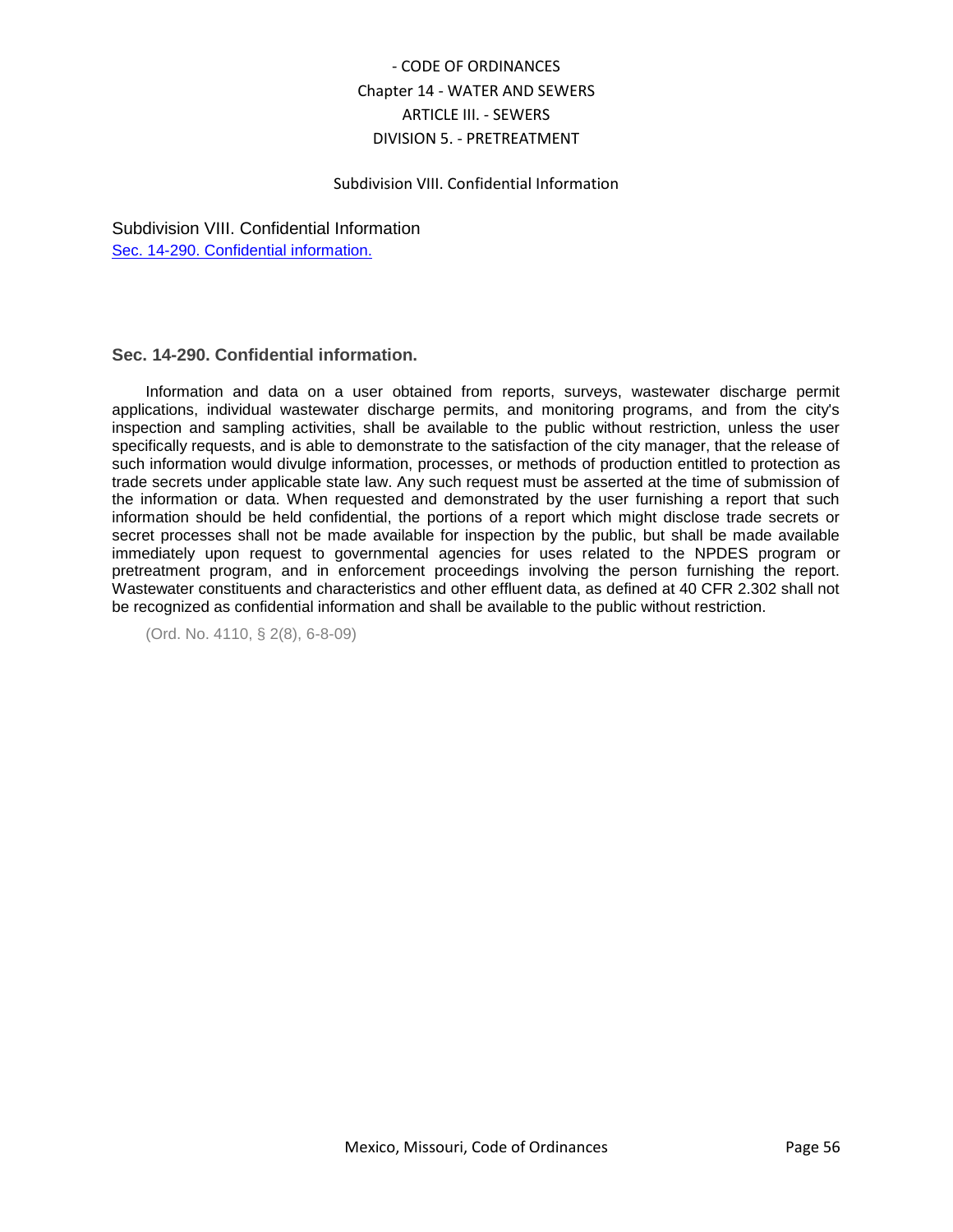## Subdivision IX. Publication of Users in Significant Noncompliance

Subdivision IX. Publication of Users in Significant Noncompliance [Sec. 14-291. Publication of users in significant noncompliance.](#page-56-0) [Secs. 14-292—14-299. Reserved.](#page-57-0)

<span id="page-56-0"></span>**Sec. 14-291. Publication of users in significant noncompliance.**

The city manager shall publish annually, in a newspaper of general circulation that provides meaningful public notice within the jurisdictions served by the POTW, a list of the users which, at any time during the previous twelve (12) months, were in significant noncompliance with applicable pretreatment standards and requirements. The term "significant noncompliance" shall be applicable to all significant industrial users (or any other industrial user that violates subsections (c), (d) or (h)) and shall mean:

- (a) Chronic violations of wastewater discharge limits, defined here as those in which sixty-six (66) percent or more of all the measurements taken for the same pollutant parameter taken during a six-month period exceed (by any magnitude) a numeric pretreatment standard or requirement, including instantaneous limits as defined in subdivision II;
- (b) Technical review criteria (TRC) violations, defined here as those in which thirty-three (33) percent or more of wastewater measurements taken for each pollutant parameter during a sixmonth period equals or exceeds the product of the numeric pretreatment standard or requirement including instantaneous limits, as defined by subdivision II multiplied by the applicable criteria (1.4 for BOD, TSS, fats, oils and grease, and 1.2 for all other pollutants except pH);
- (c) Any other violation of a pretreatment standard or requirement as defined by subdivision II (daily maximum) that the city manager determines has caused, alone or in combination with other discharges, interference or pass through, including endangering the health of POTW personnel or the general public;
- (d) Any discharge of a pollutant that has caused imminent endangerment to the public or to the environment, or has resulted in the city's exercise of its emergency authority to halt or prevent such a discharge;
- (e) Failure to meet, within ninety (90) days of the scheduled date, a compliance schedule milestone contained in an individual wastewater discharge permit or enforcement order for starting construction, completing construction, or attaining final compliance;
- (f) Failure to provide within forty-five (45) days after the due date, any required reports, including baseline monitoring reports, reports on compliance with categorical pretreatment standard deadlines, periodic self-monitoring reports, and reports on compliance with compliance schedules;
- (g) Failure to accurately report noncompliance; or
- (h) Any other violation(s), which may include a violation of best management practices, which the city manager determines will adversely affect the operation or implementation of the local pretreatment program.

(Ord. No. 4110, § 2(9), 6-8-09)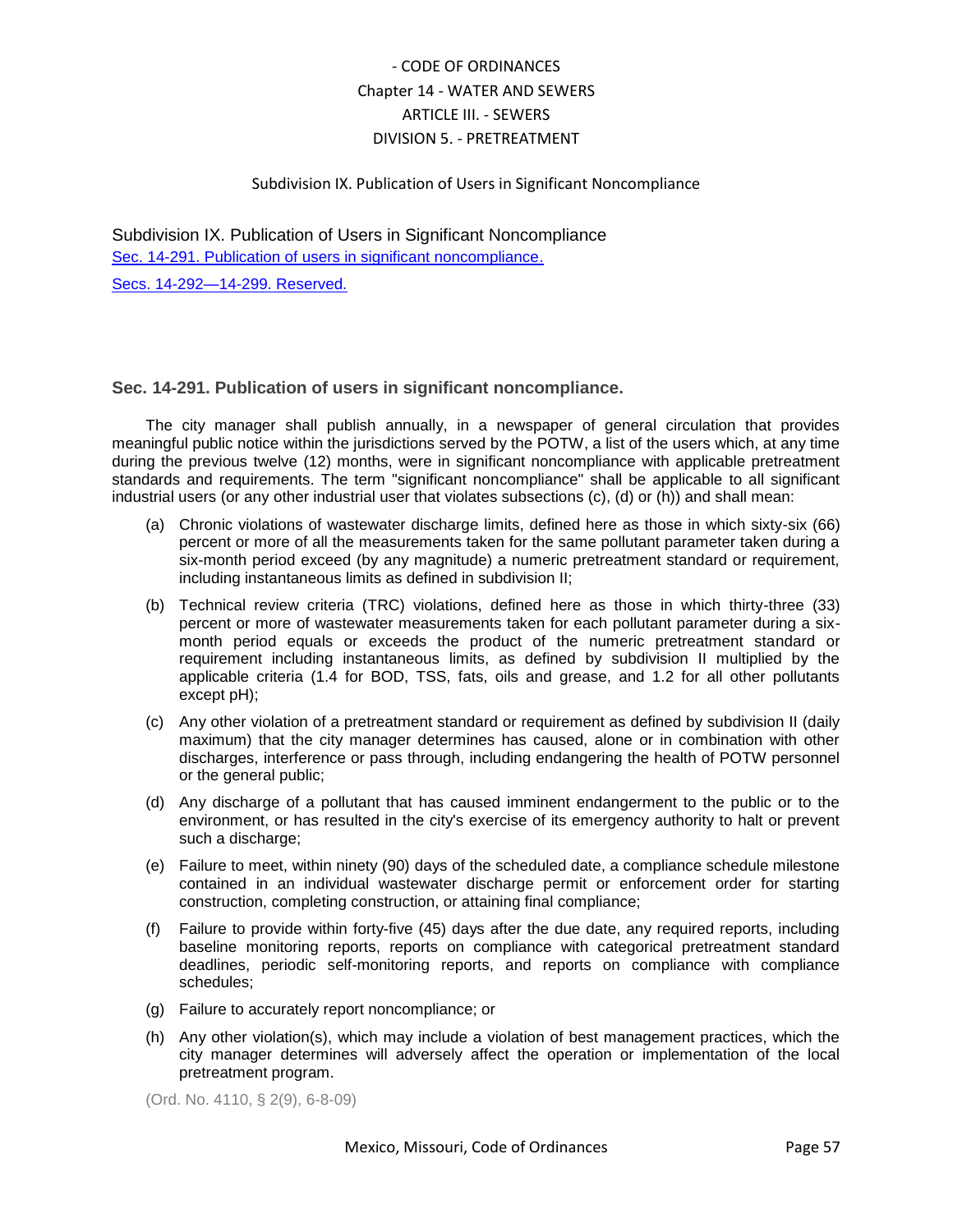Subdivision IX. Publication of Users in Significant Noncompliance

<span id="page-57-0"></span>**Secs. 14-292—14-299. Reserved.**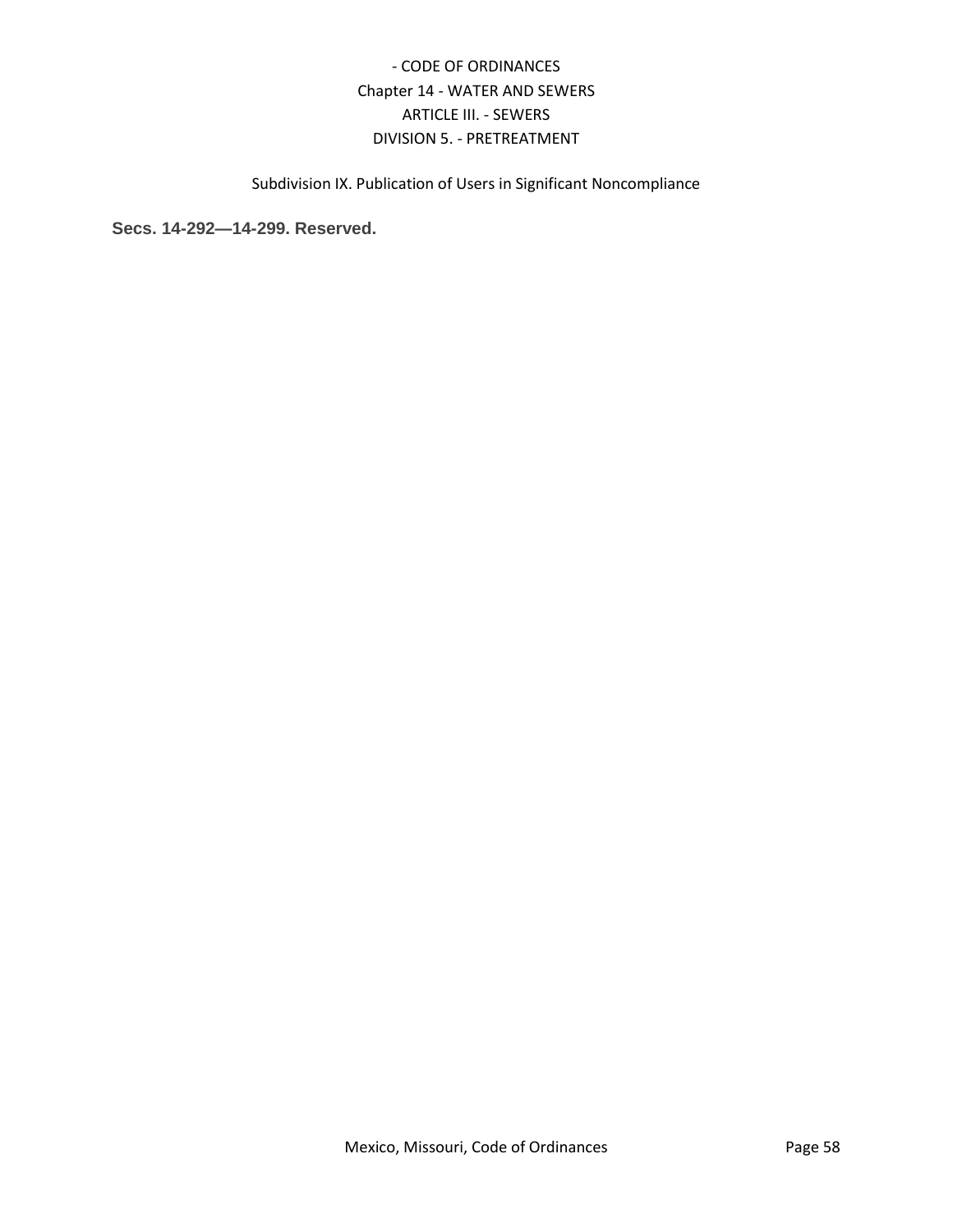### Subdivision X. Administrative Enforcement Remedies

Subdivision X. Administrative Enforcement Remedies

[Sec. 14-300. Notification of violation.](#page-58-0)

[Sec. 14-301. Consent orders.](#page-58-1)

[Sec. 14-302. Show cause hearing.](#page-58-2)

[Sec. 14-303. Compliance orders.](#page-59-0)

[Sec. 14-304. Cease and desist orders.](#page-59-1)

[Sec. 14-305. Administrative fines.](#page-59-2)

[Sec. 14-306. Emergency suspensions.](#page-60-0)

[Sec. 14-307. Termination of discharge.](#page-60-1)

[Secs. 14-308—14-324. Reserved.](#page-61-0)

## <span id="page-58-0"></span>**Sec. 14-300. Notification of violation.**

When the city manager finds that a user has violated, or continues to violate, any provision of this division, an individual wastewater discharge permit, or order issued hereunder, or any other pretreatment standard or requirement, the city manager may serve upon that user a written notice of violation. Within five (5) days of the receipt of such notice, an explanation of the violation and a plan for the satisfactory correction and prevention thereof, to include specific required actions, shall be submitted by the user to the city manager. Submission of such a plan in no way relieves the user of liability for any violations occurring before or after receipt of the notice of violation. Nothing in this section shall limit the authority of the city manager to take any action, including emergency actions or any other enforcement action, without first issuing a notice of violation.

(Ord. No. 4110, § 2(10.1), 6-8-09)

### <span id="page-58-1"></span>**Sec. 14-301. Consent orders.**

The city manager may enter into consent orders, assurances of compliance, or other similar documents establishing an agreement with any user responsible for noncompliance. Such documents shall include specific action to be taken by the user to correct the noncompliance within a time period specified by the document. Such documents shall have the same force and effect as the administrative orders issued pursuant to sections [14-303](../level5/COOR_CH14WASE_ARTIIISE_DIV5PR_SDXADENRE.docx#COOR_CH14WASE_ARTIIISE_DIV5PR_SDXADENRE_S14-303COOR) and [14-304](../level5/COOR_CH14WASE_ARTIIISE_DIV5PR_SDXADENRE.docx#COOR_CH14WASE_ARTIIISE_DIV5PR_SDXADENRE_S14-304CEDEOR) and shall be judicially enforceable.

(Ord. No. 4110, § 2(10.2), 6-8-09)

## <span id="page-58-2"></span>**Sec. 14-302. Show cause hearing.**

The city manager may order a user which has violated, or continues to violate, any provision of this division, an individual wastewater discharge permit, or order issued hereunder, or any other pretreatment standard or requirement, to appear before the city manager and show cause why the proposed enforcement action should not be taken. Notice shall be served on the user specifying the time and place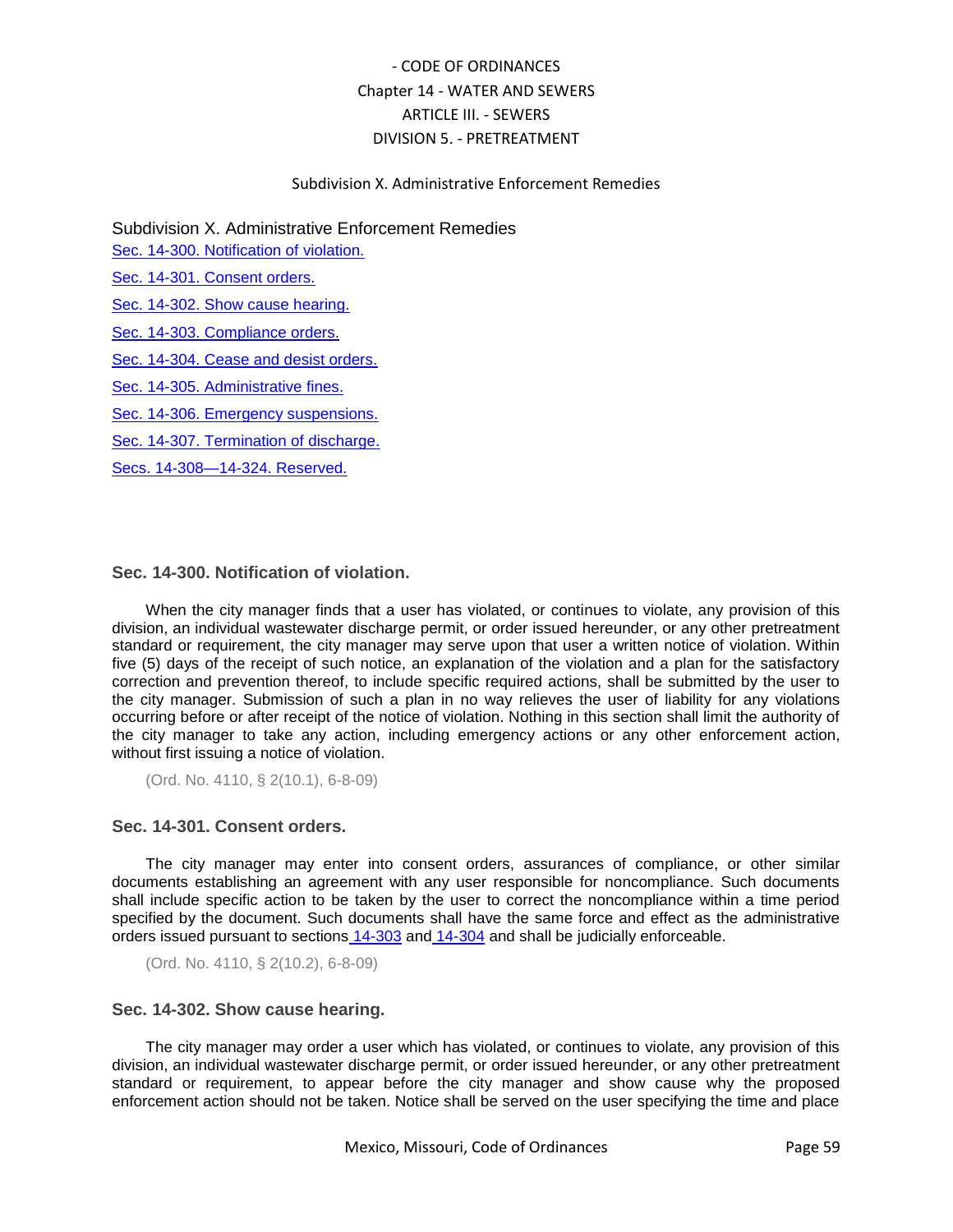### Subdivision X. Administrative Enforcement Remedies

for the meeting, the proposed enforcement action, the reasons for such action, and a request that the user show cause why the proposed enforcement action should not be taken. The notice of the meeting shall be served personally or by registered or certified mail (return receipt requested) at least seven (7) days prior to the hearing. Such notice may be served on any authorized representative of the user as defined in [section 14-143](../level5/COOR_CH14WASE_ARTIIISE_DIV5PR_SDIGEPR.docx#COOR_CH14WASE_ARTIIISE_DIV5PR_SDIGEPR_S14-143DE) and required by subsection [14-199\(](../level5/COOR_CH14WASE_ARTIIISE_DIV5PR_SDIVINWADIPE.docx#COOR_CH14WASE_ARTIIISE_DIV5PR_SDIVINWADIPE_S14-199INWADIPEAPCO)a). A show cause hearing shall not be a bar against, or prerequisite for, taking any other action against the user.

(Ord. No. 4110, § 2(10.3), 6-8-09)

## <span id="page-59-0"></span>**Sec. 14-303. Compliance orders.**

When the city manager finds that a user has violated, or continues to violate, any provision of this division, an individual wastewater discharge permit, or order issued hereunder, or any other pretreatment standard or requirement, the city manager may issue an order to the user responsible for the discharge directing that the user come into compliance within a specified time. If the user does not come into compliance within the time provided, sewer service may be discontinued unless adequate treatment facilities, devices, or other related appurtenances are installed and properly operated. Compliance orders also may contain other requirements to address the noncompliance, including additional self-monitoring and management practices designed to minimize the amount of pollutants discharged to the sewer. A compliance order may not extend the deadline for compliance established for a pretreatment standard or requirement, nor does a compliance order relieve the user of liability for any violation, including any continuing violation. Issuance of a compliance order shall not be a bar against, or a prerequisite for, taking any other action against the user.

(Ord. No. 4110, § 2(10.4), 6-8-09)

### <span id="page-59-1"></span>**Sec. 14-304. Cease and desist orders.**

When the city manager finds that a user has violated, or continues to violate, any provision of this division, an individual wastewater discharge permit, or order issued hereunder, or any other pretreatment standard or requirement, or that the user's past violations are likely to recur, the city manager may issue an order to the user directing it to cease and desist all such violations and directing the user to:

- (a) Immediately comply with all requirements; and
- (b) Take such appropriate remedial or preventive action as may be needed to properly address a continuing or threatened violation, including halting operations and/or terminating the discharge. Issuance of a cease and desist order shall not be a bar against, or a prerequisite for, taking any other action against the user.

(Ord. No. 4110, § 2(10.5), 6-8-09)

## <span id="page-59-2"></span>**Sec. 14-305. Administrative fines.**

(a) When the city manager finds that a user has violated, or continues to violate, any provision of this division, an individual wastewater discharge permit, or order issued hereunder, or any other pretreatment standard or requirement, the city manager may fine such user in an amount not to exceed five thousand dollars (\$5,000.00) per violation per day. Such fines shall be assessed on a per-violation, per-day basis. In the case of monthly or other longterm average discharge limits, fines shall be assessed for each day during the period of violation.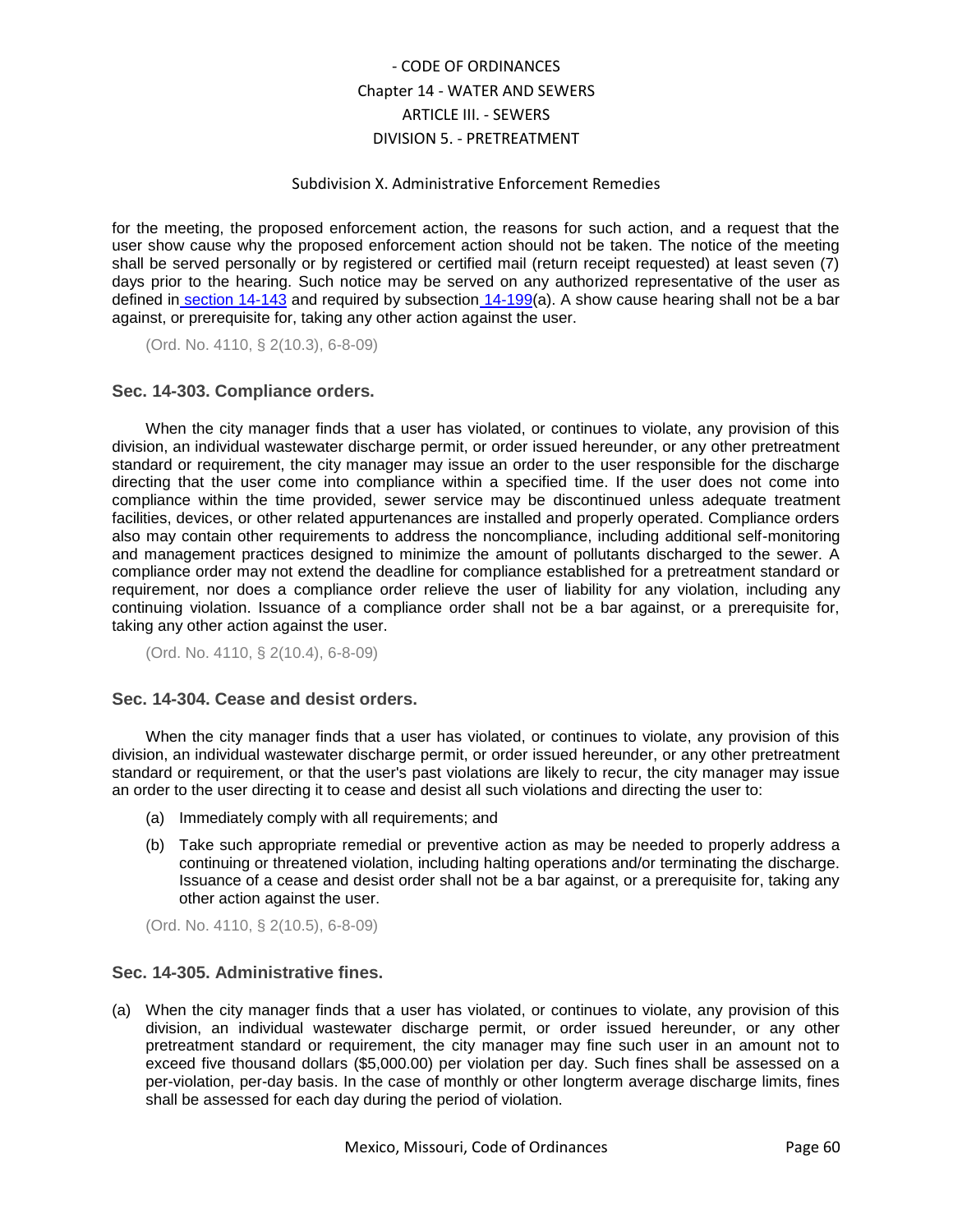### Subdivision X. Administrative Enforcement Remedies

- (b) Unpaid charges, fines, and penalties shall, after thirty (30) calendar days, be assessed an additional penalty of nine (9) percent of the unpaid balance, and interest shall accrue thereafter at a rate of nine (9) percent per month. A lien against the user's property shall be sought for unpaid charges, fines, and penalties.
- (c) Users desiring to dispute such fines must file a written request for the city manager to reconsider the fine along with full payment of the fine amount within seven (7) days of being notified of the fine. Where a request has merit, the city manager may convene a hearing on the matter. In the event the user's appeal is successful, the payment, together with any interest accruing thereto, shall be returned to the user. The city manager may add the costs of preparing administrative enforcement actions, such as notices and orders, to the fine.
- (d) Issuance of an administrative fine shall not be a bar against, or a prerequisite for, taking any other action against the user.

(Ord. No. 4110, § 2(10.6), 6-8-09)

### <span id="page-60-0"></span>**Sec. 14-306. Emergency suspensions.**

The city manager may immediately suspend a user's discharge, after informal notice to the user, whenever such suspension is necessary to stop an actual or threatened discharge, which reasonably appears to present, or cause an imminent or substantial endangerment to the health or welfare of persons. The city manager may also immediately suspend a user's discharge, after notice and opportunity to respond, that threatens to interfere with the operation of the POTW, or which presents, or may present, an endangerment to the environment.

- (a) Any user notified of a suspension of its discharge shall immediately stop or eliminate its contribution. In the event of a user's failure to immediately comply voluntarily with the suspension order, the city manager may take such steps as deemed necessary, including immediate severance of the sewer connection, to prevent or minimize damage to the POTW, its receiving stream, or endangerment to any individuals. The city manager may allow the user to recommence its discharge when the user has demonstrated to the satisfaction of the city manager that the period of endangerment has passed, unless the termination proceedings i[n](../level5/COOR_CH14WASE_ARTIIISE_DIV5PR_SDXADENRE.docx#COOR_CH14WASE_ARTIIISE_DIV5PR_SDXADENRE_S14-307TEDI) [section 14-307](../level5/COOR_CH14WASE_ARTIIISE_DIV5PR_SDXADENRE.docx#COOR_CH14WASE_ARTIIISE_DIV5PR_SDXADENRE_S14-307TEDI) are initiated against the user.
- (b) A user that is responsible, in whole or in part, for any discharge presenting imminent endangerment shall submit a detailed written statement, describing the causes of the harmful contribution and the measures taken to prevent any future occurrence, to the city manager prior to the date of any show cause or termination hearing under sections [14-302](../level5/COOR_CH14WASE_ARTIIISE_DIV5PR_SDXADENRE.docx#COOR_CH14WASE_ARTIIISE_DIV5PR_SDXADENRE_S14-302SHCAHE) or [14-307](../level5/COOR_CH14WASE_ARTIIISE_DIV5PR_SDXADENRE.docx#COOR_CH14WASE_ARTIIISE_DIV5PR_SDXADENRE_S14-307TEDI)

Nothing in this section shall be interpreted as requiring a hearing prior to any emergency suspension under this section.

(Ord. No. 4110, § 2(10.7), 6-8-09)

## <span id="page-60-1"></span>**Sec. 14-307. Termination of discharge.**

In addition to the provisions in [section 14-230,](../level5/COOR_CH14WASE_ARTIIISE_DIV5PR_SDVINWADIPEIS.docx#COOR_CH14WASE_ARTIIISE_DIV5PR_SDVINWADIPEIS_S14-230INWADIPERE) any user who violates the following conditions is subject to discharge termination:

- (a) Violation of individual wastewater discharge permit conditions;
- (b) Failure to accurately report the wastewater constituents and characteristics of its discharge;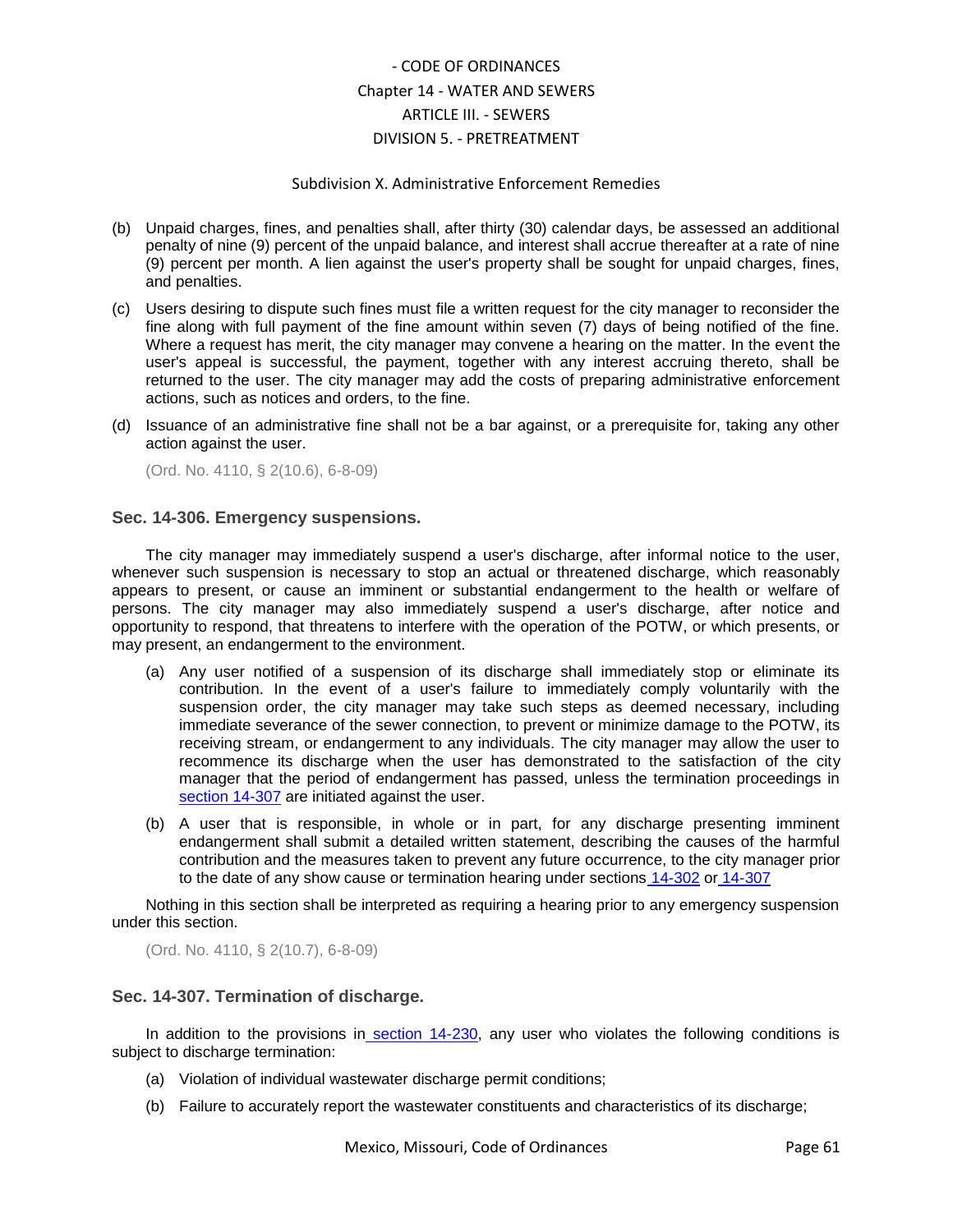## Subdivision X. Administrative Enforcement Remedies

- (c) Failure to report significant changes in operations or wastewater volume, constituents, and characteristics prior to discharge;
- (d) Refusal of reasonable access to the user's premises for the purpose of inspection, monitoring, or sampling; or
- (e) Violation of the pretreatment standards in subdivision II.

Such user will be notified of the proposed termination of its discharge and be offered an opportunity to show cause under [section 14-302](../level5/COOR_CH14WASE_ARTIIISE_DIV5PR_SDXADENRE.docx#COOR_CH14WASE_ARTIIISE_DIV5PR_SDXADENRE_S14-302SHCAHE) why the proposed action should not be taken. Exercise of this option by the city manager shall not be a bar to, or a prerequisite for, taking any other action against the user.

(Ord. No. 4110, § 2(10.8), 6-8-09)

<span id="page-61-0"></span>**Secs. 14-308—14-324. Reserved.**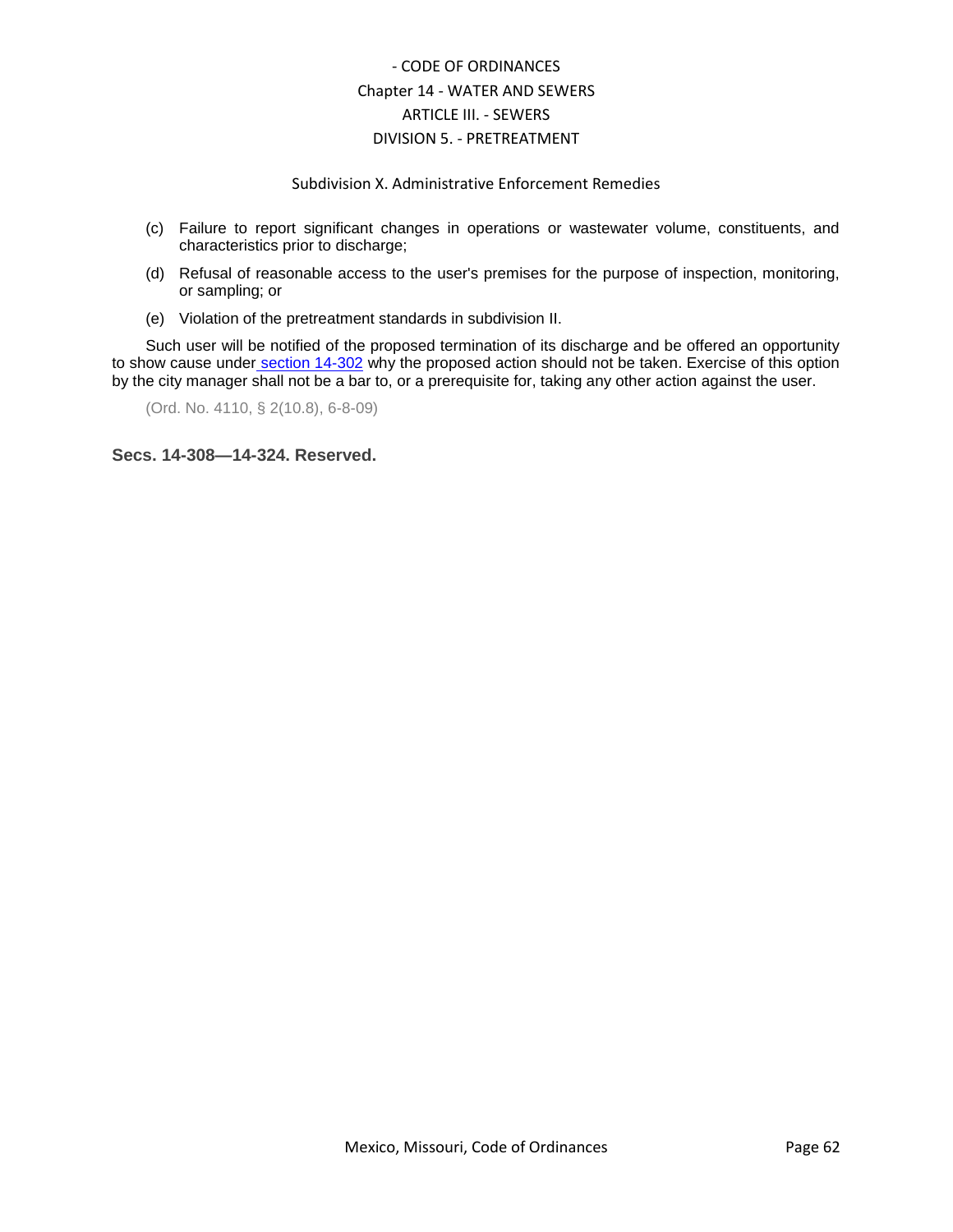## Subdivision XI. Judicial Enforcement Remedies

Subdivision XI. Judicial Enforcement Remedies [Sec. 14-325. Injunctive relief.](#page-62-0) [Sec. 14-326. Civil penalties.](#page-62-1) [Sec. 14-327. Remedies non-exclusive.](#page-63-0) [Secs. 14-328—14-339. Reserved.](#page-63-1)

## <span id="page-62-0"></span>**Sec. 14-325. Injunctive relief.**

When the city manager finds that a user has violated, or continues to violate, any provision of this division, an individual wastewater discharge permit, or order issued hereunder, or any other pretreatment standard or requirement, the city manager may petition the Circuit Court of Audrain county through the city's attorney for the issuance of a temporary or permanent injunction, as appropriate, which restrains or compels the specific performance of the individual wastewater discharge permit, order, or other requirement imposed by this division on activities of the user. The city manager may also seek such other action as is appropriate for legal and/or equitable relief, including a requirement for the user to conduct environmental remediation. A petition for injunctive relief shall not be a bar against, or a prerequisite for, taking any other action against a user.

(Ord. No. 4110, § 2(11.1), 6-8-09)

## <span id="page-62-1"></span>**Sec. 14-326. Civil penalties.**

- (a) A user who has violated, or continues to violate, any provision of this division, an individual wastewater discharge permit, or order issued hereunder, or any other pretreatment standard or requirement shall be liable to the city for a maximum civil penalty of five thousand dollars (\$5,000.00) per violation, per day. In the case of a monthly or other longterm average discharge limit, penalties shall accrue for each day during the period of the violation.
- (b) The city manager may recover reasonable attorneys' fees, court costs, and other expenses associated with enforcement activities, including sampling and monitoring expenses, and the cost of any actual damages incurred by the city.
- (c) In determining the amount of civil liability, the court shall take into account all relevant circumstances, including, but not limited to, the extent of harm caused by the violation, the magnitude and duration of the violation, any economic benefit gained through the user's violation, corrective actions by the user, the compliance history of the user, and any other factor as justice requires.
- (d) Filing a suit for civil penalties shall not be a bar against, or a prerequisite for, taking any other action against a user.

(Ord. No. 4110, § 2(11.2), 6-8-09)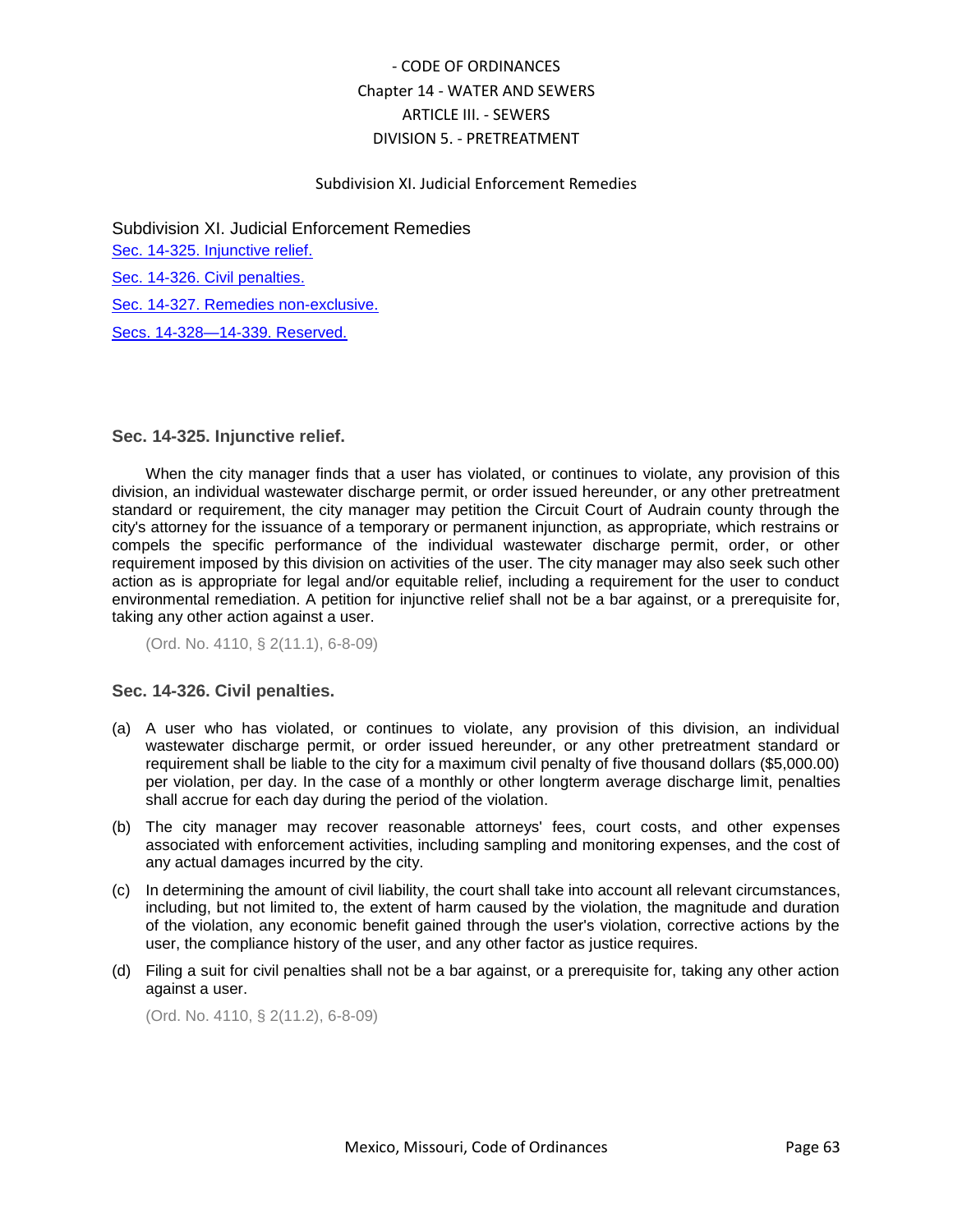## Subdivision XI. Judicial Enforcement Remedies

### <span id="page-63-0"></span>**Sec. 14-327. Remedies non-exclusive.**

The remedies provided for in this division are not exclusive. The city manager may take any, all, or any combination of these actions against a noncompliant user. Enforcement of pretreatment violations will generally be in accordance with the city's enforcement response plan. However, the city manager may take other action against any user when the circumstances warrant. Further, the city manager is empowered to take more than one (1) enforcement action against any noncompliant user.

(Ord. No. 4110, § 2(11.3), 6-8-09)

<span id="page-63-1"></span>**Secs. 14-328—14-339. Reserved.**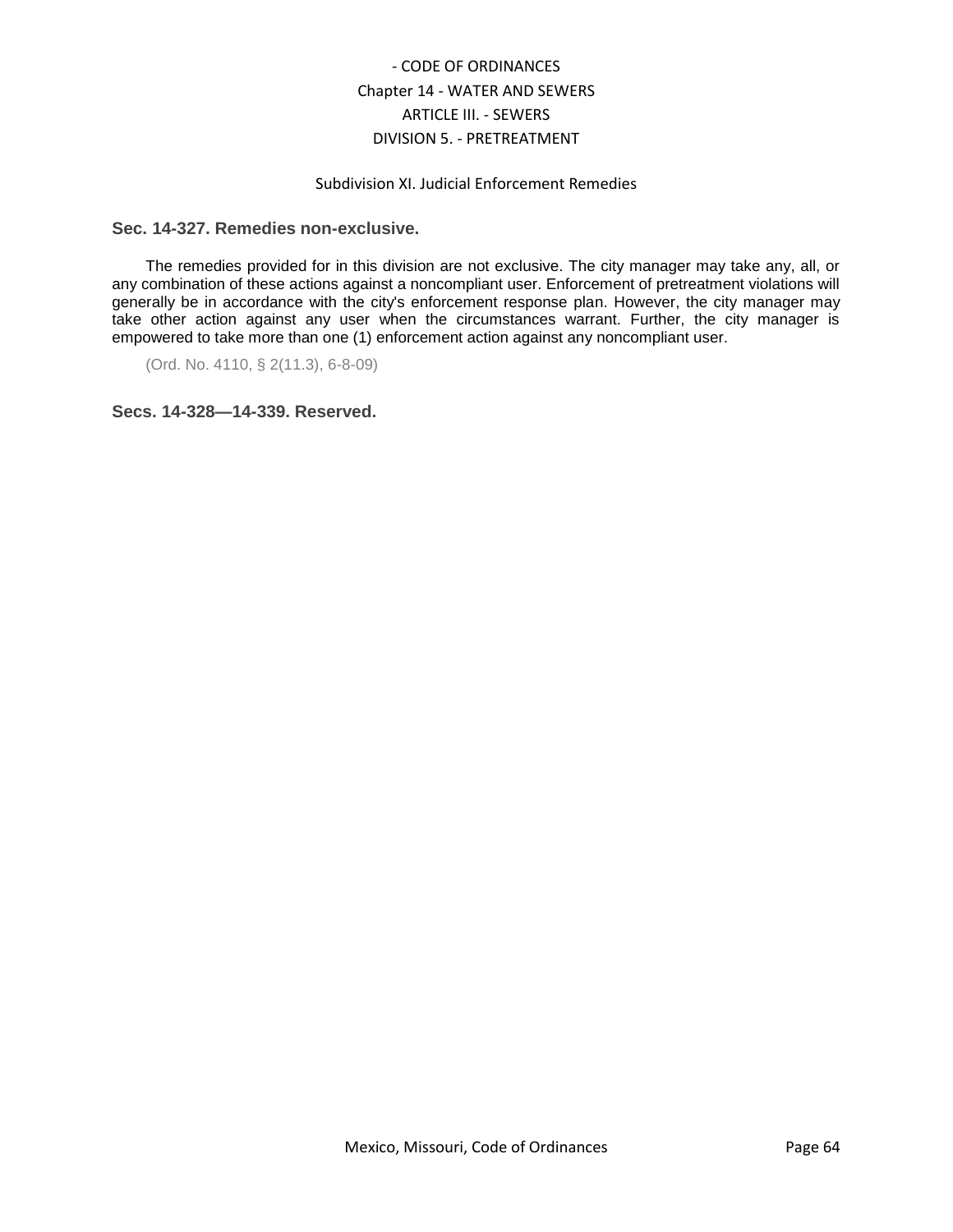## Subdivision XII. Supplemental Enforcement Action

Subdivision XII. Supplemental Enforcement Action

[Sec. 14-340. Penalties for late reports.](#page-64-0)

[Sec. 14-341. Liability insurance.](#page-64-1)

[Sec. 14-342. Payment of outstanding fees and penalties.](#page-64-2)

[Sec. 14-343. Water supply severance.](#page-64-3)

[Sec. 14-344. Public nuisances.](#page-65-0)

[Secs. 14-345—14-359. Reserved.](#page-65-1)

### <span id="page-64-0"></span>**Sec. 14-340. Penalties for late reports.**

A penalty of three hundred dollars (\$300.00) shall be assessed to any user for each day that a report required by this division, a permit or order issued hereunder is late, beginning five (5) days after the date the report is due. Actions taken by the city manager to collect late reporting penalties shall not limit the city manager's authority to initiate other enforcement actions that may include penalties for late reporting violations.

(Ord. No. 4110, § 2(12.1), 6-8-09)

### <span id="page-64-1"></span>**Sec. 14-341. Liability insurance.**

The city manager may decline to issue or reissue an individual wastewater discharge [permit] to any user who has failed to comply with any provision of this division, a previous individual wastewater discharge permit, or order issued hereunder, or any other pretreatment standard or requirement, unless the user first submits proof that it has obtained financial assurances sufficient to restore or repair damage to the POTW caused by its discharge.

(Ord. No. 4110, § 2(12.2), 6-8-09)

### <span id="page-64-2"></span>**Sec. 14-342. Payment of outstanding fees and penalties.**

The city manager may decline to issue or reissue an individual wastewater discharge permit to any user who has failed to pay any outstanding fees, fines or penalties incurred as a result of any provision of this division, a previous individual wastewater discharge permit, or order issued hereunder.

(Ord. No. 4110, § 2(12.3), 6-8-09)

## <span id="page-64-3"></span>**Sec. 14-343. Water supply severance.**

Whenever a user has violated or continues to violate any provision of this division, an individual wastewater discharge permit, or order issued hereunder, or any other pretreatment standard or requirement, water service to the user may be severed. Service will recommence, at the user's expense, only after the user has satisfactorily demonstrated its ability to comply.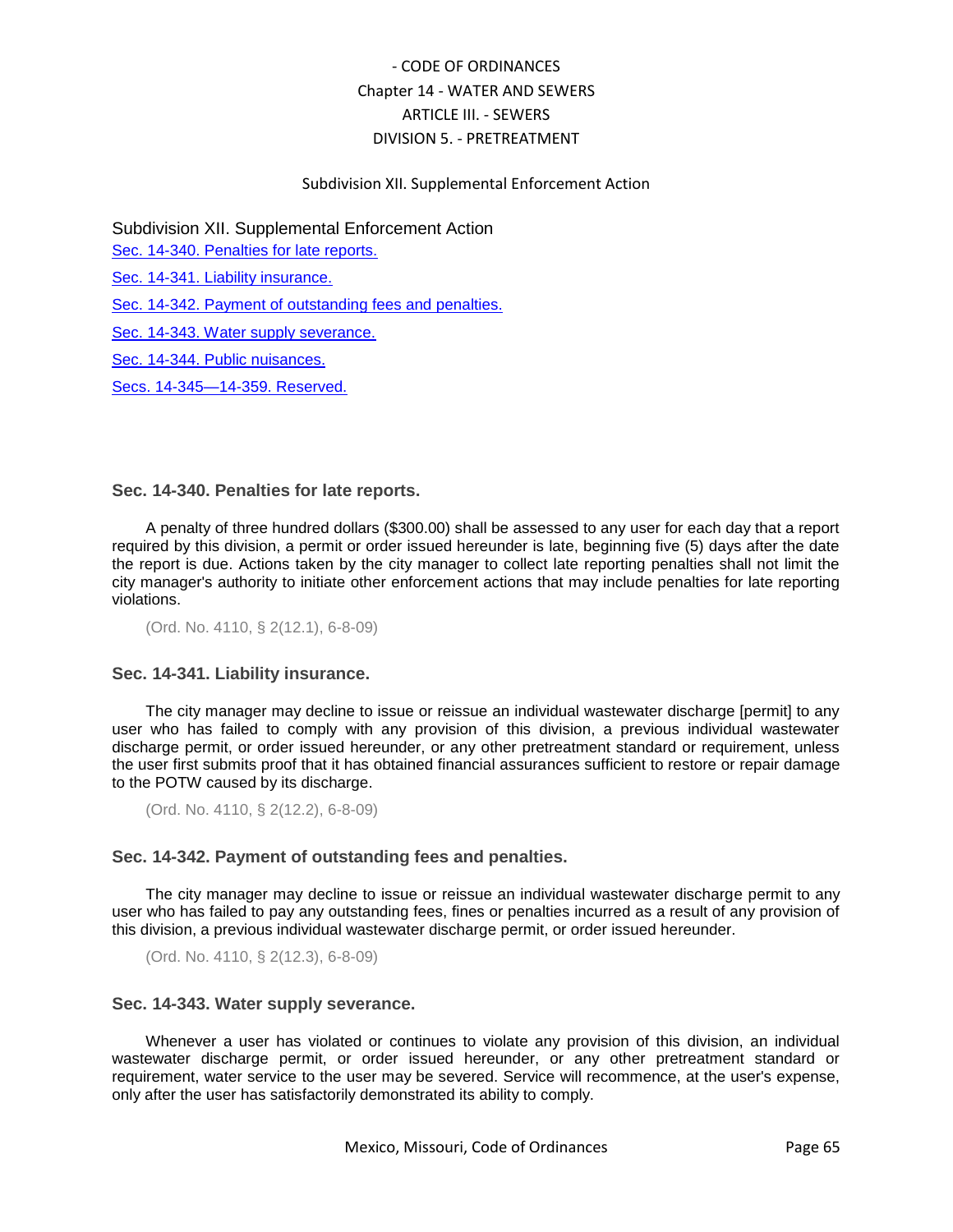### Subdivision XII. Supplemental Enforcement Action

(Ord. No. 4110, § 2(12.4), 6-8-09)

## <span id="page-65-0"></span>**Sec. 14-344. Public nuisances.**

A violation of any provision of this division, an individual wastewater discharge permit, or order issued hereunder, or any other pretreatment standard or requirement is hereby declared a public nuisance and shall be corrected or abated as directed by the city manager. Any person(s) creating a public nuisance shall be subject to the provisions of [chapter 10,](../level2/COOR_CH10OFIS.docx#COOR_CH10OFIS) article V of the City Code governing such nuisances, including reimbursing the city for any costs incurred in removing, abating, or remedying said nuisance.

(Ord. No. 4110, § 2(12.5), 6-8-09)

<span id="page-65-1"></span>**Secs. 14-345—14-359. Reserved.**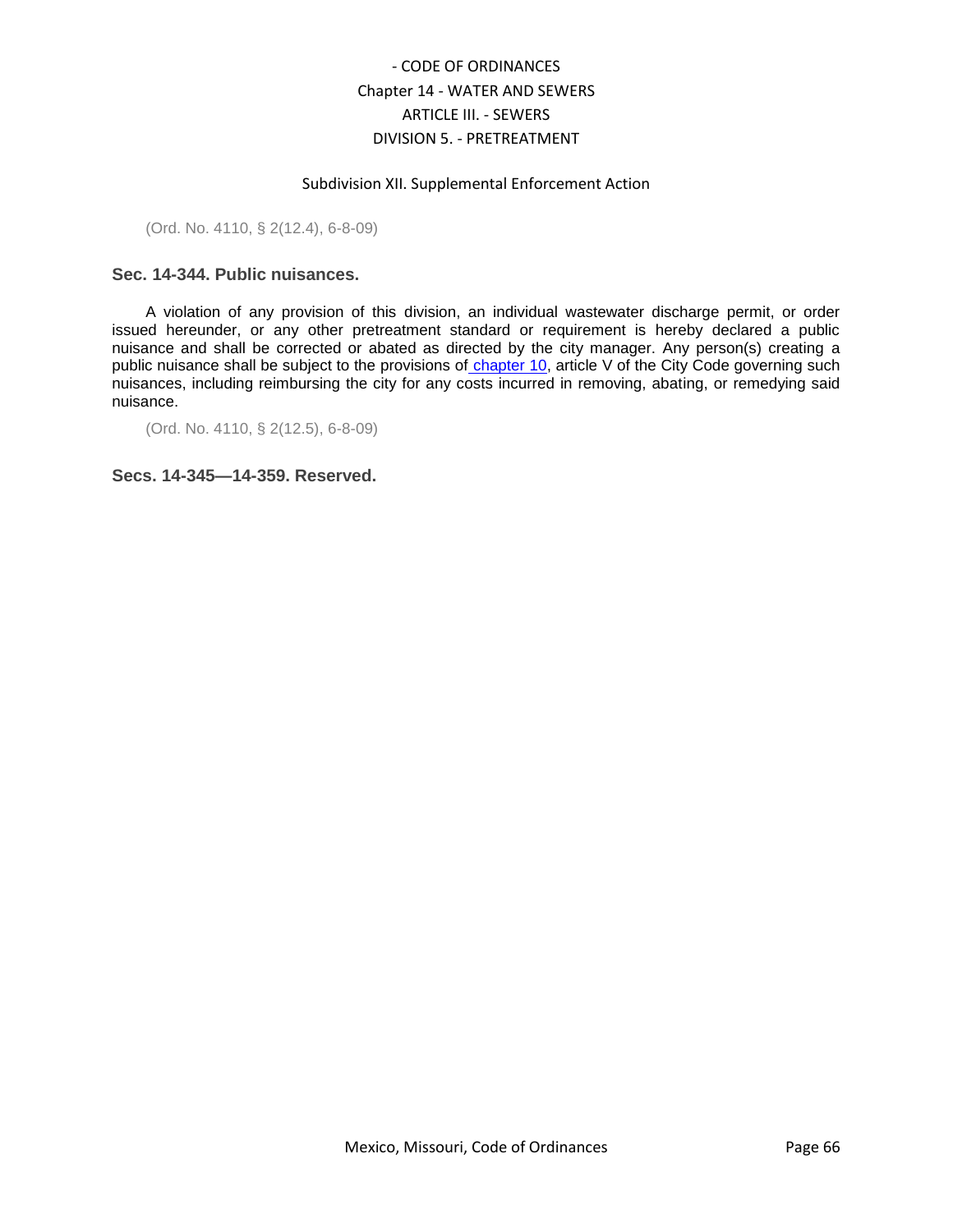## Subdivision XIII. Affirmative Defenses to Discharge Violations

Subdivision XIII. Affirmative Defenses to Discharge Violations [Sec. 14-360. Upset.](#page-66-0) [Sec. 14-361. Prohibited discharge standards.](#page-67-0) [Sec. 14-362. Bypass.](#page-67-1) [Secs. 14-363—14-374. Reserved.](#page-68-0)

<span id="page-66-0"></span>**Sec. 14-360. Upset.**

- (a) For the purposes of this section, upset means an exceptional incident in which there is unintentional and temporary noncompliance with categorical pretreatment standards because of factors beyond the reasonable control of the user. An upset does not include noncompliance to the extent caused by operational error, improperly designed treatment facilities, inadequate treatment facilities, lack of preventive maintenance, or careless or improper operation.
- (b) An upset shall constitute an affirmative defense to an action brought for noncompliance with categorical pretreatment standards if the requirements of subsection (c), below, are met.
- (c) A user who wishes to establish the affirmative defense of upset shall demonstrate, through properly signed, contemporaneous operating logs, or other relevant evidence that:
	- (1) An upset occurred and the user can identify the cause(s) of the upset;
	- (2) The facility was at the time being operated in a prudent and workman-like manner and in compliance with applicable operation and maintenance procedures; and
	- (3) The user has submitted the following information to the city manager within twenty-four (24) hours of becoming aware of the upset (if this information is provided orally, a written submission must be provided within five (5) days):
		- a. A description of the indirect discharge and cause of noncompliance;
		- b. The period of noncompliance, including exact dates and times or, if not corrected, the anticipated time the noncompliance is expected to continue; and
		- c. Steps being taken and/or planned to reduce, eliminate, and prevent recurrence of the noncompliance.
- (d) In any enforcement proceeding, the user seeking to establish the occurrence of an upset shall have the burden of proof.
- (e) Users shall have the opportunity for a judicial determination on any claim of upset only in an enforcement action brought for noncompliance with categorical pretreatment standards.
- (f) Users shall control production of all discharges to the extent necessary to maintain compliance with categorical pretreatment standards upon reduction, loss, or failure of its treatment facility until the facility is restored or an alternative method of treatment is provided. This requirement applies in the situation where, among other things, the primary source of power of the treatment facility is reduced, lost, or fails.

(Ord. No. 4110, § 2(13.1), 6-8-09)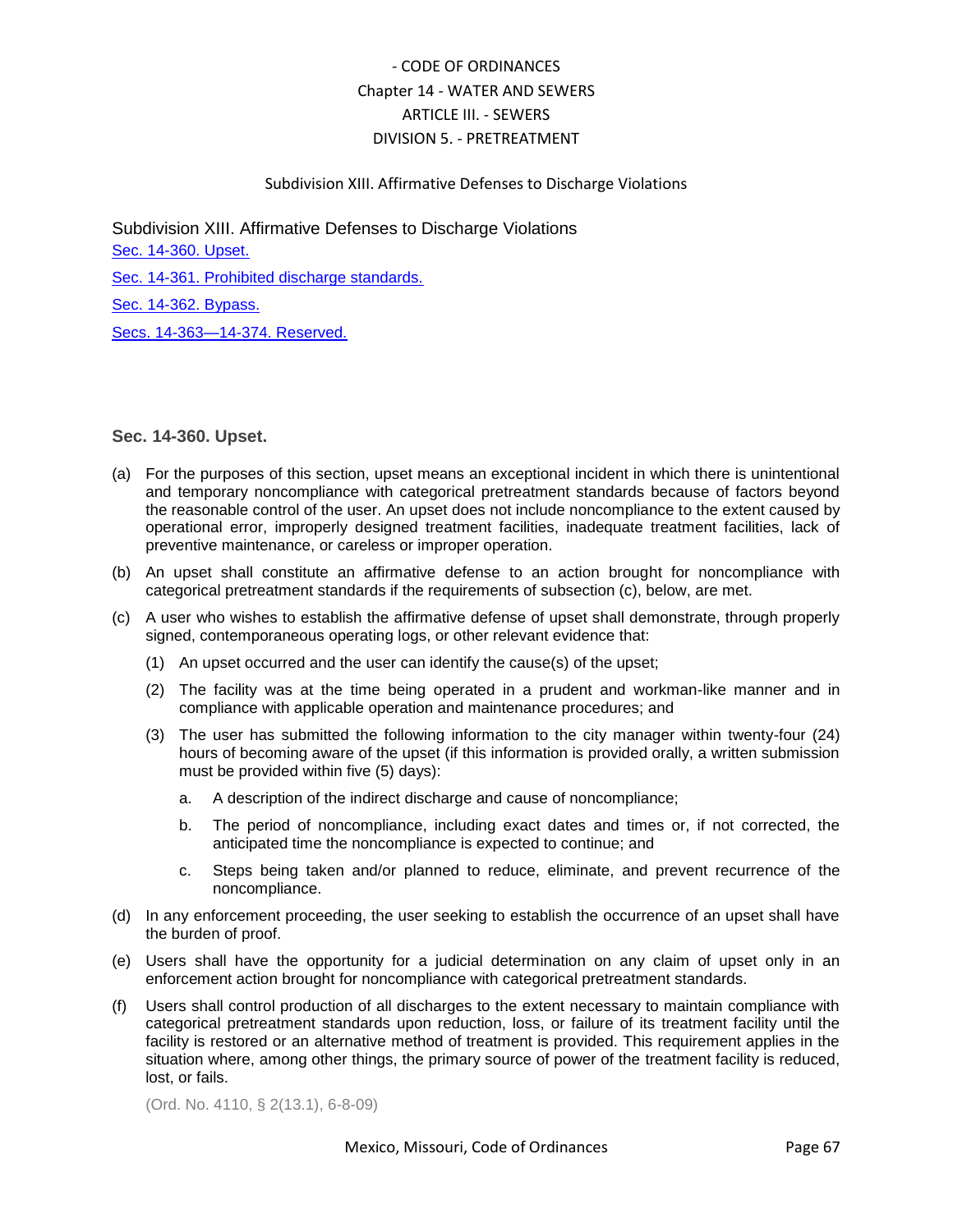### Subdivision XIII. Affirmative Defenses to Discharge Violations

## <span id="page-67-0"></span>**Sec. 14-361. Prohibited discharge standards.**

A user shall have an affirmative defense to an enforcement action brought against it for noncompliance with the general prohibitions in subsection [14-155\(](../level5/COOR_CH14WASE_ARTIIISE_DIV5PR_SDIIGESEUSRE.docx#COOR_CH14WASE_ARTIIISE_DIV5PR_SDIIGESEUSRE_S14-155PRDIST)a) or the specific prohibitions in subsections [14-155\(](../level5/COOR_CH14WASE_ARTIIISE_DIV5PR_SDIIGESEUSRE.docx#COOR_CH14WASE_ARTIIISE_DIV5PR_SDIIGESEUSRE_S14-155PRDIST)b)(1) through (17) if it can prove that it did not know, or have reason to know, that its discharge, alone or in conjunction with discharges from other sources, would cause pass through or interference and that either:

- (a) A local limit exists for each pollutant discharged and the user was in compliance with each limit directly prior to, and during, the pass through or interference; or
- (b) No local limit exists, but the discharge did not change substantially in nature or constituents from the user's prior discharge when the city was regularly in compliance with its NPDES permit, and in the case of interference, was in compliance with applicable sludge use or disposal requirements.

(Ord. No. 4110, § 2(13.2), 6-8-09)

## <span id="page-67-1"></span>**Sec. 14-362. Bypass.**

- (a) *[Definitions.]* For the purposes of this section:
	- (1) *Bypass* means the intentional diversion of wastestreams from any portion of a user's treatment facility.
	- (2) *Severe property damage* means substantial physical damage to property, damage to the treatment facilities which causes them to become inoperable, or substantial and permanent loss of natural resources which can reasonably be expected to occur in the absence of a bypass. Severe property damage does not mean economic loss caused by delays in production.
- (b) *[Exceptions.]* A user may allow any bypass to occur which does not cause pretreatment standards or requirements to be violated, but only if it also is for essential maintenance to assure efficient operation. These bypasses are not subject to the provision of subsections (c) and (d).
- (c) *Bypass notifications.*
	- (1) If a user knows in advance of the need for a bypass, it shall submit prior notice to the city manager, at least ten (10) days before the date of the bypass, if possible.
	- (2) A user shall submit oral notice to the city manager of an unanticipated bypass that exceeds applicable pretreatment standards within twenty-four (24) hours from the time it becomes aware of the bypass. A written submission shall also be provided within five (5) days of the time the user becomes aware of the bypass. The written submission shall contain a description of the bypass and its cause; the duration of the bypass, including exact dates and times, and, if the bypass has not been corrected, the anticipated time it is expected to continue; and steps taken or planned to reduce, eliminate, and prevent reoccurrence of the bypass. The city manager may waive the written report on a case-by-case basis if the oral report has been received within twenty-four (24) hours.

### (d) *Bypass.*

(1) Bypass is prohibited, and the city manager may take an enforcement action against a user for a bypass, unless: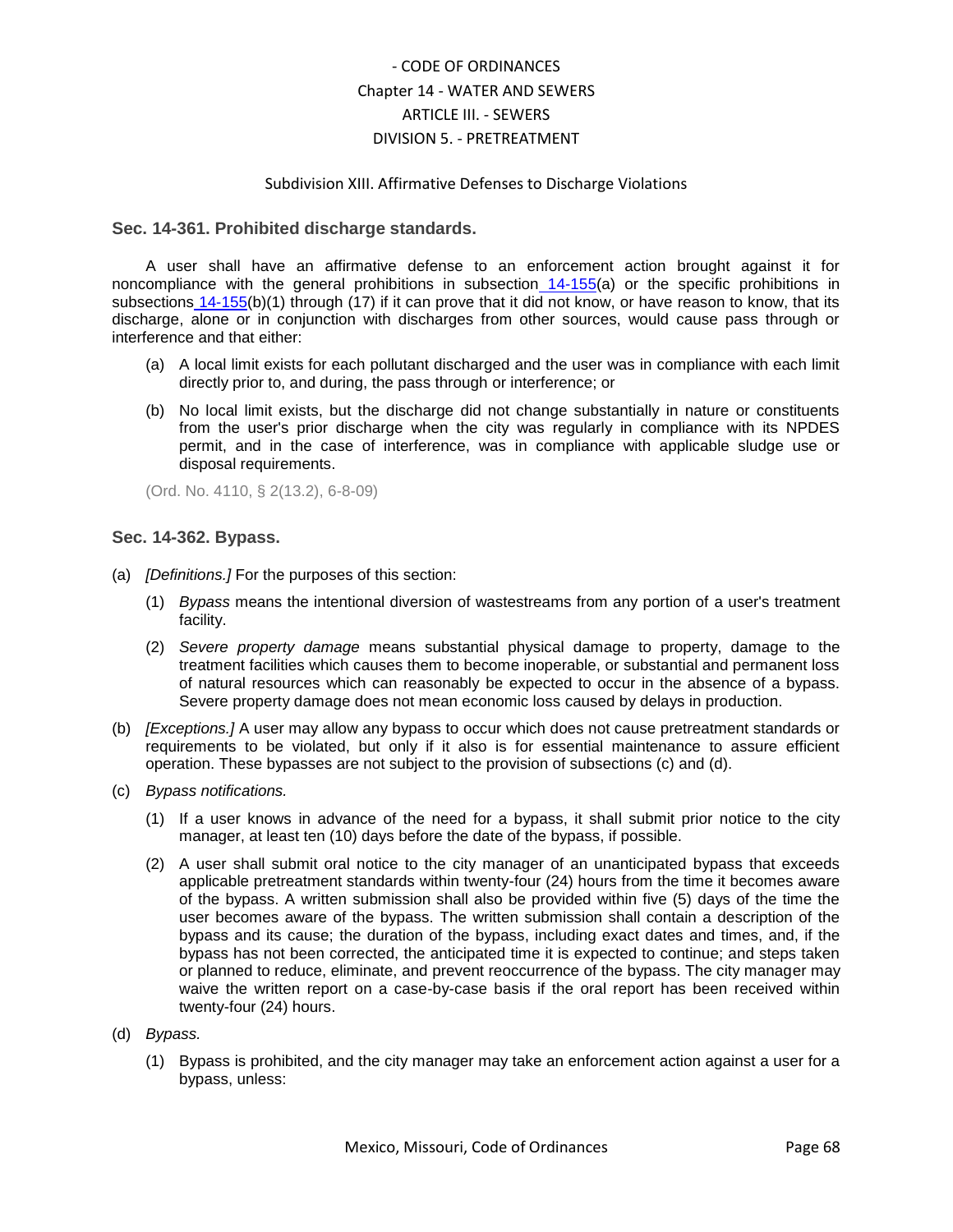### Subdivision XIII. Affirmative Defenses to Discharge Violations

- a. Bypass was unavoidable to prevent loss of life, personal injury, or severe property damage;
- b. There were no feasible alternatives to the bypass, such as the use of auxiliary treatment facilities, retention of untreated wastes, or maintenance during normal periods of equipment downtime. This condition is not satisfied if adequate backup equipment should have been installed in the exercise of reasonable engineering judgment to prevent a bypass which occurred during normal periods of equipment downtime or preventive maintenance; and
- c. The user submitted notices as required under subsection (c).
- (2) The city manager may approve an anticipated bypass, after considering its adverse effects, if the city manager determines that it will meet the three (3) conditions listed in subsection (d)(1).

(Ord. No. 4110, § 2(13.3), 6-8-09)

<span id="page-68-0"></span>**Secs. 14-363—14-374. Reserved.**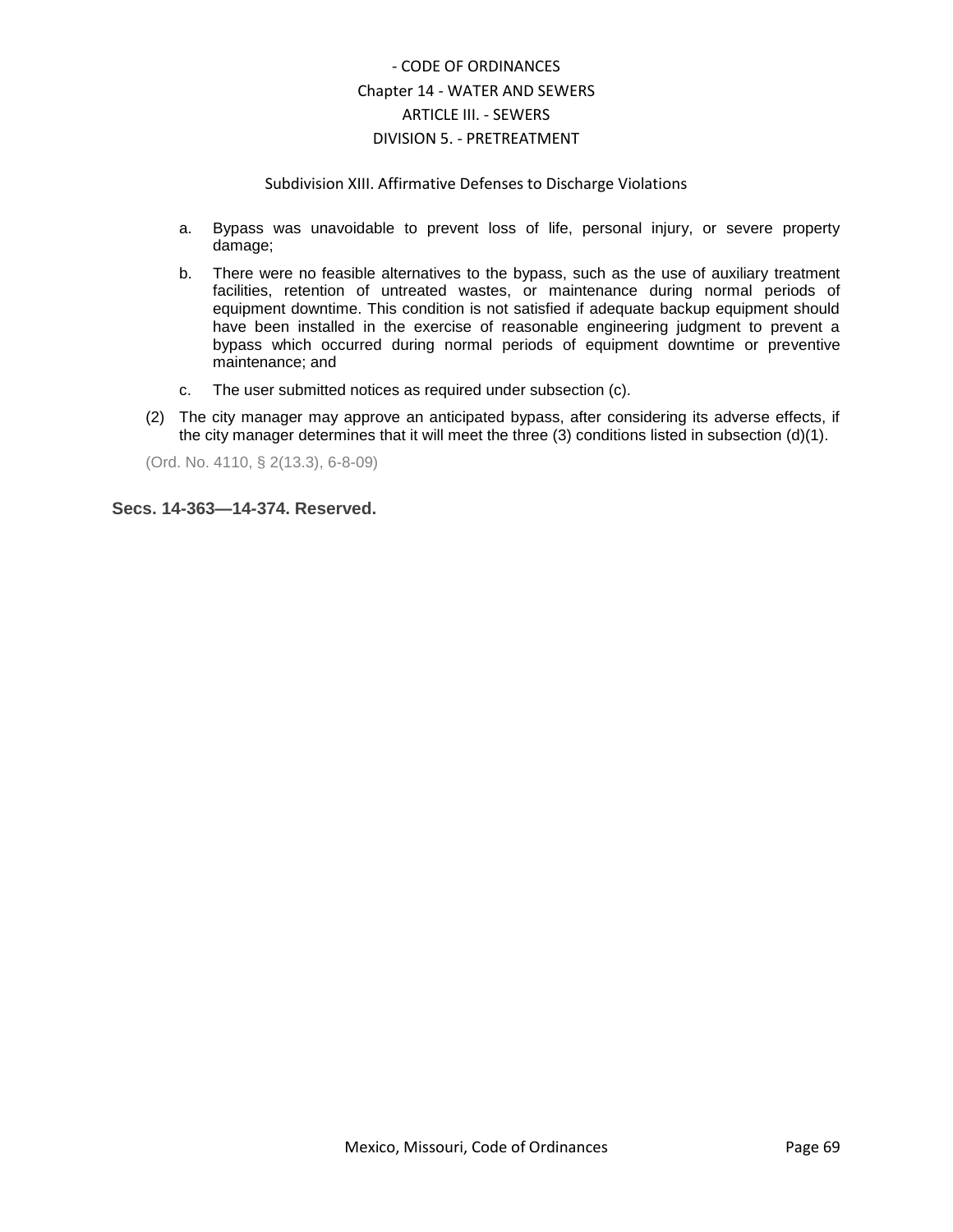## Subdivision XIV. Wastewater Treatment Rates (Reserved)

Subdivision XIV. Wastewater Treatment Rates (Reserved) [Secs. 14-375—14-384. Reserved.](#page-69-0)

<span id="page-69-0"></span>**Secs. 14-375—14-384. Reserved.**